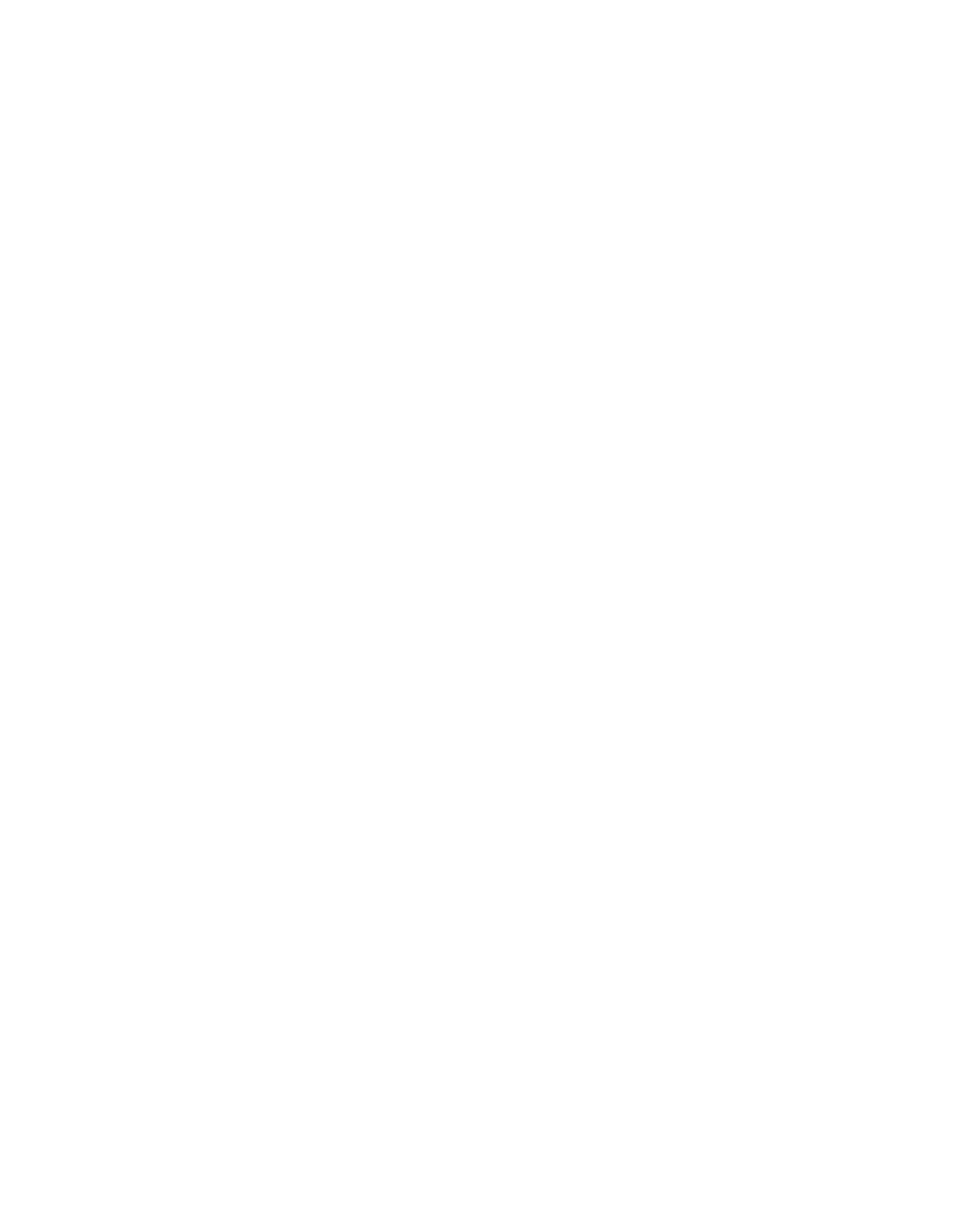# **UGANDA SECURITIES EXCHANGE**

**Growth Enterprise Market Segment (GEMS) 2012**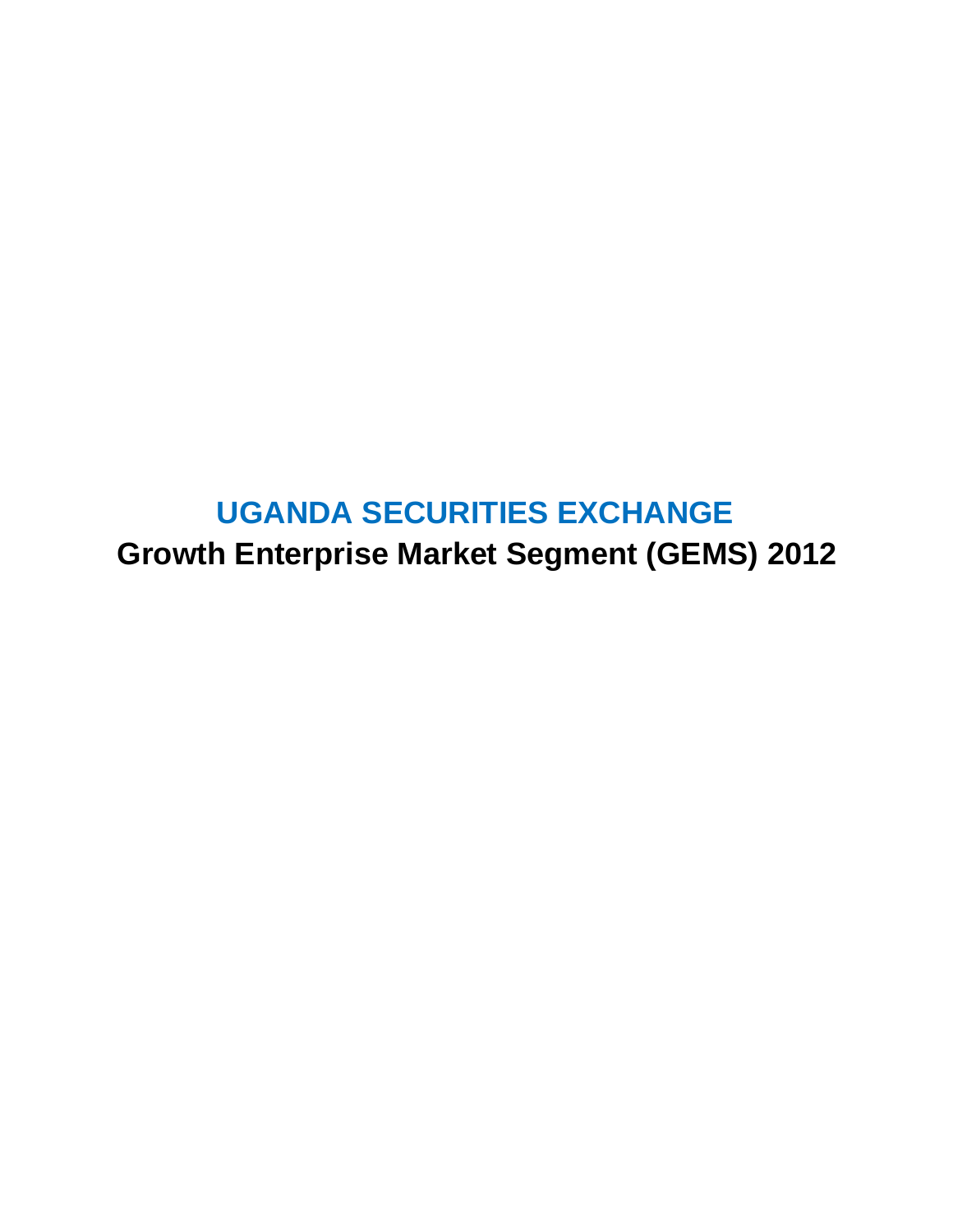## **GROWTH ENTERPRISE MARKET SEGMENT RULES 2012**

Arrangement of Sections

# **Rule**

# **Part I – Application and definitions**

- 1 Application.
- 2. Interpretation.
- 3. Definitions.

# **Part II – Listing on the Growth Enterprise Market Segment**

- 4. Eligibility criteria for listing on the GEMS.
- 5. Conditions for listing on the GEMS.
- 6. Waiver of listing conditions.
- 7. Application for admission to the Official List on the GEMS.
- 8. Supporting documentation.
- 9. Application process.
- 10. Admission, delays and refusal to admit.
- 11. Exemptions by the Securities Exchange on the application.
- 12. Admission and trading on the GEMS.
- 13. Application for reclassification.
- 14. Effect of mergers or acquisitions on GEMS listings.
- 15. Continuous listing obligations.
- 16. Material Information to be notified to the Securities Exchange.
- 17. Annual financial statements and changes to accounting periods
- 18. Submission of the continuation statement.
- 19. Capital increase resulting in a capitalization/ bonus issue.
- 20. Capital increase resulting in a rights issue.

## **Part III –Suspension and delisting of securities traded on the GEMS.**

- 21. Warning notice.
- 22. Suspension of securities from trading on the GEMS.
- 23. Re-admission following suspension.
- 24. Non-Voluntary delisting.
- 25. Voluntary delisting.

## **Part IV– Provisions on the Market Advisor**

- 26. Qualifications of a Market Advisor.
- 27. Responsibilities and duties of a Market Advisor.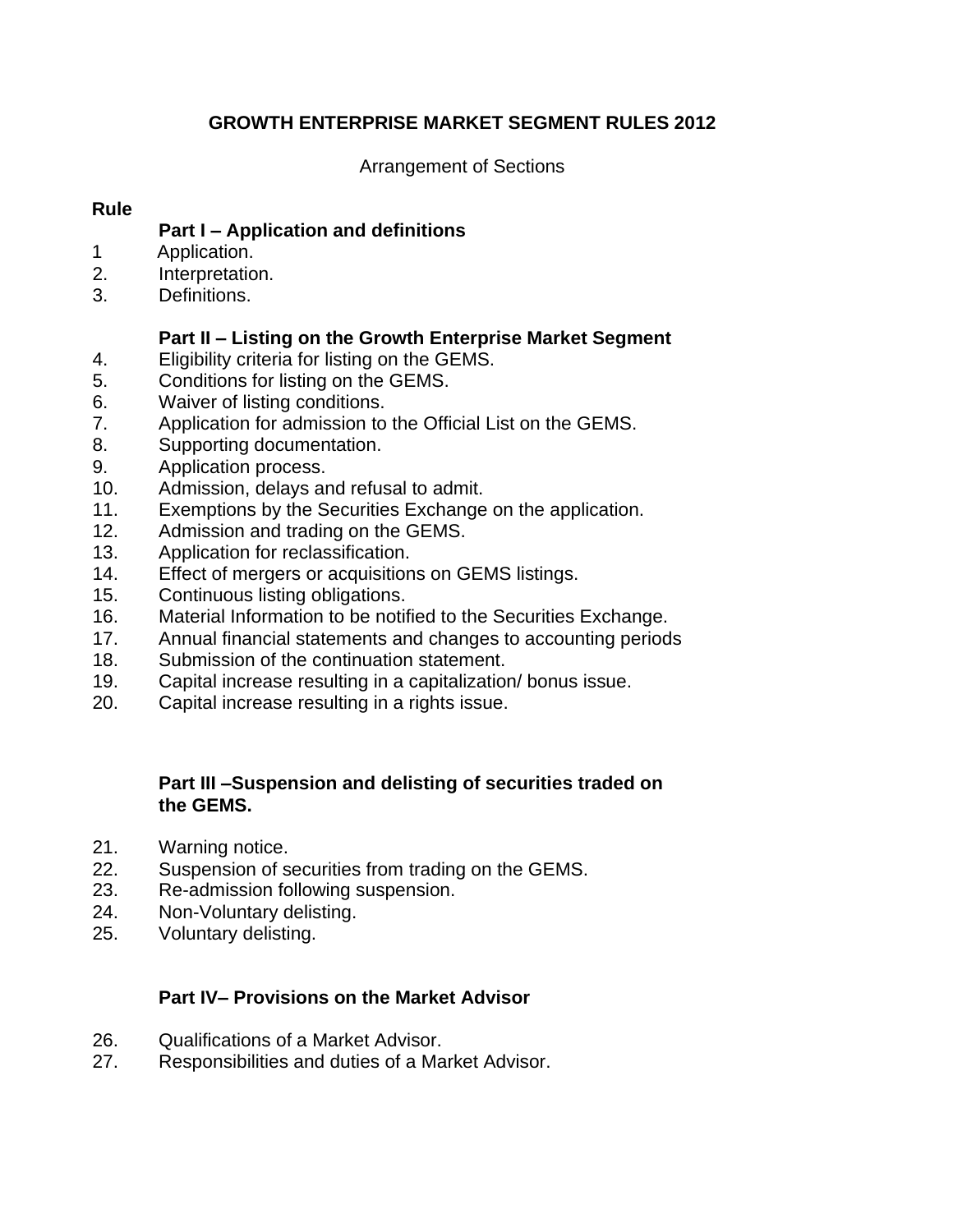- 28. Impartiality and honesty of a Market Advisor.
- 29. Termination of Market Advisor Agreement by resignation.
- 30. Termination of a Market Advisor Agreement by mutual consent.
- 31. Action against a Market Advisor.
- 32. Restriction and suspension of Market Advisor Agreements.
- 33. Termination of Market Advisor Agreement by the Securities Exchange.

#### **Part V – CLOSED PERIOD**

34. Dealing during a closed period.

#### **Part VI – Fees**

35. Fees chargeable **.**

#### **Part VII- General and miscellaneous provisions**

36. Amendments.

**Part VIII- Appendices on Formats to be used in the GEMS.**

- **APPENDIX 1 - APPLICATION FOR ADMISSION OF SECURITIES TO THE OFFICIAL LIST OF THE GEMS.**
- **APPENDIX 2 - DISLCOSURE REQUIREMENTS IN THE MARKET ADVISOR'S REPORT.**
- **APPENDIX 3 - APPROVAL AND CONSISTENCY DECLARATION**
- **APPENDIX 4 - LETTER OF ADMISSION TO THE OFFICIAL LIST ON THE GEMS**
- **APPENDIX 5- APPLICATION FOR RECLASSIFICATION ONTO THE OFFICIAL LISTS ON THE MIMS.**
- **APPENDIX 6 A- SUPLEMENTARY APPLICATION FOR ADMISSION OF SHARES FOLLOWING A BONUS ISSUE.**
- **APPENDIX 6B- SUPLEMENTARY APPLICATION FOR ADMISSION OF SHARES FOLLOWING A RIGHTS ISSUE.**

**APPENDIX 7 - NOTICE OF REINSTATEMENT.**

**APPENDIX 9 - NOTICE DELISTING A COMPANY'S SECURITIES FROM THE OFFICIAL LIST OF THE GEMS.**

**APPENDIX 9– NOTICE OF ANNUAL GENERAL MEETING**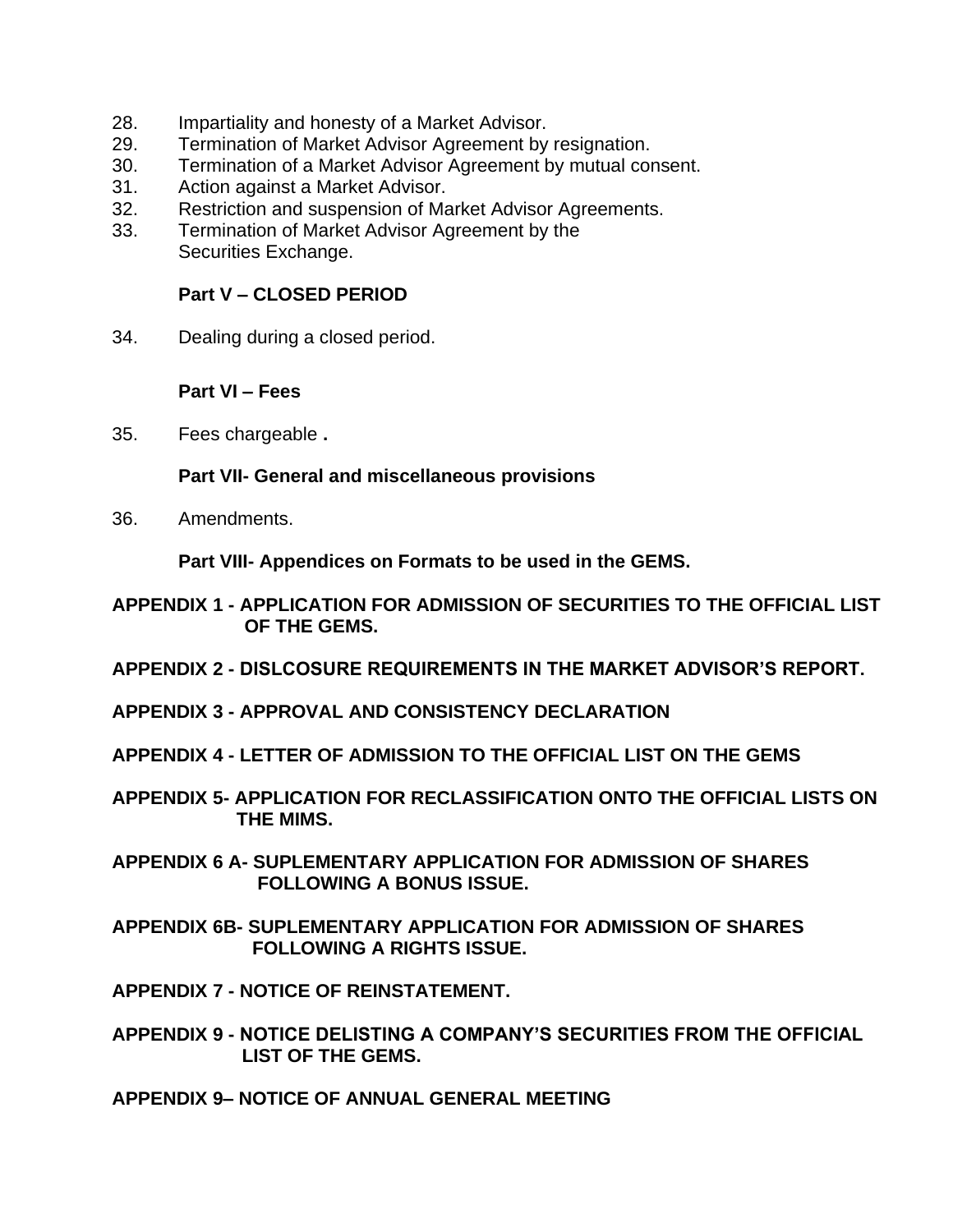## **UGANDA SECURITIES EXCANGE GROWTH ENTERPRISE MARKET SEGMENT RULES 2021**

## **PART I – APPLICATION AND DEFINITIONS**

## **1. Application**

- (1) These Rules form part of the Rules and Regulations of the Uganda Securities Exchange Limited.
- (2) These Rules shall apply to all parties associated with listings on the Growth Enterprise Market Segment of the Uganda Securities Exchange.

## **2. Interpretation**

- (1) The terms, words and phrases defined in, and the provisions of the Capital Markets Authority Act, Cap 84, (including the rules and regulations made under it), and in the Memorandum and Articles of Association of Uganda Securities Exchange Limited apply to these Rules.
- (2) Unless inconsistent with the context, the singular includes the plural.
- (3) Headings are purely for reference purposes and shall not be taken into account in the interpretation of the Rules.

#### **2. Definitions**

In these Rules, unless the context otherwise requires-

"Act" Refers to the Capital Markets Authority Act (Cap. 84); **"Acquisition"** Means an action where one company is buying a stake in an already existing target company in order to assume control of it. **"Applicant /Issuer** Is a body corporate incorporated in or registered to **"** conduct business under the laws of Uganda or other legal entity whose securities are either listed on the Uganda Securities Exchange or are subject of an application for listing.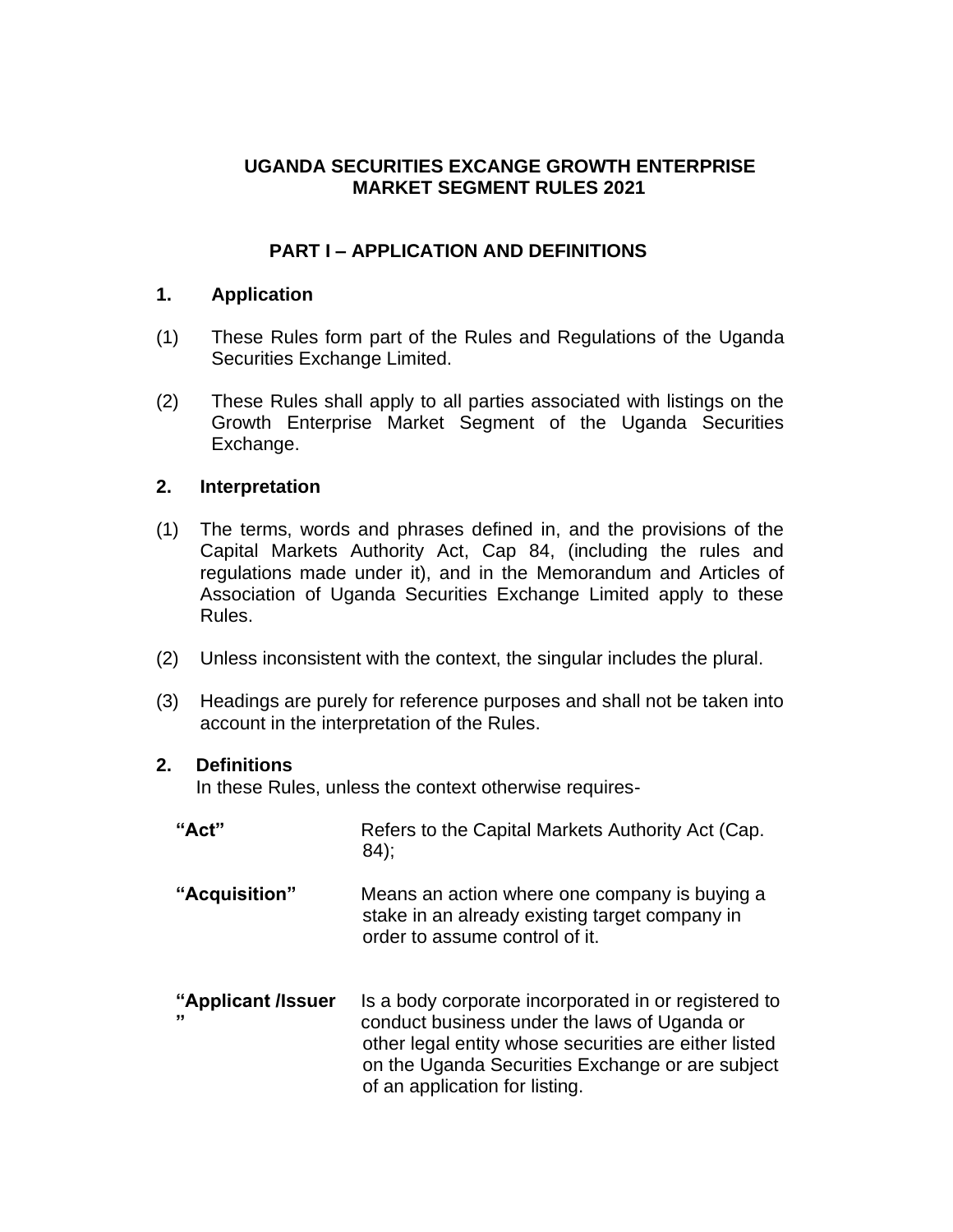- **"Authority/CMA"** Means the Capital Markets Authority established by section 4 of the Capital Markets Authority (Cap 84);
- **"Board"** Means Board of Uganda Securities Exchange

**"Cash Company"** Refers to a company that can no longer support its business capitalization and whose assets consist wholly or substantially of cash or short dated securities.

## **"Closed Period"**

- a. The period of 60 calendar days immediately preceding the publication of a GEM company's annual financial results or if shorter, the period from its financial year end to the time of publication.
	- b. The period of 60 calendar days immediately preceding the notification of its half yearly results to the Exchange or, if shorter, the period from the relevant financial period end up to and including the day of the notification; and
	- c. Any other period when the GEM company is in possession of unpublished price sensitive information;
	- d. During any period when it has become reasonably probable that such information will be required by these rules to be notified to the Exchange or by way of press release;

| "Founding<br>Shareholder" | Means any shareholder or group of shareholders<br>entitled to exercise or who control the exercise of<br>fifteen per cent or more of the voting power at any<br>general meeting of the company or one who is in a<br>position to control the composition of a majority of<br>the board of directors of the company; |
|---------------------------|---------------------------------------------------------------------------------------------------------------------------------------------------------------------------------------------------------------------------------------------------------------------------------------------------------------------|
| "Currency Point"          | Is equivalent to Uganda Shillings twenty thousand;                                                                                                                                                                                                                                                                  |

**"Day"** Unless otherwise specified, shall mean business day;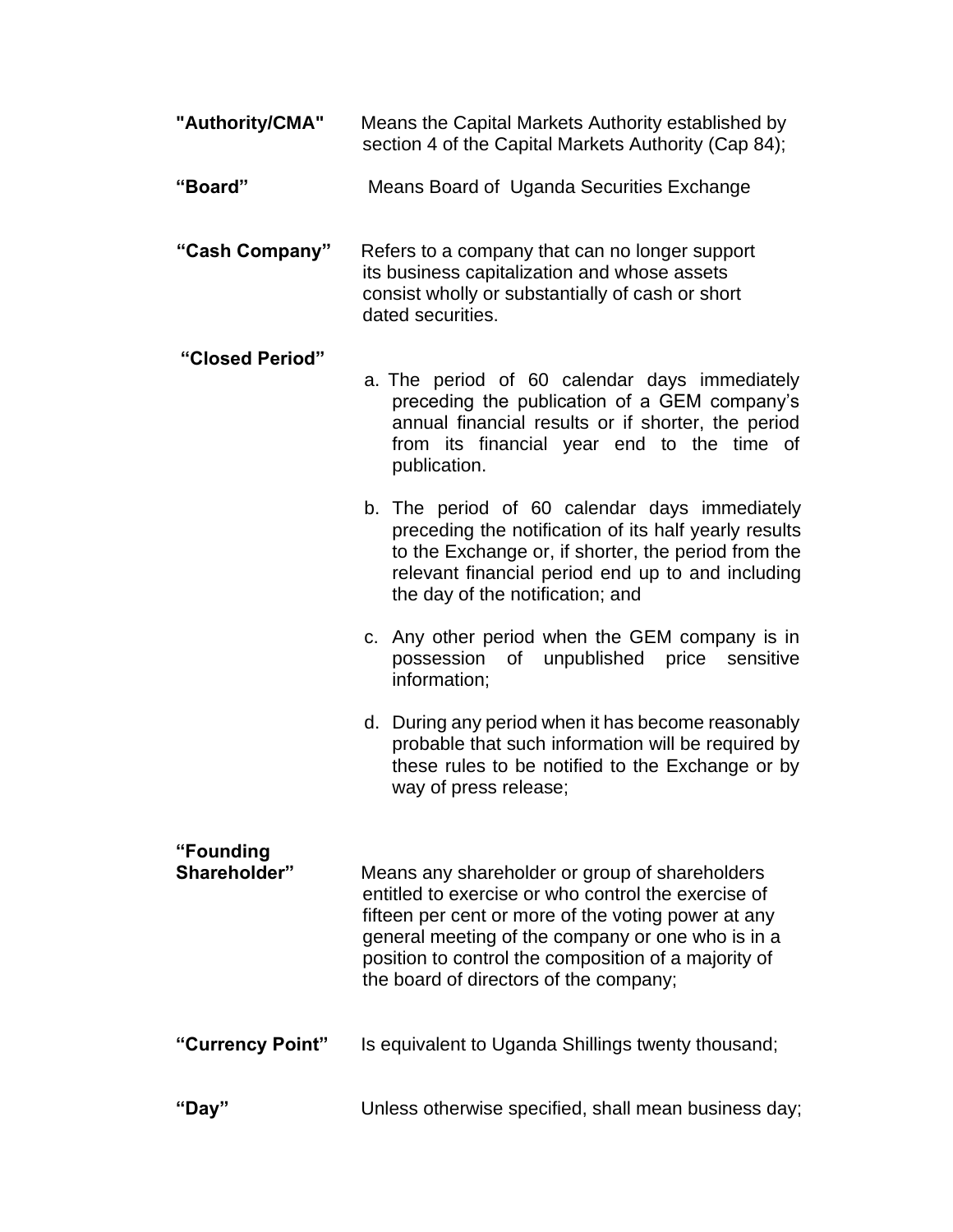| "De listing"               | Means the removal of a security from the Official list<br>of the Uganda Securities Exchange.                                                                                                                                                                                                                                                                                                                                                |
|----------------------------|---------------------------------------------------------------------------------------------------------------------------------------------------------------------------------------------------------------------------------------------------------------------------------------------------------------------------------------------------------------------------------------------------------------------------------------------|
| "GEMS"                     | Means the Growth Enterprise Market Segment of the<br>Uganda Securities Exchange;                                                                                                                                                                                                                                                                                                                                                            |
| 'Market Advisor"           | Refers to a company licensed by the Authority and (or)<br>registered by the Uganda Securities Exchange to<br>perform the functions of a Market Advisor in these<br>Rules;                                                                                                                                                                                                                                                                   |
| "Material<br>Information"  | Refers to any information that may affect the price of<br>an Issuer's securities or influence investment<br>decisions.                                                                                                                                                                                                                                                                                                                      |
| "Merger"                   | Means an arrangement whereby the assets of two or<br>more companies become vested in or under the<br>control of one company.                                                                                                                                                                                                                                                                                                                |
| "MIMS"                     | Means the Main Investment Market Segment of the<br>Uganda Securities Exchange;                                                                                                                                                                                                                                                                                                                                                              |
| "Professional<br>investor" | Means a person whose ordinary business or<br>regular activity involves the buying and selling of<br>securities, as a principal, and includes an<br>underwriter, a bank, an insurance company, a fund<br>manager, a broker, a broker's representative, a<br>dealer, a dealer's representative, an investment<br>adviser or their representative acting as principal,<br>subject to any exception that may be prescribed by<br>the Authority; |
| "Publication"              | Means to publish in a widely circulating daily<br>English newspaper;                                                                                                                                                                                                                                                                                                                                                                        |
| "Reclassification"         | Refers to a process when a listed company shifts<br>from one market segment to another upon meeting<br>certain requirements;                                                                                                                                                                                                                                                                                                                |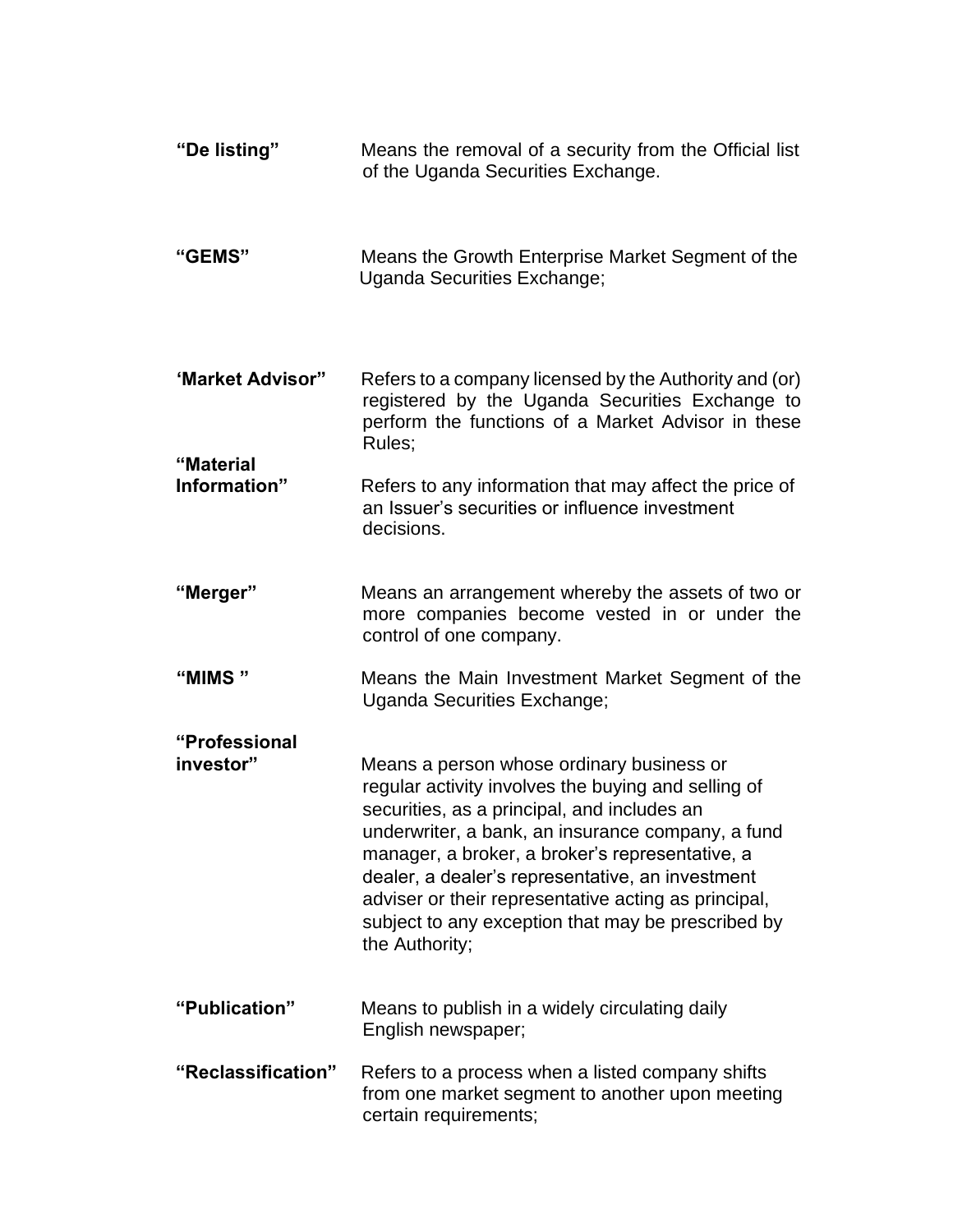| "Securities<br>Exchange" | Means the Uganda Securities Exchange;                                                                                                                                                                                                                                                                                                                                                                                        |
|--------------------------|------------------------------------------------------------------------------------------------------------------------------------------------------------------------------------------------------------------------------------------------------------------------------------------------------------------------------------------------------------------------------------------------------------------------------|
| "Trade Secret"           | Means information including but not limited to a<br>formula, pattern, compilation, program, method,<br>technique, or process, or information contained or<br>embodied in a product, device or mechanism which;<br>is or may be used in a trade or business, is of<br>economic value from not being generally known;<br>and is the subject of efforts that are reasonable<br>under the circumstances to maintain its secrecy; |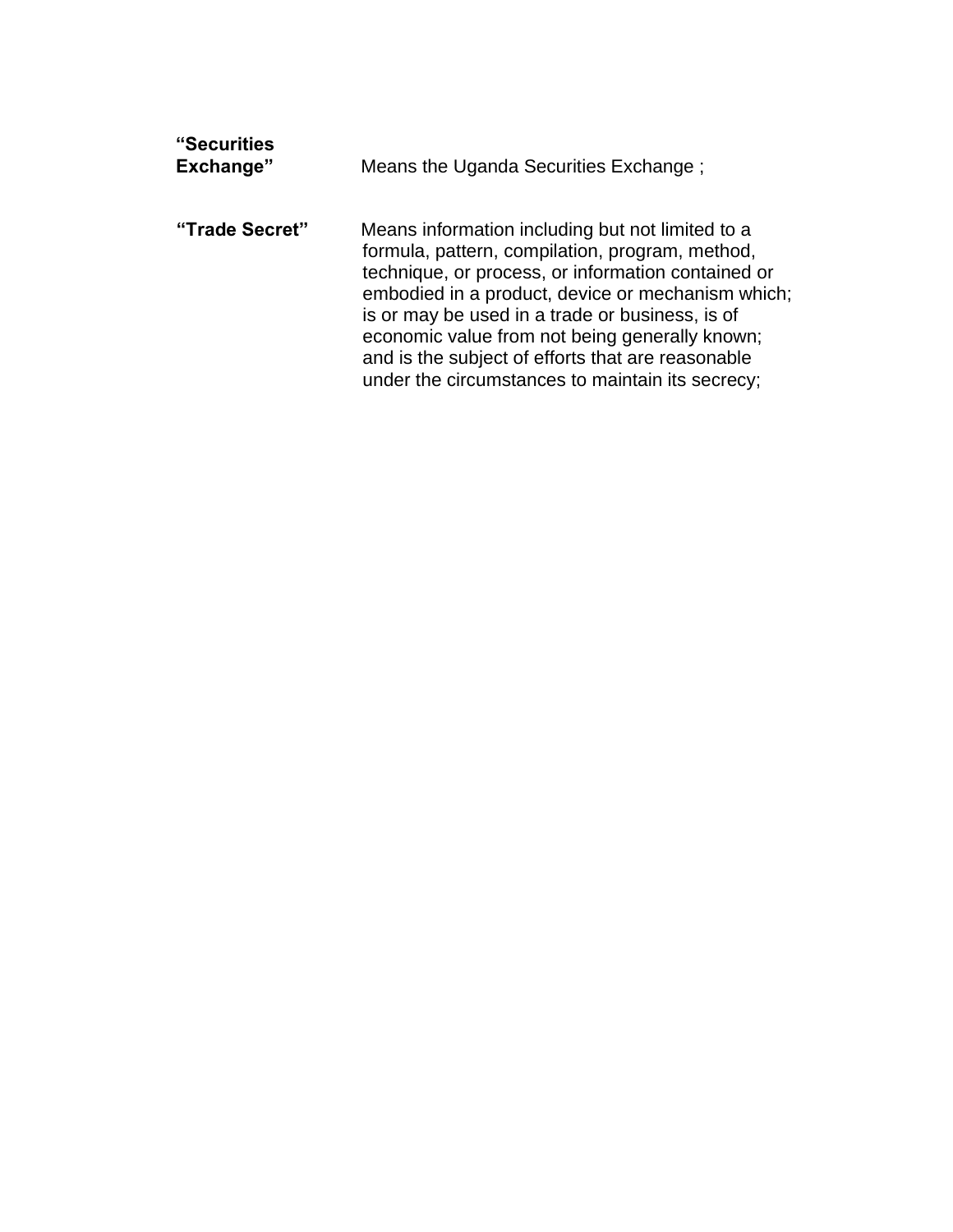## **PART II – LISTING ON THE GROWTH ENTERPRISE MARKET SEGMENT.**

#### **4. Eligibility criteria for listing on the GEMS**

The following eligibility criteria shall be applicable for listing of securities on the GEMS;

- (1) That the applicant is a public company limited by shares with proof of compliance with required legislations as to its legal status and its operations in Uganda;
- (2) That an applicant which has been recently incorporated and has been in existence for a period of one year or less, provides a statement of its assets and liabilities;
- (3) That with the exception of Rule 4(1) and (2) above, the applicant does NOT meet at least one of the requirements for listing on the Main Investment Market Segment (MIMS) of the Securities Exchange;
- (4) That the applicant has entered into a Market Advisory Agreement with a Market Advisor effective for a minimum period of two years from the application date. A copy of which shall be availed to the Securities Exchange;
- (5) That the application concerns the admission of shares issued as a result of capital increase through partial or full restriction of the pre-emptive rights of the existing shareholders, or a capital increase through private placement;
- (6) That the company's Memorandum and Articles of Association do not prevent the transfer and circulation of the shares to be traded nor, except as may be provided under these Rules, prevent the shareholders from exercising their rights;
- (7) That the shares to be listed are freely tradable as ordinary shares, provided that the Exchange approval will be required in the case of an applicant with different rights attached to them.
- (8) That in the case of an applicant that has formally listed on the Main Investment Market Segment (MIMS) of the securities exchange, a period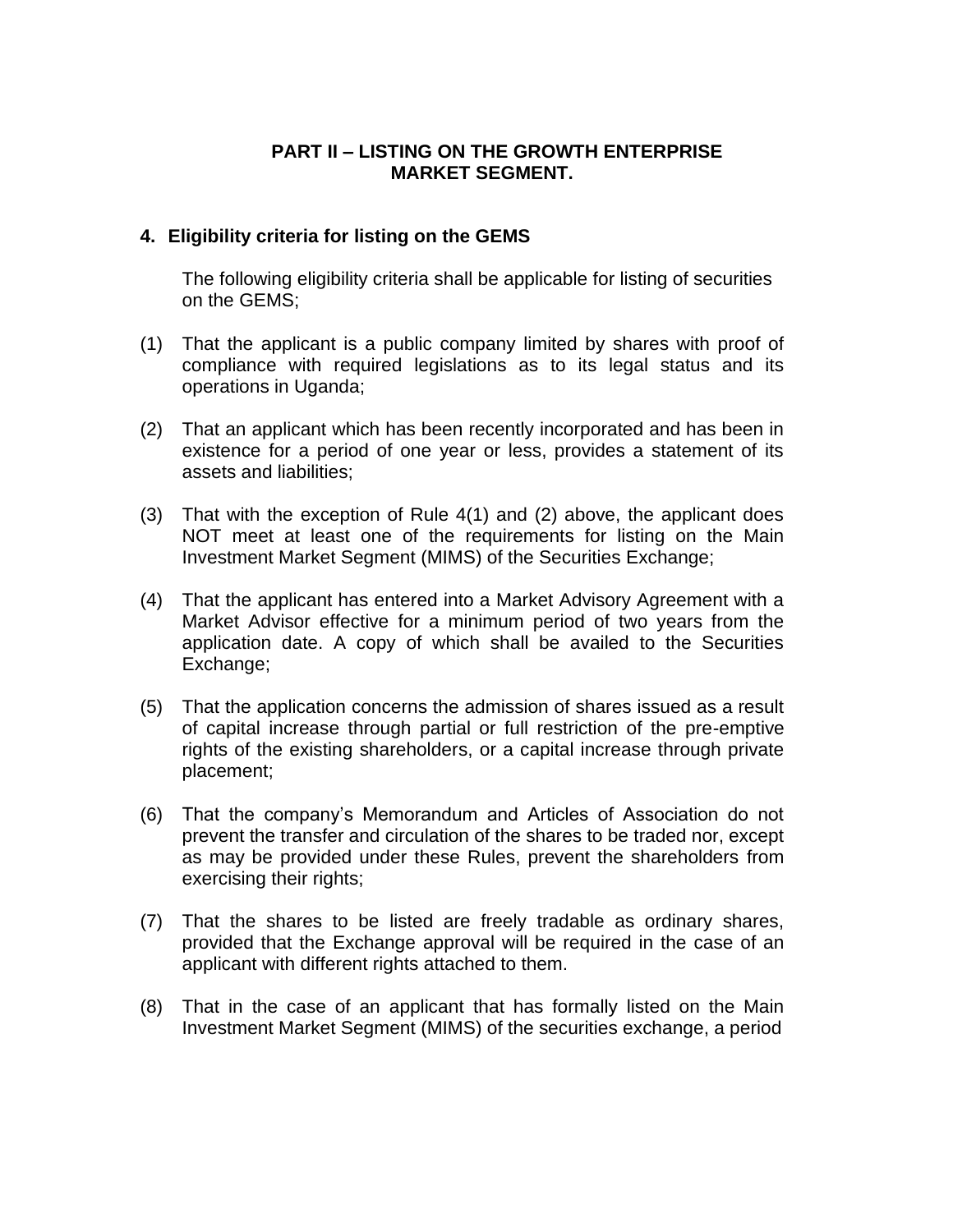of at least 5 years has elapsed from the date of its withdrawal from the MIMS.

(9) That any application to be made under Rule (8) above shall be subject to a decision of the Exchange

## **5. Conditions for listing on the GEMS**

- 1) In all cases, the Securities Exchange shall only admit an applicant to the Official List on the GEMS on condition that the founding shareholders of a company that is admitted with a trading record of less than five years shall not dispose of their interest in the applicant except under the conditions stated in this Rule;
- 2) That a period of three years has elapsed from the time of admission of the company's securities on the GEMS or where the company has acquired a trading record of five (5) years;
- 3) Upon approval granted by the Securities Exchange for the disposal of such interest before the period stipulated in 5(1) and where proof of the existence of exceptional circumstances or events has been shown;
- 4) That the approval in 5(2) will be granted following receipt of a notice of intention of planned exit for a founding shareholder who intends to dispose of their interest in the company prior to the period stipulated in 5(1) and provided that;
	- a) The notice of intention of planned exit is be submitted subject to the company's securities trading on GEMS for a minimum period of twenty four months; and
	- b) That the planned exit takes place at least three months from the date of issue of the notice to the Securities Exchange.
- 5) That the founding shareholders shall be precluded from disposing of any part of the interest they held in the applicant before admission prior to the period set out in 5(1) except by way of delisting or by reclassification to the Main Investment Market Segment of the Securities Exchange;
- 6) The founding shareholders shall not be precluded from purchasing additional securities following listing. The shares acquired under this provision shall be traded without restriction;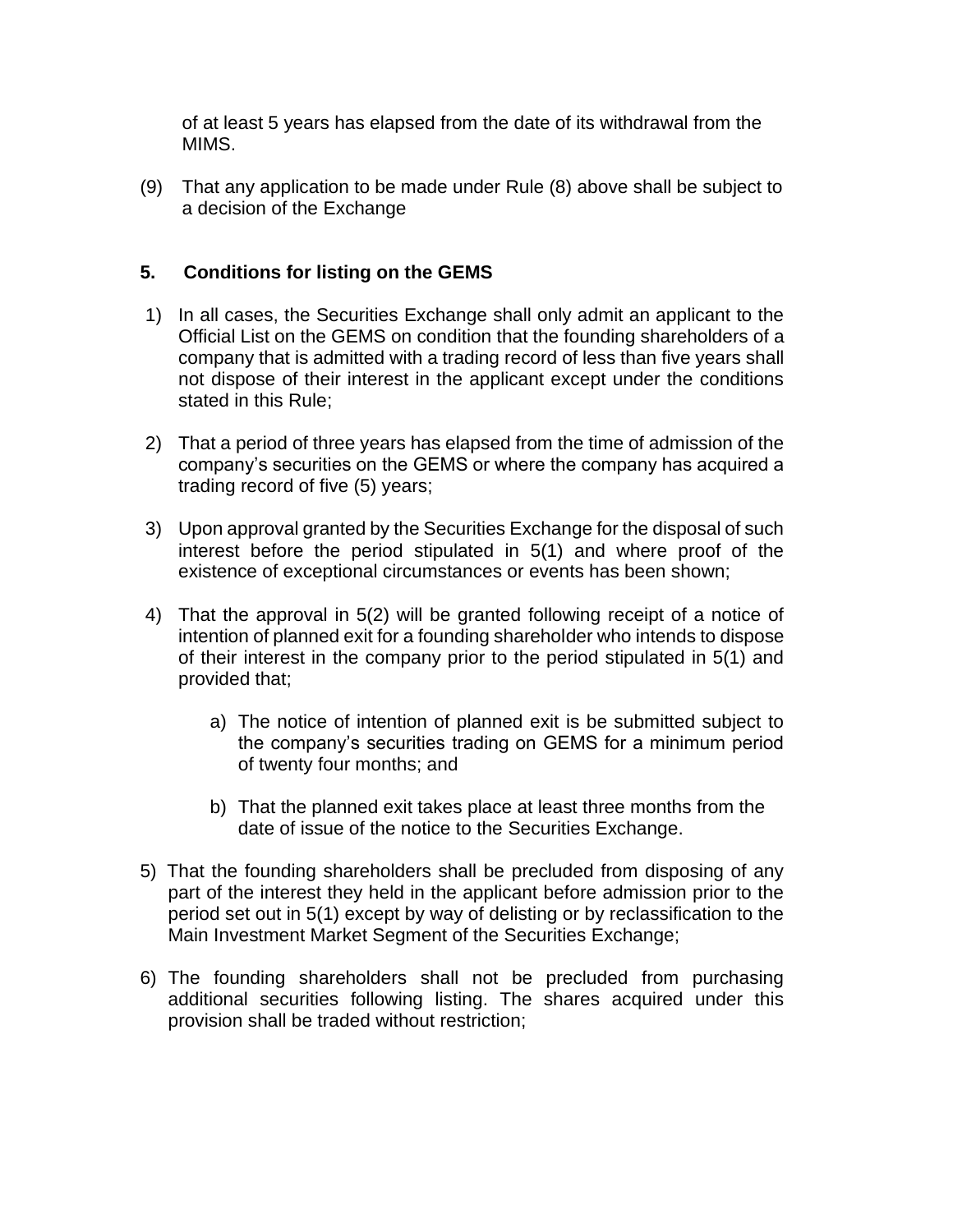- (6) That where a company has been in existence for a period of less than one year, participation in the issue shall be restricted to professional investors.
- 6. The Securities Exchange may waive certain conditions of the listing for an applicant in particular circumstances. In any case, the Authority shall be informed of any such conditions or waivers under these Rules.

## **7. Application for admission to the Official List on the GEMS Segment**

- **1)** An application for admission to the Official List of the securities exchange on the GEMS shall constitute the following:
	- a) A duly completed application form as per "Appendix 1" to these Rules;
	- b) A Market Advisor's Report detailing information as prescribed in Appendix 2;
	- c) The most recent year end financial statements of the company;
	- d) All supporting documentation as detailed under Rule 8 of these Rules;
	- e) Application fees as prescribed in 'Appendix 3" to these Rules;
	- f) Any other information as may be required by the securities exchange.
- (2) As far as the application is concerned, the Market Advisor shall be responsible for drawing up and signing off on the supporting documentation referred to in Rule 7(1) (c) above.
- (3) As far as the application is concerned, the Directors of the applicant shall be jointly responsible for the accuracy and authenticity of the information and the documents submitted.

#### **8. Supporting documentation.**

- 1) The following documentation and information or any other information required to be submitted for purposes of an application shall be submitted in support of an application for admission to listing on the GEMS and shall also be approved by the Authority prior to admission:
	- a. An Approval and Consistency Declaration as prescribed in Appendix 4, signed by the Market Advisor and the Directors of the applicant affirming that the information and documents presented to the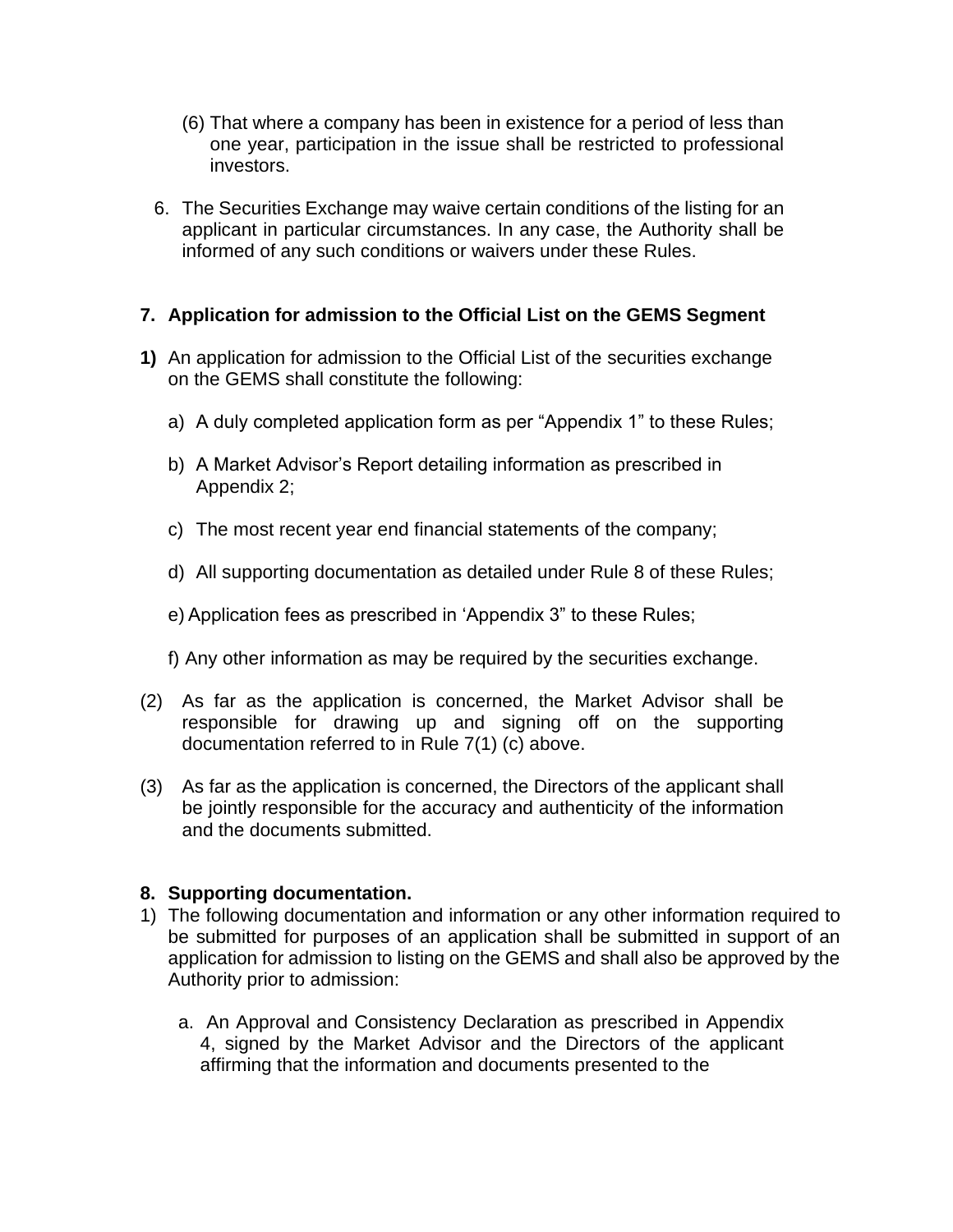securities exchange are correct. This declaration must be appended to the Market Advisors report;

- b. An undertaking by every founding shareholder that the founding shareholders shall not dispose or enter into any agreement to dispose of or otherwise create any options, rights, interests or encumbrances in respect of any part of its interest in the applicant, in respect of which they are shown in the application to be the beneficial owners except under the conditions stipulated in Rule 5 of these Rules;
- c. A certified copy of the Market Advisory Agreement executed between the applicant and its Market Advisor;
- d. The most recent year-end audited financial statements;
- e. Copies of the agreements with intermediary institutions, if any;
- f. Certified copies of the applicant's Memorandum and Articles of Association and all amendments thereto;

## *The role of the Market Adviser in the application process*

#### **9. Application process**

Upon receipt of an application under these Rules, the Securities Exchange shall respond to the Market Adviser within 15 business days from the receipt of the application; except that where further information has been required in accordance with Rule 8 of these Rules, the period of 15 days shall be calculated from the time the required information is submitted.

#### **10.Admission delays and refusal to admit**

- **1)** An admission to listing on the GEM Segment may be delayed where;
	- a) Any matter is brought to the attention of the securities exchange which could affect the applicant's appropriateness for the segment. In such an event, the securities exchange will be required to inform the applicant accordingly;
	- b) The applicant does not or will not be in position to comply with any special condition which the securities exchange considers appropriate and of which the applicant has been informed about.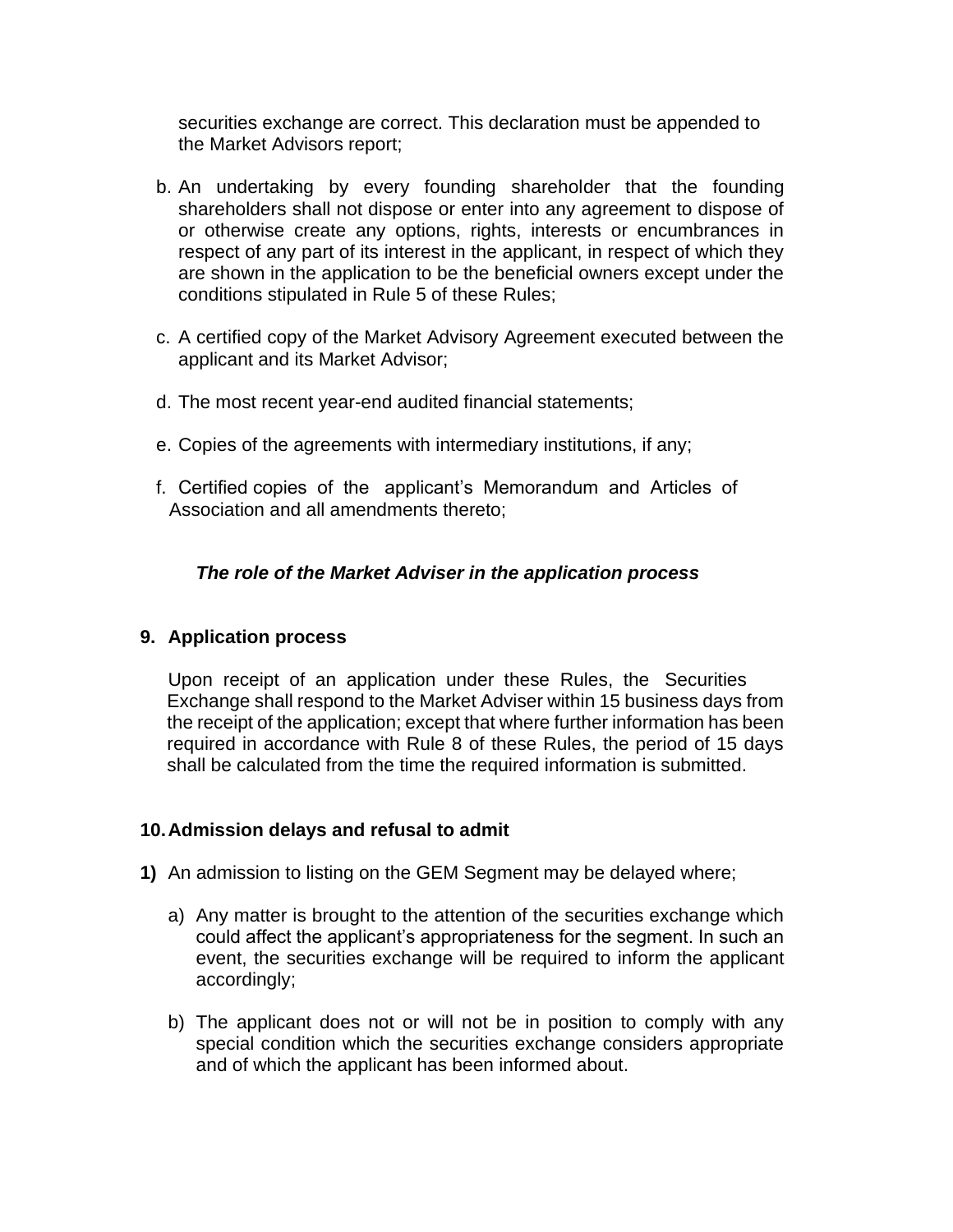- **(2)** Where the securities exchange has communicated its comments or opinions as per Rule 9 above, the Market Adviser shall submit a response thereto within 10 business days.
- **(3)** Following the receipt of the response of the Market Adviser as per Rule 10 above, the securities exchange shall communicate its approval or rejection of the application within 7 business days.

#### **11.Exemptions by the Securities Exchange on the application.**

- 1) The Securities Exchange may, in its discretion, and upon terms and conditions it may think fit, exempt applicants from compliance with any provision in these Rules regarding the application except that any exemptions shall not be granted unless it is satisfied that compliance with the requirements
	- a) Would render the application misleading in some particular or would provide a misleading impression material to the application as a whole; or
	- b) Is inappropriate to the circumstances in which the securities are being offered and the granting of the exemption will not prejudice persons investing; or
	- c) Compliance with the requirement from which the exemption is sought would place an unreasonable and excessive burden on the issuer or any officer of the issuer and any benefit that compliance would provide to persons investing in the securities would be minimal.
- 2) A person who is exempted by the Exchange, subject to a condition, from compliance with a requirement of this Rule shall not contravene or fail to comply with the condition;
- 3) Where a person has contravened or failed to comply with a condition to which an exemption under subsection(1) is subject, the Exchange may cancel the exemption
- 4) The Securities Exchange may refuse an application for admission to the GEM Segment if it considers that the applicant's situation is such that the listing would be detrimental to the interests of investors.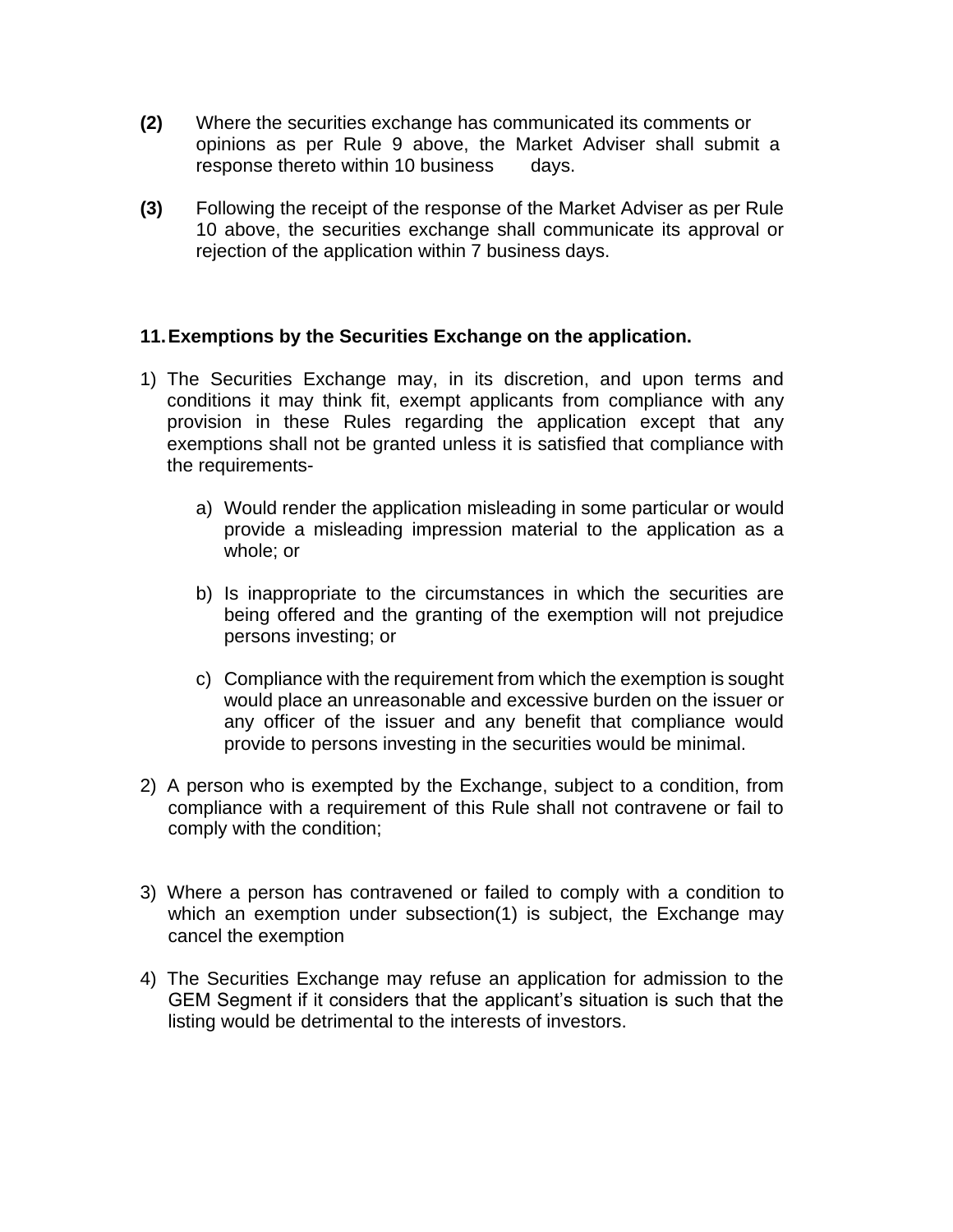## **12. Admission and trading on the GEMS**

- 1) Upon the successful application for admission to the Official List of the securities exchange on the GEM Segment, the securities exchange shall;
	- a) Issue to the applicant, a letter of admission to the Official List, in the format stipulated under Appendix 5.
	- b) Require that a press release in at least one widely circulated English daily newspaper be published. Details to be included in that publication shall include but are not limited to the following details:
		- i) Name of the company.
		- ii) Proposed date of listing on the GEMS.
		- iii) Securities Issued
		- iv) Signature of an authorized representative.
- 2) Following admission to the Official List, the applicant's securities shall commence trading as per the trading timetable included in the Market Advisor's report.

## *Reclassification from the GEMS to MIMS*

#### **13. Applications for reclassifications**

- 1) Where the securities exchange considers that a company qualifies to be listed on the Main Investment Market Segment, it shall subsequently advise such a company on its prospects for reclassification provided that the issuer shall be in fulfillment of the eligibility criteria for listing on the MIMS.
- 2) An application for reclassification from the GEMS to the MIMS of the Official List of the Securities Exchange shall be made by the sponsoring broker and shall constitute the following:
	- a. A formal application in the format prescribed in Appendix 6 to these Rules;
	- b. The relevant corporate resolutions, authorizations and share holder approvals in respect of the application;
	- c. A statement by the Market Advisor on the background information of the issuer, including but not limited to the following: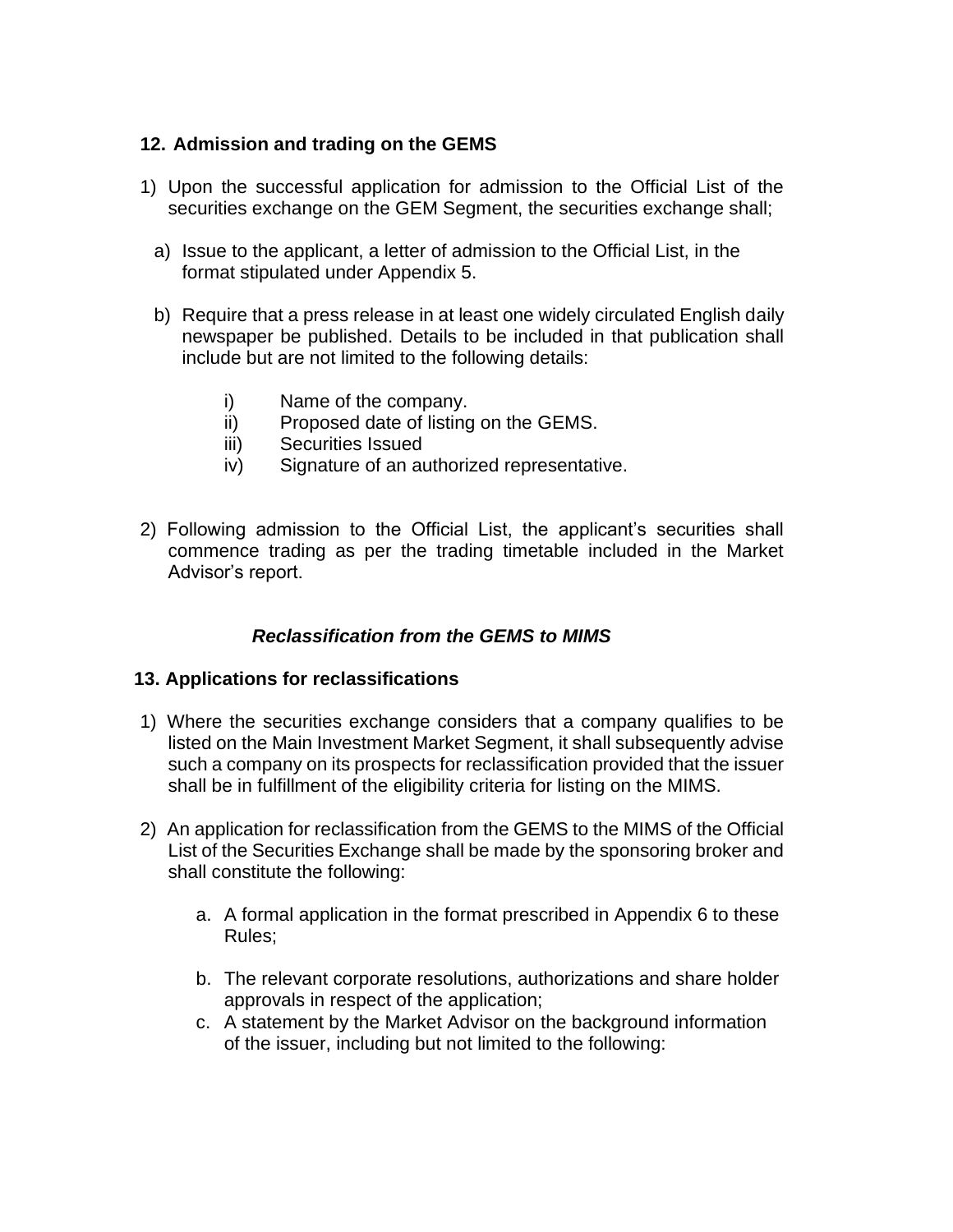- a.A statement as to the market segment in which listing is applied for
- b. The Company's share capital;
- c. Information concerning the securities to be offered;
- d. The background information of the Issuer.
- 3) Upon receipt of the application for re-classification the Securities Exchange shall communicate its approval or rejection of the application within 15 business days from receipt of the application; except where the Securities Exchange requires further information on the application, the period of 15 days shall be calculated from the time that the required information is submitted.

## **14. Effect of mergers or acquisitions on GEMS listings**

- 1) If a company listed on the GEMS merges with an unlisted company with the intention of forming a new entity, application for approval of the merger shall be made to the securities exchange. Following approval of the application, the shares of the GEMS listed company shall be replaced with those of the new company.
- 2) In the case of two GEMS companies merging in a scenario where the share account is going to undergo changes, an application for that merger must be submitted to the securities exchange for approval.
- 3) If a company listed on the GEMS acquires another company whether or not it is listed on the GEMS, an application for approval of the acquisition shall be submitted in the instances where the transaction results in changes in the share account. Such application shall be accompanied by consolidated financial statements and pro forma accounts.
- 4) In the case of mergers, it is mandatory that he independently audited interim financial statements of the acquiring/resulting company, which shall be the basis for the merger, be announced.
- 5) A company that is involved in a merger or takeover as stipulated under this Rule shall comply with the provisions of the Capital Markets(Takeovers and Mergers) Regulations.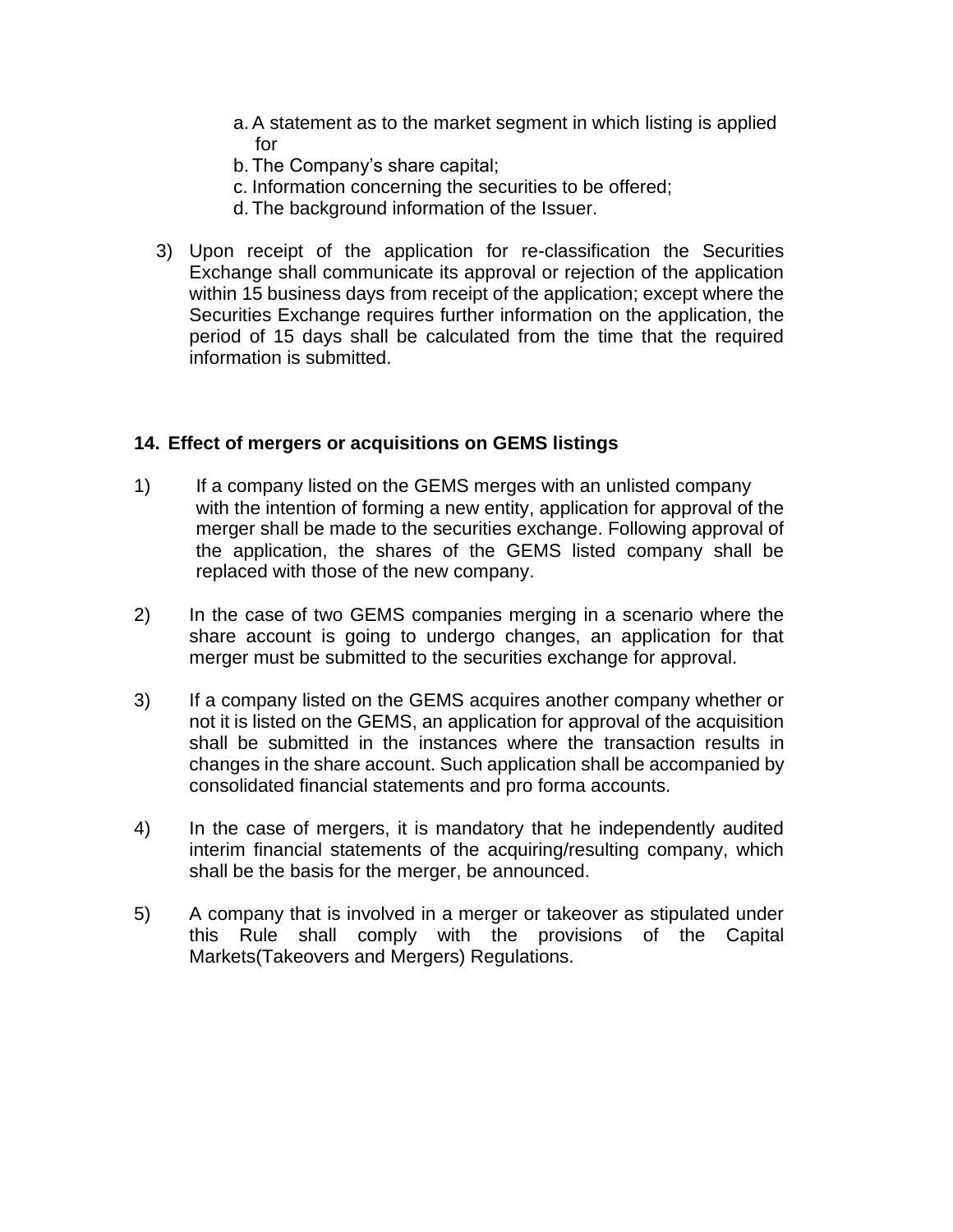#### **15. Continuous listing obligations**

- **1)** Companies listed on the GEMS must keep the Securities Exchange informed of any of the following information on a continuous basis and comply with the continuous listing obligations under section 90ADof the Capital Markets Authority(Amendment) Act 2011;
	- (a) Annual audited financial statements, not later than three months from the end of the financial year;
	- (b) Half yearly interim results as approved by the Board, not later than 1 month from the end of the period;
	- (c) Any other financial information that is necessary to enable investors and the public to appraise the financial position of the issuer and of its subsidiaries;
	- (d) Any material adverse event likely to affect the relationship between the company and the Market-Advisor;
	- (e) Any details, events or any other developments likely to affect the market activity in securities of or otherwise affect its subsidiaries and investment decisions or the exercise of rights by investors not later than 48 hours from the occurrence of the event;
	- (f) Any details of material business transactions, included but not limited to those described under Rule 20, within a period of 48 hours from the occurrence of the event;
	- (g) All records of persons who hold securities of the issuer as nominees or in trust on behalf of other persons shall be made available for disclosure or inspection only to the securities exchange and not the public.
	- (5) The Company shall submit drafts of all the above information or reports to the Exchange for clearance, prior to publication.
	- (6) Notification of the information will not be required where;
		- a) It would be a breach of the law to disclose the information;
		- b) The information concerns an incomplete proposal or negotiations;
		- c) The information compromises matters of supposition or is insufficiently definite such that it would be misleading to the market for it to be disclosed;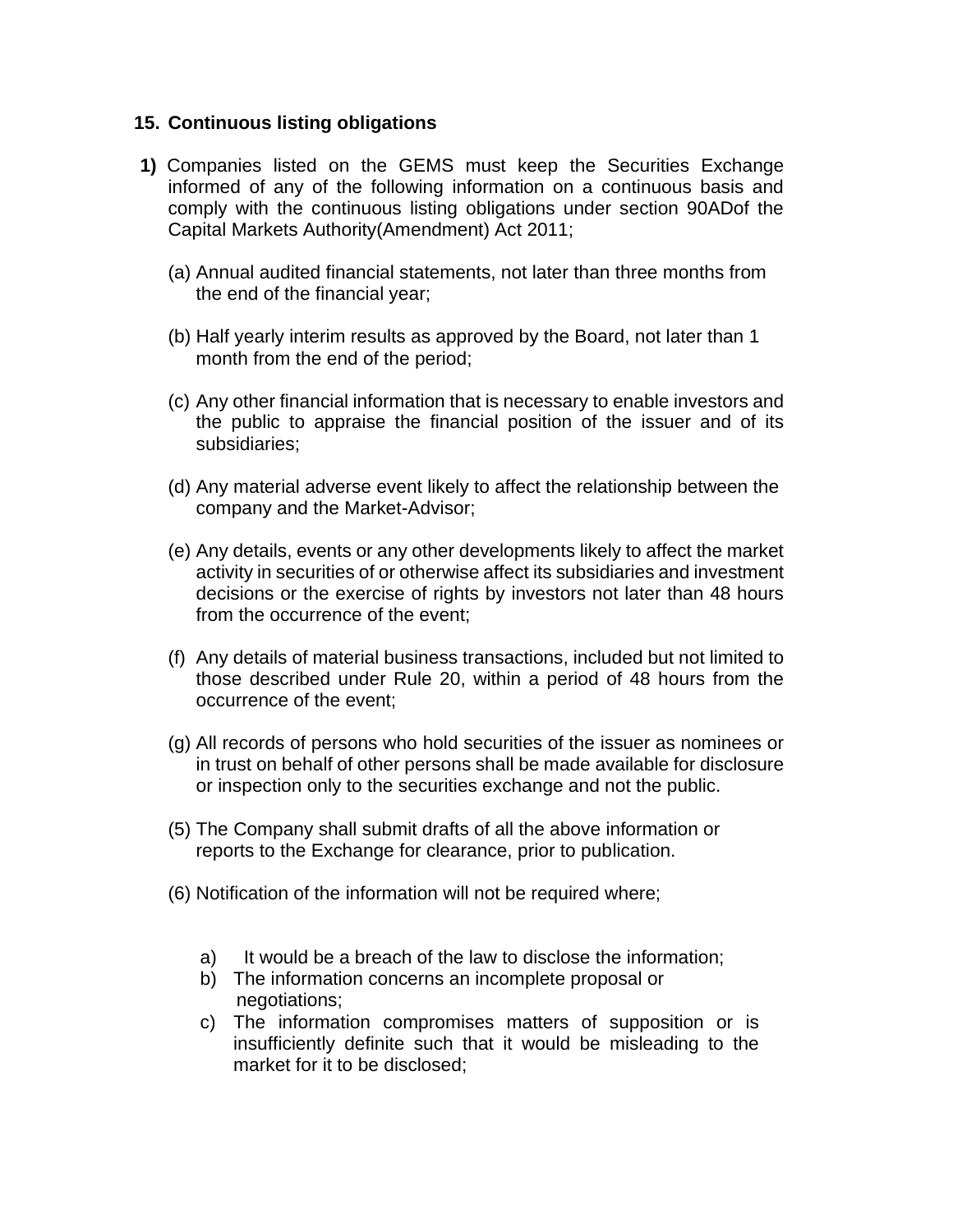d) The information is generated solely for the purpose of the internal management of the issuer and its advisers; and

e) The information is a trade secret.

## **16. Material information to be notified to the Exchange**

- 1) A company admitted on the GEM Segment is required to notify the Securities Exchange first of any of the following events and issue a public notice not later than 48 hours from the occurrence of the event:
	- a. A decision to be party to a merger, acquisition or joint venture;
	- b. A decision to conduct a block split or stock dividend;
	- c. A decision to issue a bonus or rights;
	- d. A decision to acquire or terminate a significant contract;
	- e. A decision to introduce a significant new product or service;
	- f. The event of a major discovery or event;
	- g. A decision to purchase or sell a significant asset;
	- h. The emergence of a significant labour dispute;
	- i. The emergence of a significant law suit against the issuer;
	- j. Establishment of a program to make purchases of the Issuer's own shares.
	- k. A tender offer for another Issuer's securities;
	- l. Any other peculiar circumstances that may prevail with respect to the Issuer or the relevant industry to the extent that it affects the company.
	- 2) With respect to the events above, the securities exchange may require the Issuer to submit any other information which may be deemed necessary and shall stipulate a penalty not exceeding 1000 currency points for failure to follow the requirements as stipulated in the above rule.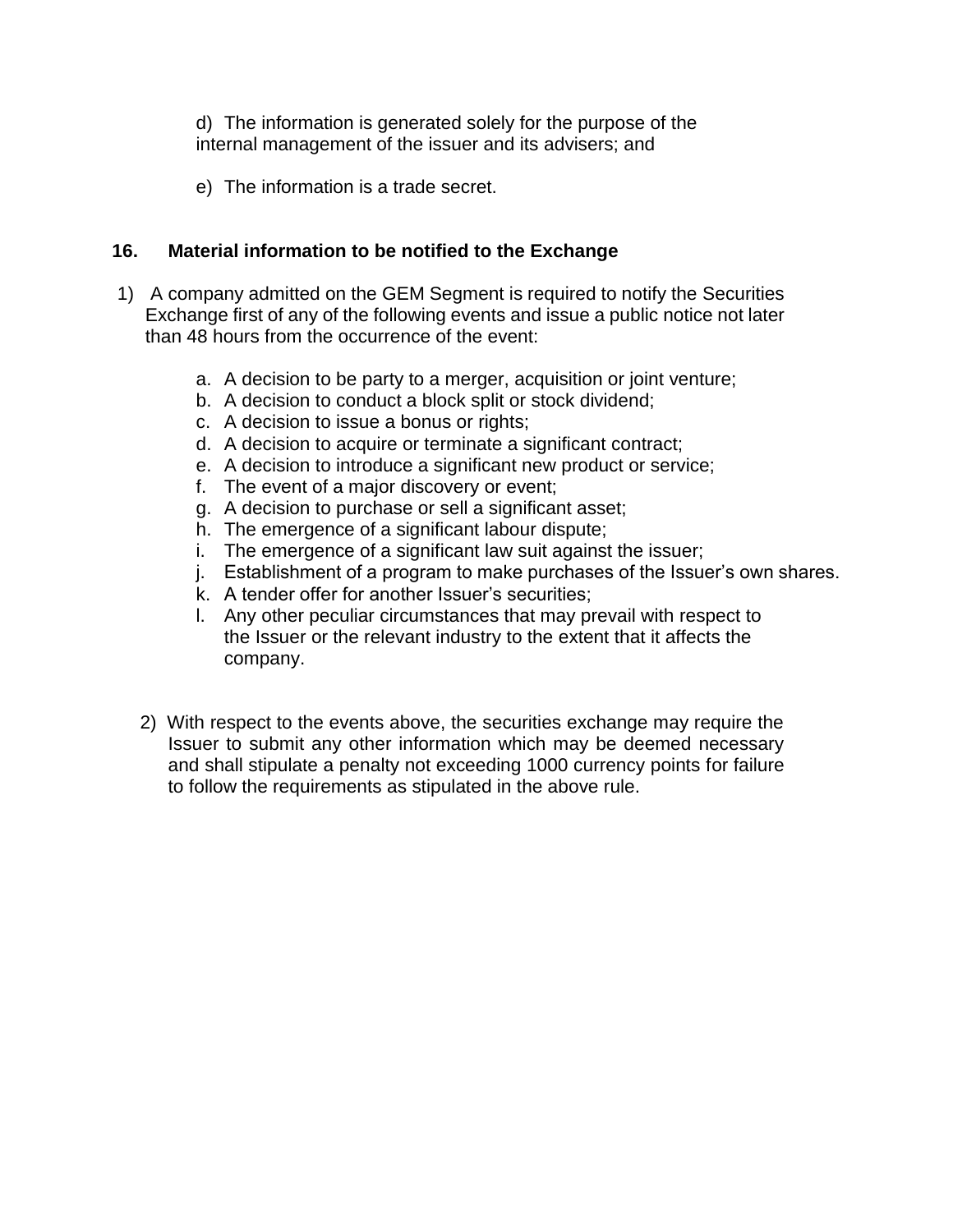## **17. Annual Financial Statements and changes to accounting periods.**

- 1) Every Issuer shall within three months after the end of each financial year and at least twenty-one days before the date of the Annual General meeting, distribute to all shareholders and submit to the Securities Exchange and publish;
	- a) A notice of Annual General Meeting including details as specified in Appendix 10;
	- b) The annual financial statements for the relevant financial year, which financial statements shall have been reported upon by the Issuer's auditors;
- 2) An issuer shall notify the Securities Exchange without delay and make public any change in its accounting period.

#### **18. Submission of a Continuation Statement.**

- 1) The Market Advisor is required to submit to the Securities Exchange and the company every six months a Continuation Statement reflecting;
	- (a) Its willingness to continue to act as a Market Advisor in the last six months of its contract with the company;
	- (b) If the company is appropriate to continue listing on the GEMS;
	- (c) Any problems if any, in the execution of the Market Advisor agreement with the company;
	- (d) Any material facts which may prevent its managers and employees from being impartial in planning, managing and implementing its responsibilities as a Market Advisor;
	- (e) Any other information as may be required to be announced to the public or submitted to the Securities Exchange.

## **19. Capital increase resulting from a capitalization/bonus issue.**

- 1) In case of a capital increase by a company listed on the GEMS, the company must file a complementary application for the shares to be admitted following a bonus issue, which application shall constitute the following:
	- a) A formal application in the format prescribed in Appendix 7A to these Rules;
	- b) The relevant corporate resolutions, authorizations and shareholder approvals in respect of the application;
	- c) Proof of capital increase;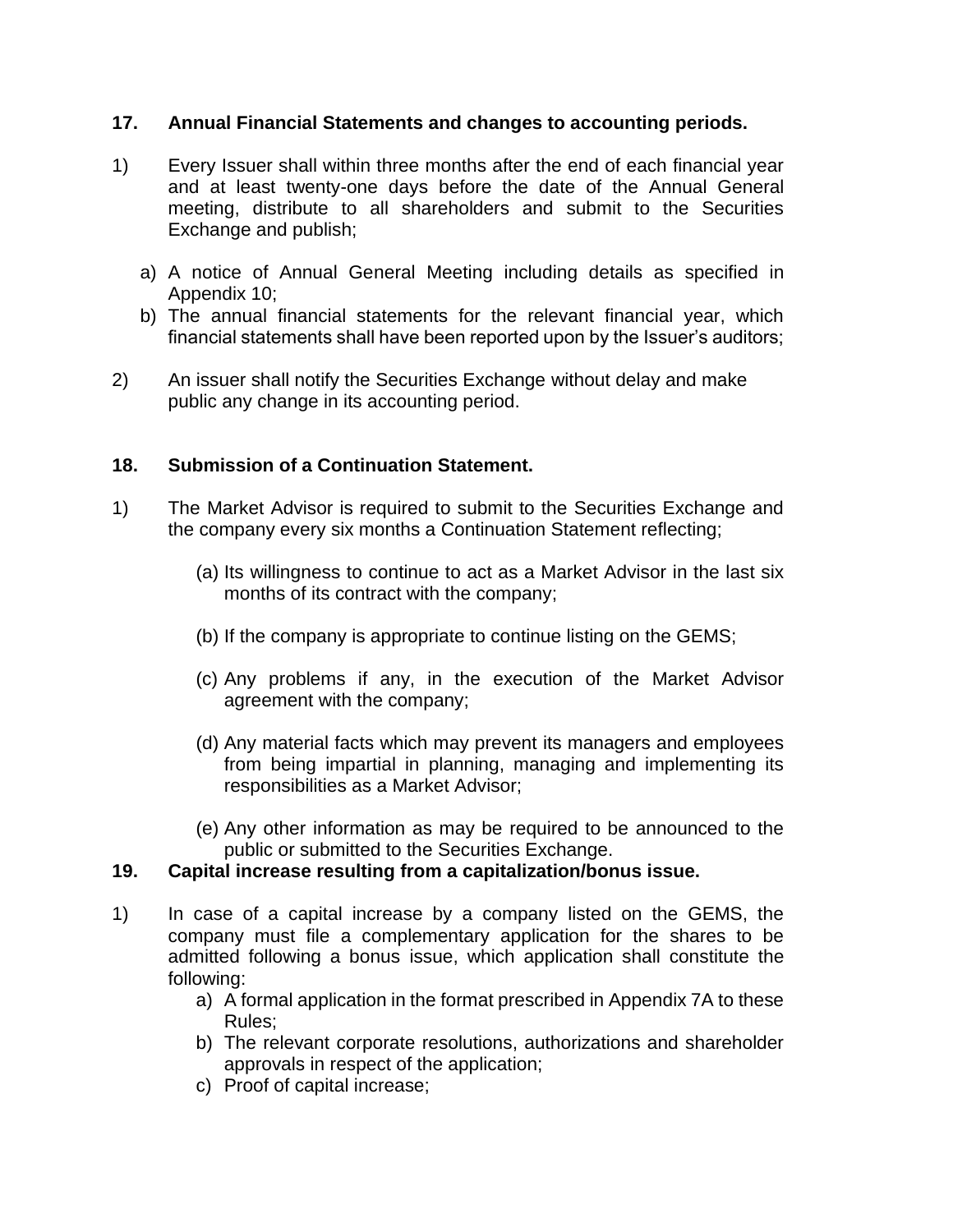- d) Certified copies of published audited financial statements for the period that the company was listed on the GEM Segment;
- 2) A statement by the Market Advisor on the background to the bonus issue, including but not limited to the following:
	- a) A brief history of the Issuer;
	- b) The offer and its terms
	- c) An outline of the Issuer's business operations;
	- d) A brief summary of significant developments in the Issuer;
	- e) Names of directors and senior management and their qualifications;
	- f) Overview of the Issuer's operations against a backdrop of the environment in which they are operating;
	- g) A description of the auditors and legal advisors.

## **20. Capital increase resulting from a rights issue**

- 1) In case of a capital increase by a company listed on the GEM Segment, the company must file a complementary application for the shares to be admitted following a rights issue, which application shall constitute the following:
	- a) A formal application in the format prescribed in Appendix 7B to these Rules;
	- b) The relevant corporate resolutions, authorizations and shareholder approvals in respect of the application;
	- c) Proof of capital increase;
	- d) Certified copies of published audited financial statements for the period that the company was listed on the GEM Segment;
- 2) A statement by the Market Advisor on the background to the rights issue, including but not limited to the following:
	- a) A brief history of the Issuer;
	- b) Terms of the offer;
	- c)The offer price for the rights issue and its justification in terms of;
		- i) the method or type of issue and the reason for the issue;
		- ii) the amount expected to be raised;
		- iii) the procedure to be followed in respect of:-
			- (aaa) rights taken up;
			- (bbb) rights not taken up;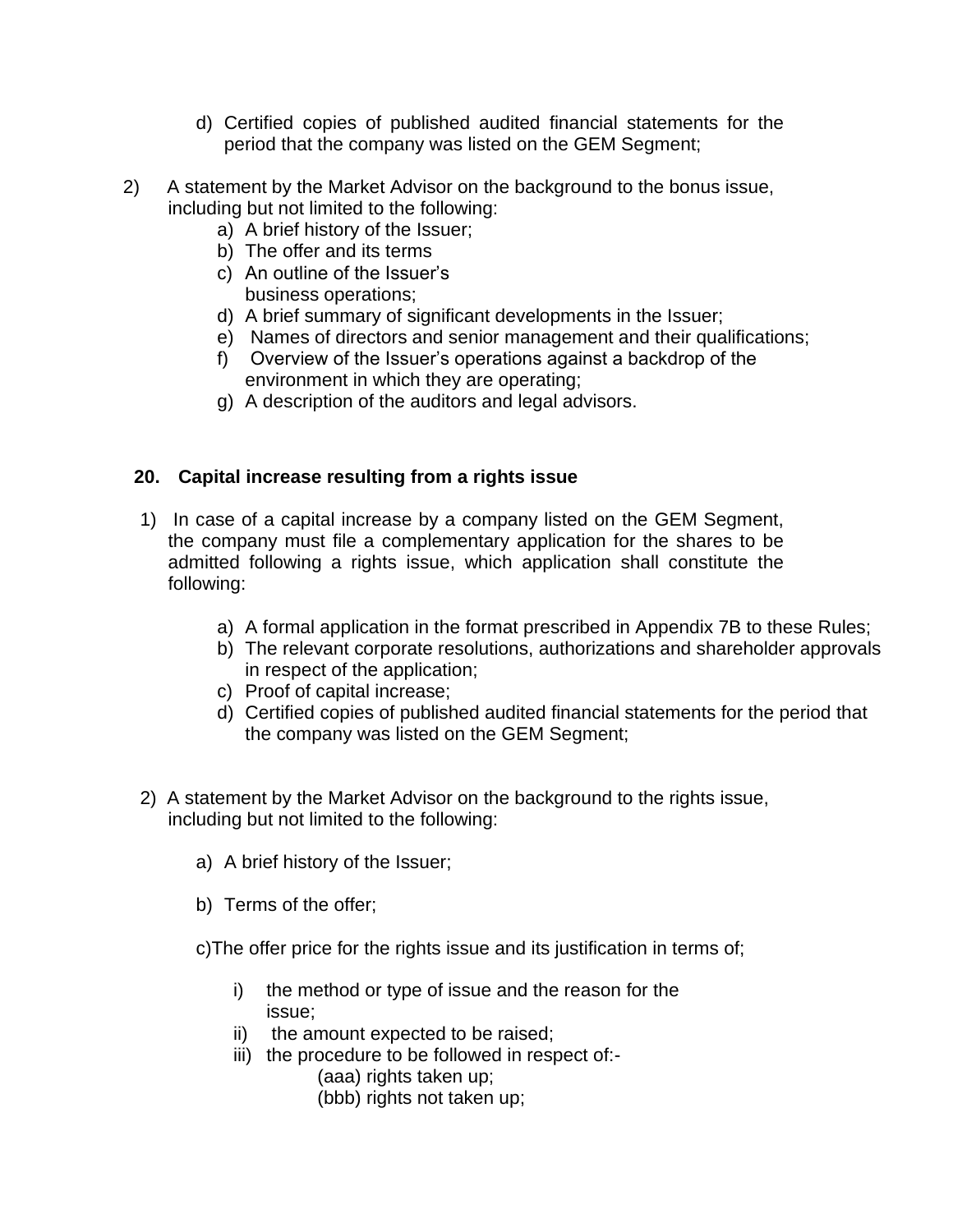(ccc) excess applications; (ddd) underwriting arrangements if any;

- d) An outline of the Issuer's business operations;
- d) A brief summary of significant developments in the Issuer;
- e) Names of directors and senior management and their qualifications;

f) Overview of the Issuer's operations against a backdrop of the environment in which they are operating;

g) A description of the auditors and legal advisors.

Shares issued under this Rule, following a bonus or rights issue shall be admitted to the GEM Segment without seeking the initial application criteria for admission and will commence trading as from the date of distribution to the shareholders.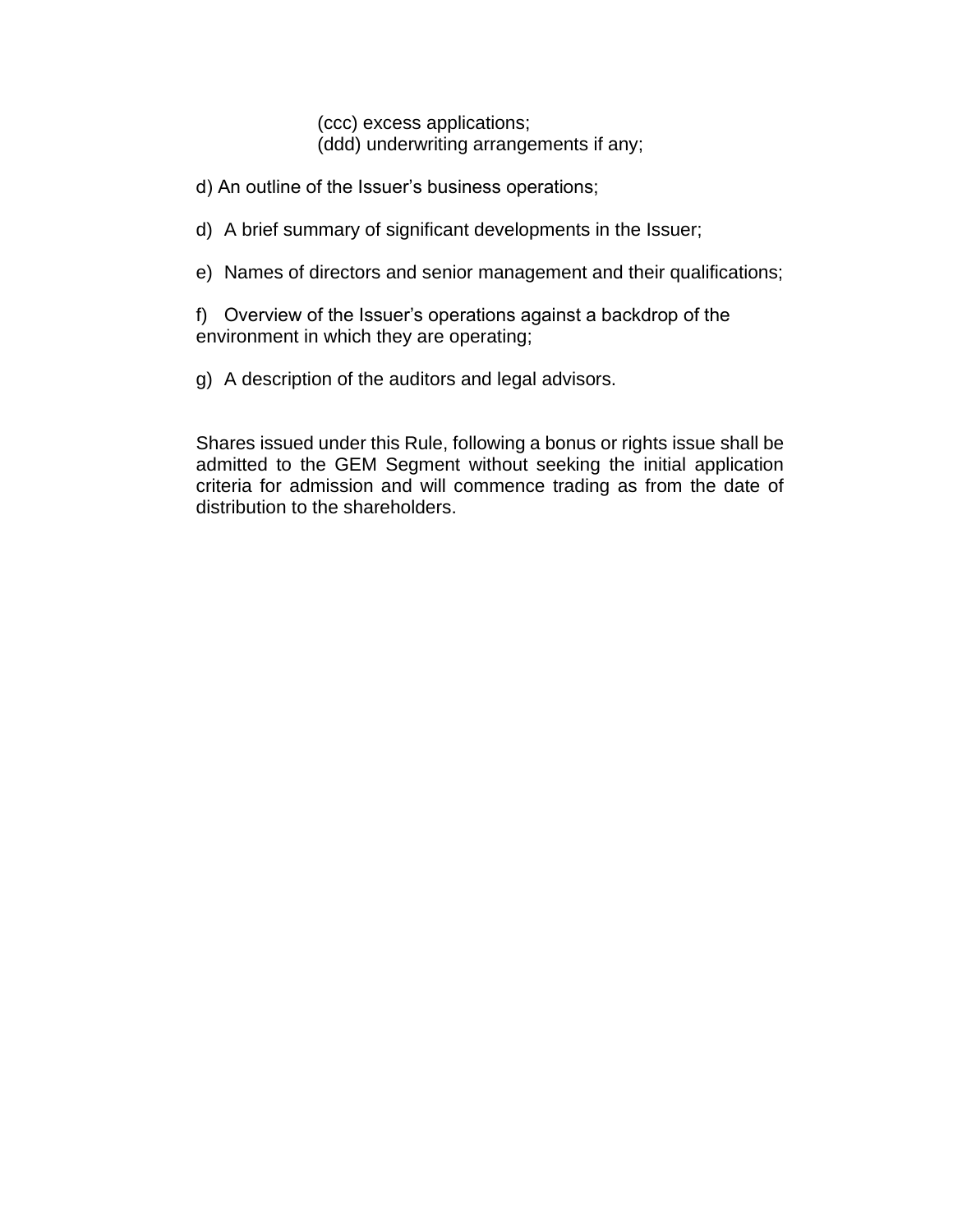#### **PART III- SUSPENSION AND DE-LISTING OF SECURITIES TRADED ON THE GEMS.**

## **21. Warning notice.**

- 1) The Securities Exchange shall issue a warning notice to a company in default of any obligations or requirements in the periods specified under the following rules: A warning notice shall be issued;-
	- (a) Two weeks after the termination of the company's agreement with its Market Advisor for any reason whatsoever and where the company has not contracted another Market Advisor following this termination;
	- (b) Three weeks after the failure to comply with any disclosure or reporting requirements as stipulated under these rules and the rules of the securities exchange;
	- (c) One month after the company has become a cash company and has been declared as such by the Market Advisor;
	- (d) Two weeks from default of payment of any fees or other financial obligations required under these rules and the rules of the securities exchange.
- 2) A warning notice under this rule shall be issued prior to the suspension and delisting of a company's securities from trading on the Securities Exchange and shall carry a penalty as determined by the Exchange
- 3) Any penalty given by the securities exchange in pursuance of the above rules shall not exceed 1000 currency points.

## **22. Suspension of securities from dealing on the GEMS.**

- 1) The Securities Exchange may suspend the dealing in the securities of a company listed on the GEMS where:
	- a) A period of six weeks has elapsed after the termination of the Market Advisory Agreement with the company;
	- b) One month has elapsed after receiving a warning notice from the Securities Exchange concerning the company's failure to adhere to disclosure and reporting requirements as required under the Rules;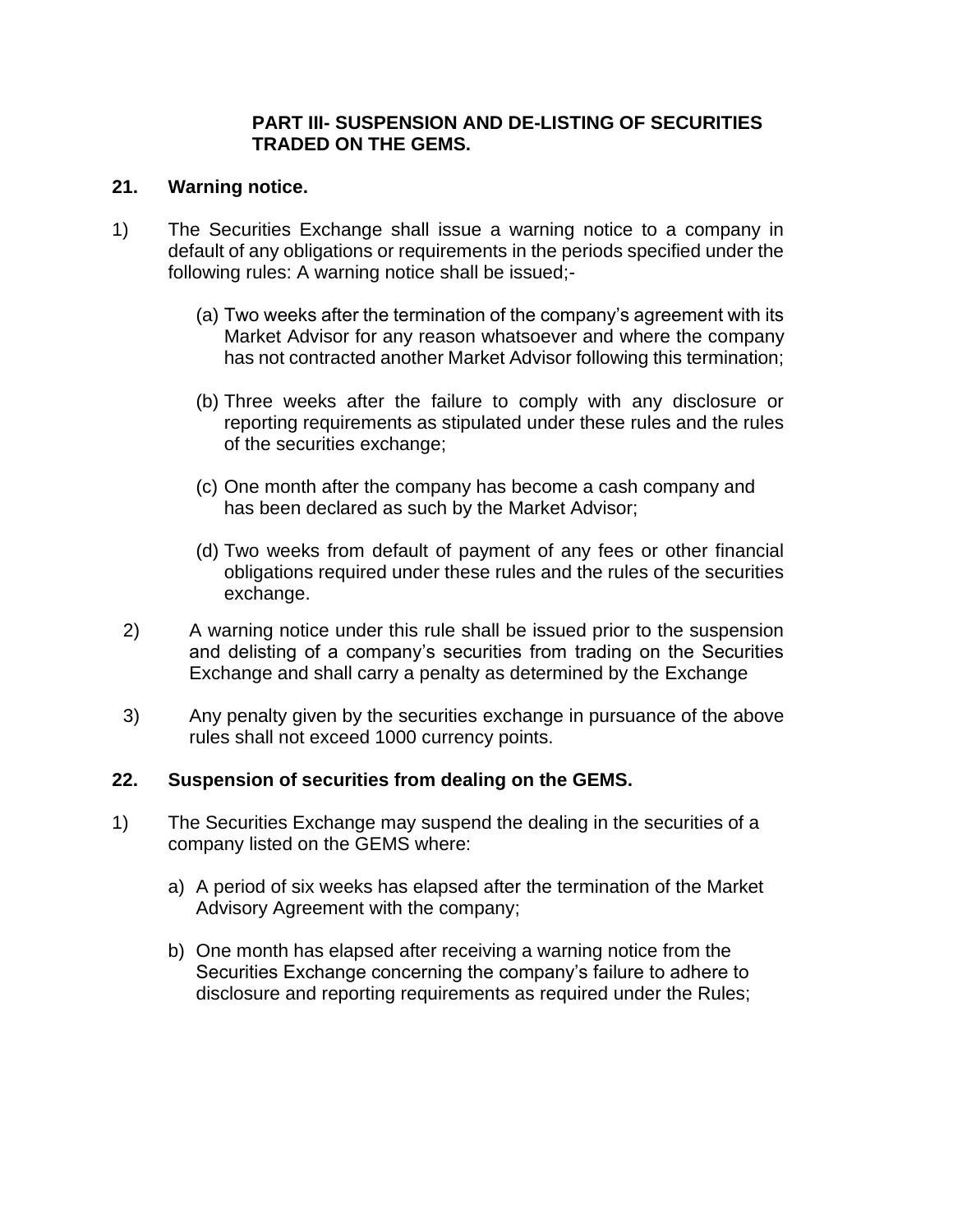- c) The continuous dealing in the securities will, in the opinion of the Exchange, impair the integrity and reputation of the market or will compromise the protection of investors;
- d) The securities exchange is notified of a decision on the bankruptcy of the company, or the dissolution of the company for any reason such as liquidation;
- e) The independent audited reports show an adverse financial position of the Company;
- f) After having received a warning notice, the company has in the period of three months after being declared a cash company failed to improve its financial position.
- g) The company fails to comply within a period of one month after receiving a warning notice, with its pending fees and other financial requirements as stipulated under these rules and the rules of the Securities Exchange.
- 2) Where the Securities Exchange has suspended the dealing of a company's securities under this Rule, it shall notify the Authority and issue a press release in a least one widely circulated english daily newspaper.

#### **23. Reinstatement following suspension.**

- 1) Where a company returns to compliance following suspension, Exchange may re-admit the company following the procedures set below;
	- (a) The submission of an application for re-admission submitted by the Issuer and counter signed by the Market Advisor, demonstrating compliance with the conditions for lifting of the suspension;
	- (b) The submission of an independent audit report for the last interim or annual period prior to the application for re-admission.
- 2) Upon the successful application for re-admission to the Official List of the Exchange on the GEM Segment following a suspension, the Securities Exchange shall simultaneously;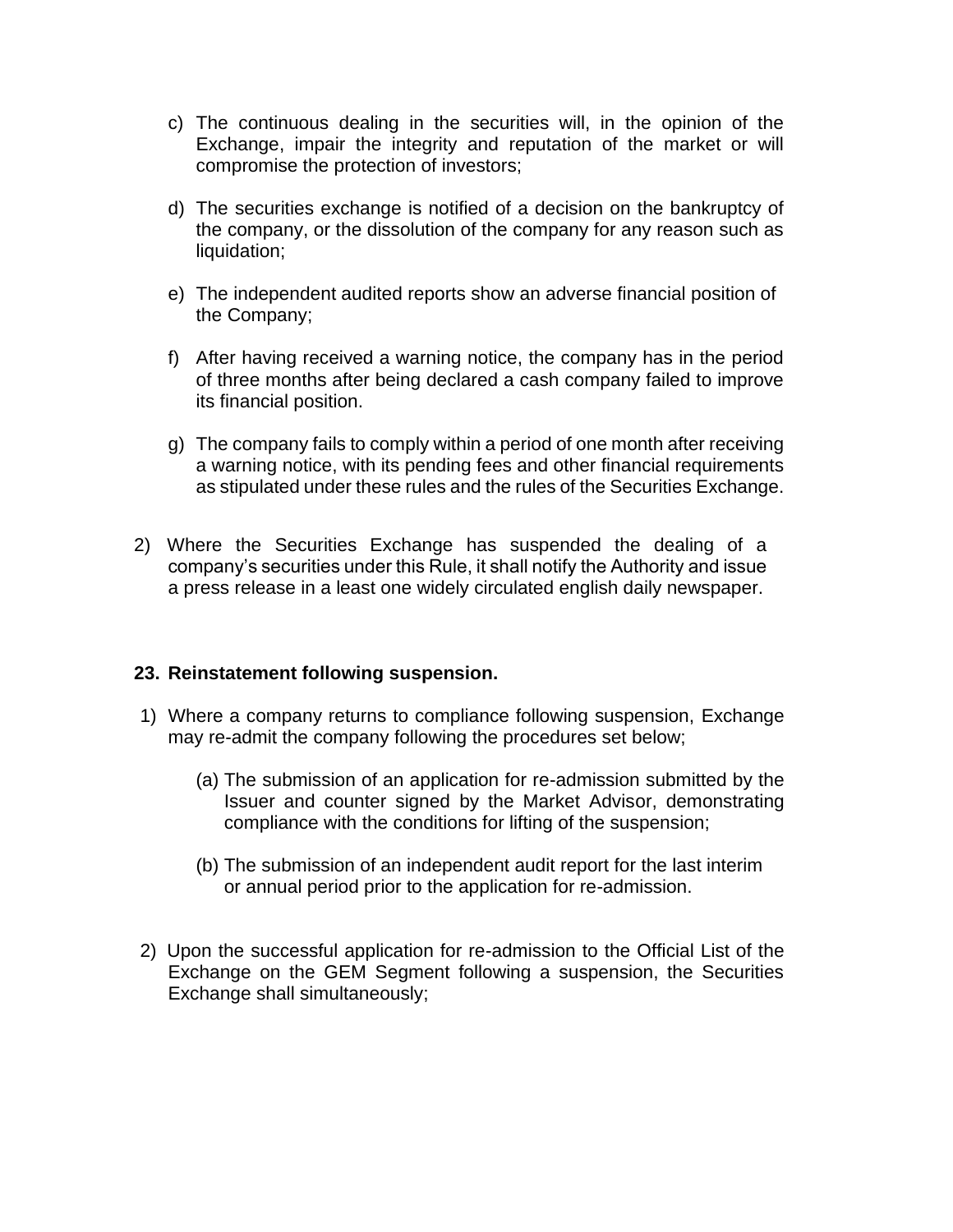- a) Issue to the company, a notice of reinstatement in the format stipulated under Appendix 8.
- b) Issue a press release in at least one widely circulated English daily newspaper on the reinstatement at the Issuer's cost.

## *Delisting of a company from the GEMS.*

#### **24. Non voluntary delisting.**

- 1) The Securities Exchange, may delist a company from the GEM Segment and shall notification the Authority of the delisting if:
	- a) Following a warning and an extension of time for a company to achieve compliance with any of the rules of the Securities Exchange, the company is still in default;
	- b) The company's shares have been suspended from trading for a period of more than four months;
	- c) The company commits a repeat violation in respect of any Rules of the Securities Exchange and ignores any warning notices issued thereafter;
	- d) The company fails or neglects to pay its fees and to meet its financial obligations to the securities exchange for a period of two months after receiving a warning notice;
	- e) The company fails to execute an agreement with a new market advisor within one month following the termination of a previous agreement;
	- f) Any permit, license or agreement of the company, necessary for its operations is cancelled or invalidated;
	- g) A company remains a cash company for a period of six months from being declared as such by the Market Advisor.

#### **25. Voluntary delisting**

1) A company that wishes to voluntarily delist from the GEMS may make a written application to the Securities Exchange for this purpose stating from which time and date it wishes the delisting to be effective and showing sufficient cause for the request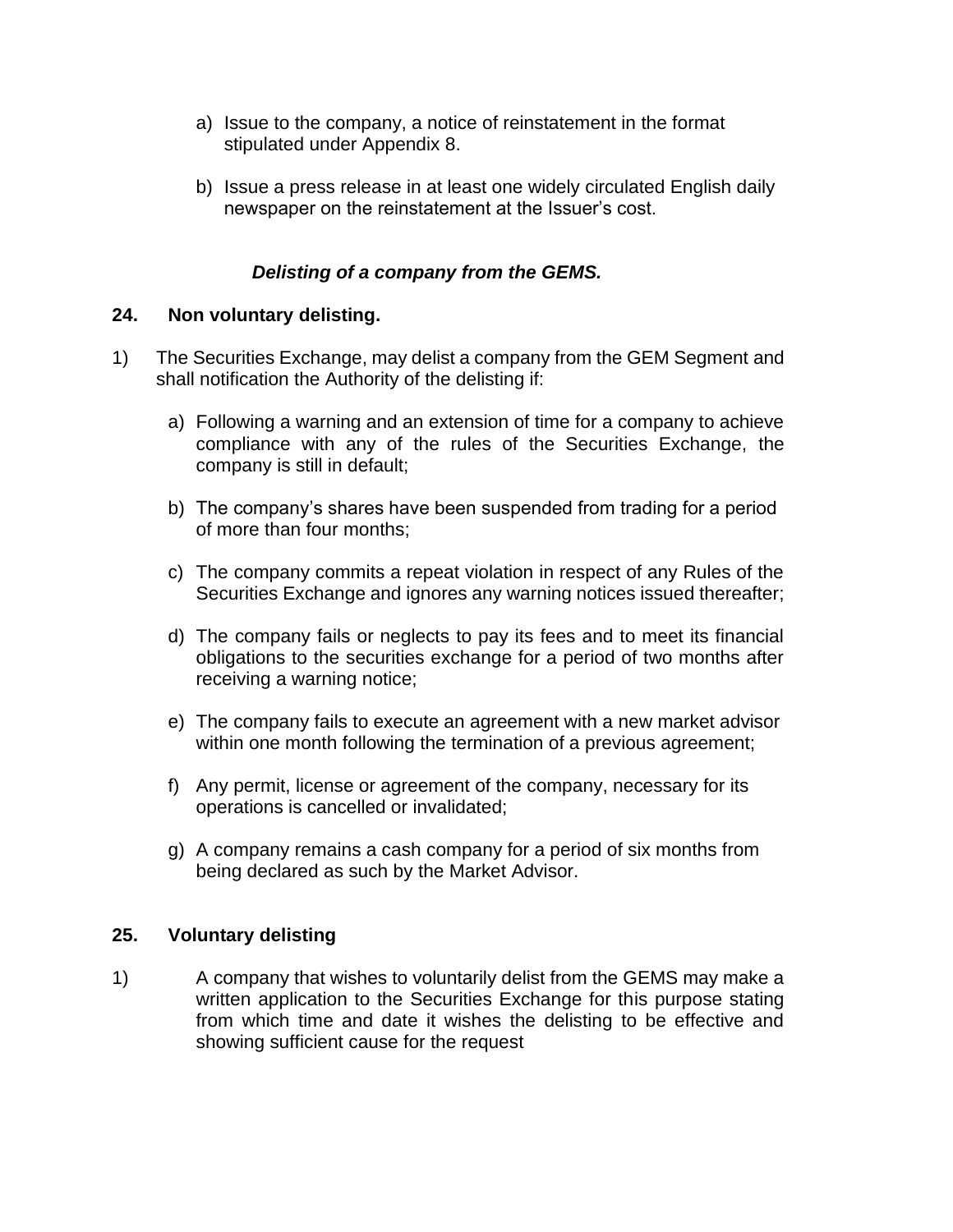- 2) An application for voluntary delisting shall only be considered by the Exchange if:
	- (a) It is supported by a special resolution of the shareholders of the company approving the voluntary delisting;
	- (b) Payment of the appropriate fees has been made to the Securities Exchange;
	- (c) A draft public notice concerning the delisting has been attached to the application for approval;
	- (d) The draft public notice in the above rule should state the details and reasons for the delisting and upon approval should be published in at least one widely circulated English daily newspaper at the company's cost.
	- 3) Upon the successful application for delisting the securities Exchange shall simultaneously issue to the company, a Letter of Delisting in the format stipulated under Appendix 9 shall be given to the company by the securities Exchange.

#### **PART IV- PROVISIONS ON THE MARKET ADVISOR**

#### **26. Qualifications of a Market Advisor**

- 1) To qualify as a Market Advisor under these Rules, a company must;
	- a) Be duly incorporated under the Companies Act(Cap 110);
	- b) Hold a license as an Investment Advisor from the Authority;

#### **27. Market Advisor's responsibilities and duty**

- 1) Under these rules, the Market Advisor shall be responsible for:
	- a) Providing strategic direction to the company for its listing on the GEMS;
	- b) Assessing if the company is appropriate for listing on the GEMS;
	- c) Project managing the floatation process in terms of setting a timetable, allocating responsibilities and ensuring that all parties adhere to the program;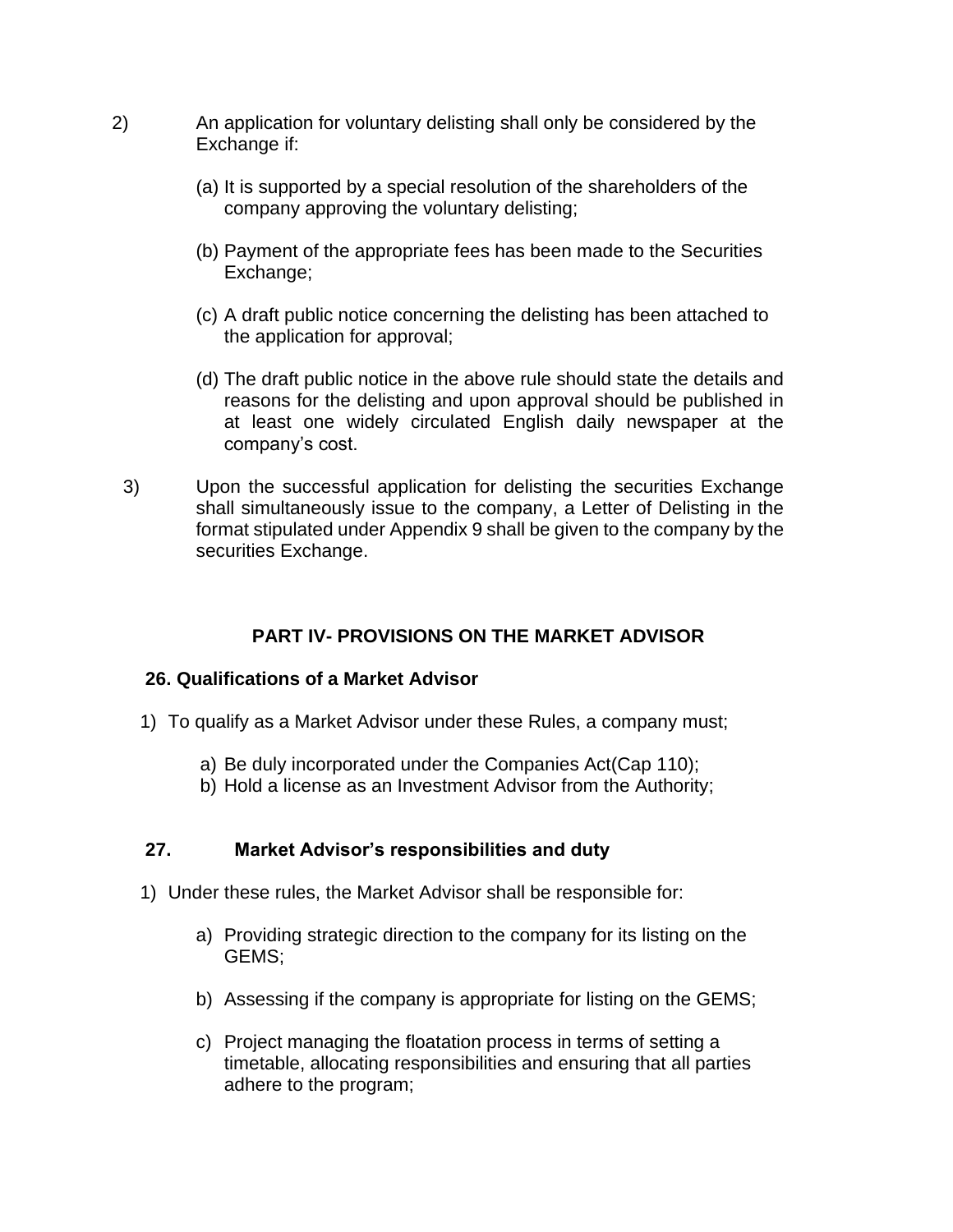- d) Submit to the Exchange a Continuation Statement as provided under these Rules;
- e) Participating in the preparation of the application for admission to the GEM Segment;
- f) Jointly attesting with the company, to the accuracy of the information and documents submitted to the securities exchange and to the public;
- g) Advising and guiding the directors of the company to ensure compliance with all applicable laws including but not limited to the Rules of the securities exchange during the application process for admission to the GEM Segment of the company and throughout the Company's listing on the Segment;
- h) Submit to the securities exchange at the time of application a sound business plan covering at least 3 years and demonstrating clearly the sustained viability of the applicant;
- i) Regularly reviewing the company's actual trading performance and financial conditions;
- j) Liaising with the securities exchange and with the company where requested to; and
- k) Providing the Exchange with any other information, in such form and within such time limits as the Exchange may reasonably require.

#### **28 Duty to act honestly and Impartially**

- 1) A Market Advisor shall, at all times, have the duty to act honestly and impartially in providing its services to the company.
- 2) A Market Advisor shall be required in its continuation statement to report to the Securities Exchange on the appropriateness of the company to continue being listed on the GEMS as stipulated under these Rules.

#### **29. Termination of Market Advisor contract by resignation.**

1)A Market Advisor may not resign from its duty with the company before the expiration of the period set out in its Continuation Statement except upon the occurrence of a compelling cause in which case a three months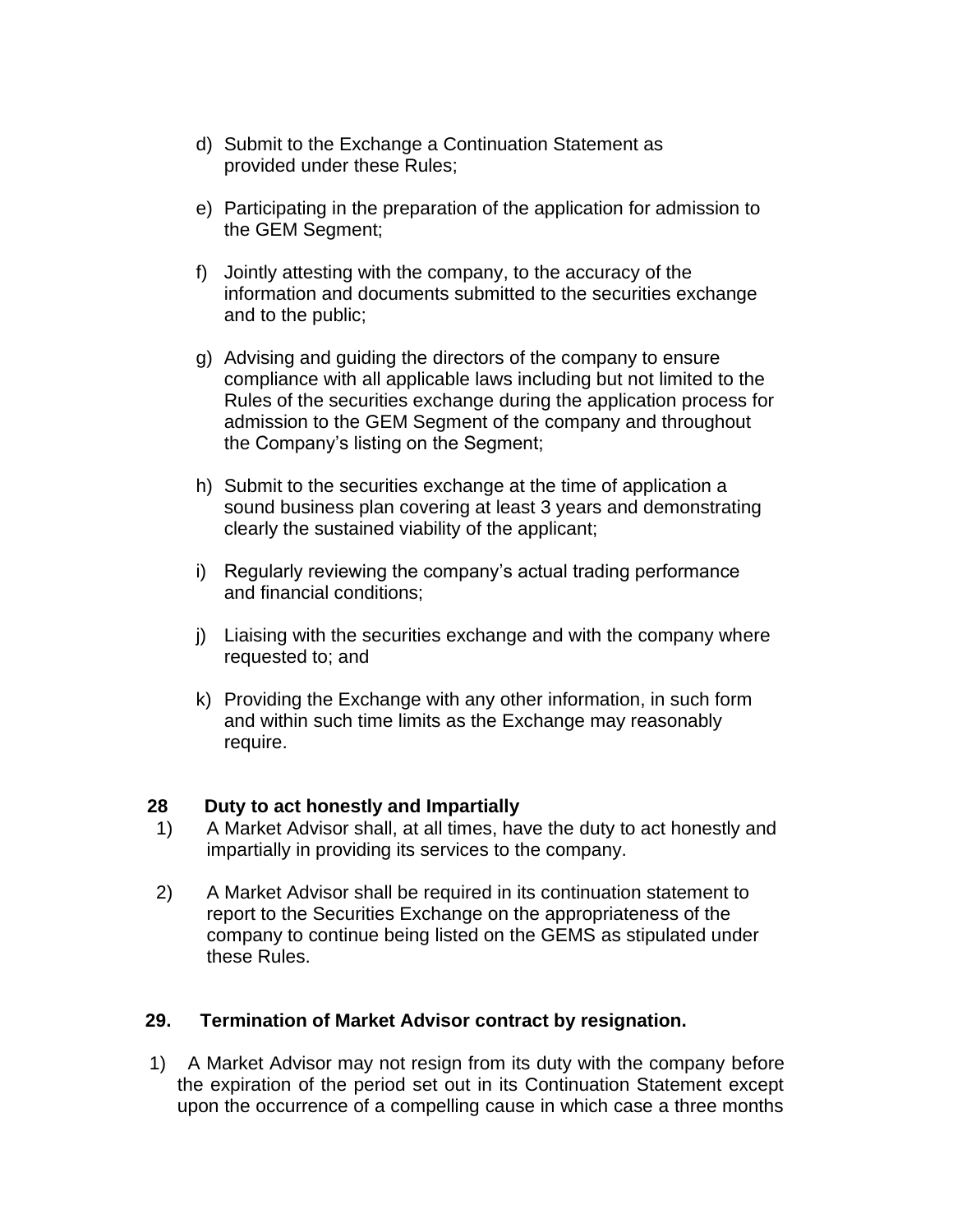notice in writing before resignation shall be given to the Securities Exchange and the company along with supporting documents;

- 2) A Market Advisor who reveals in its Continuation Statement that it shall cease its duty to a company at the end of the period specified in its statement, must set out the reasons for such a decision in a detailed statement;
- 3) The Authority shall be notified of any termination under this Rule.

## **30. Termination of Market Advisor agreement by mutual consent.**

- 1) An agreement between the company and a Market Advisor may not be terminated before the expiry of a two year period from its signing however it may be terminated by mutual consent of both parties and on such terms as the parties may agree with prior notice to the Securities Exchange.
- 2) A company by written notice may terminate the services of a Market Advisor under any of the following conditions;
	- a) Upon voluntary delisting of the company;
	- b) Where the company is reclassifying onto the MIMS;
	- c) Where the Market Advisor defaults in the performance of any of its obligations under the agreement and such default remains unremedied two months after written notice requiring such default to be remedied.
- 3) A Market Advisor may by written notice to the company, terminate the contract in the event that the company defaults in any payments due for services of the contract and the company has not remedied the default within two months following written notification;
- 4) The parties shall have the right to terminate the agreement upon delivery of a written notice to the securities exchange three months prior to termination of the contract;
- 5) The Authority shall be informed of any termination under the above Rule.

#### **31. Action against a Market Advisor**

1) If a Market Advisor fails to fulfill its obligations and duties or where a Market Advisor is deemed to act inefficiently in its operations, the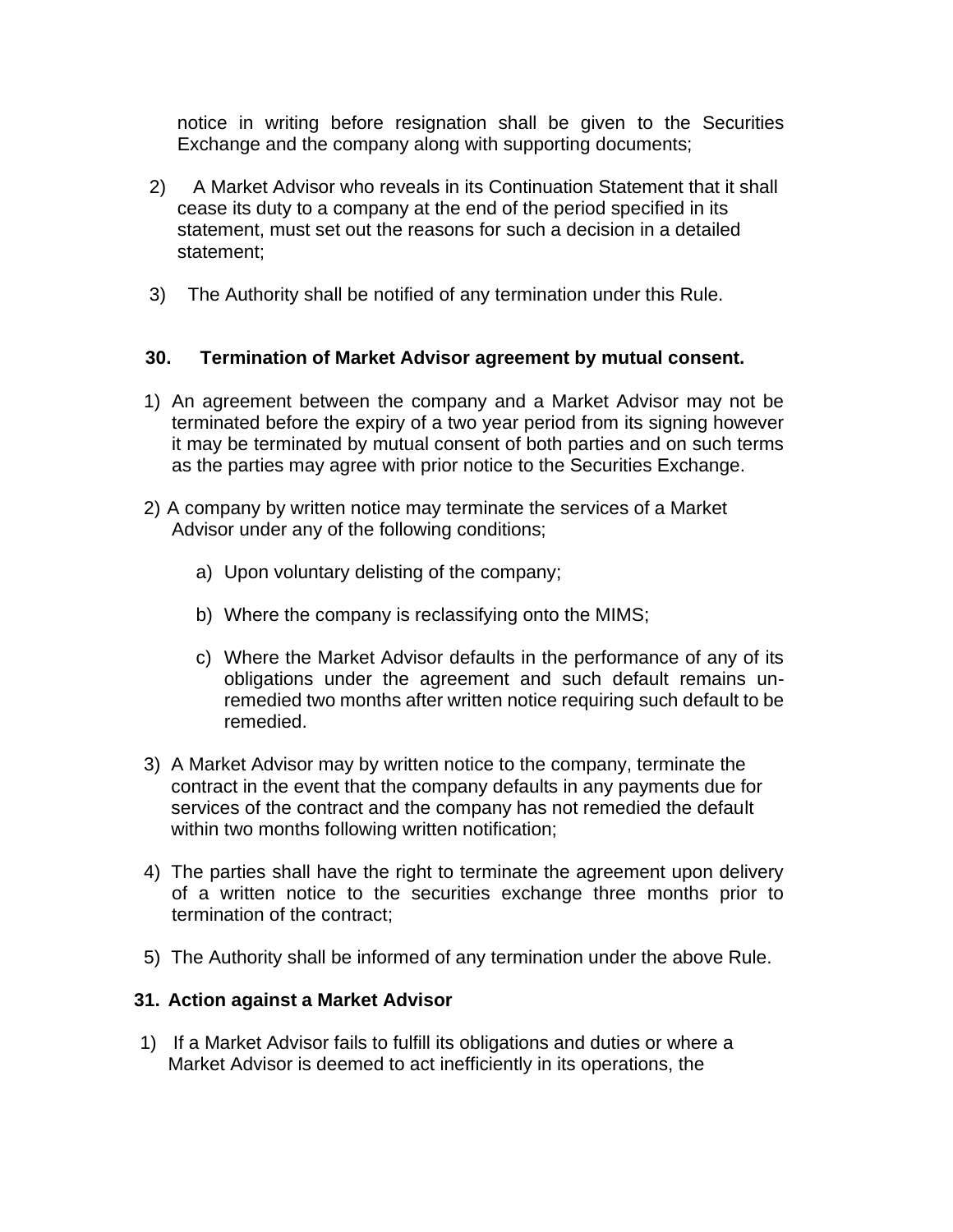Securities Exchange shall give a warning notice to the Market Advisor, stipulating the action required and give any time lines for correcting such default.

- 2) The circumstances that may warrant the issuing of a warning notice to a Market Advisor include;
	- a. Careless and negligent performance of duties and obligations;
	- b. Failure to comply with any instructions of the Exchange;
	- c. Violation of the professional order or traditions;
	- d. Corruption or abuse of office by its personnel;
	- e. The issuing of statements and committing of acts likely to damage the image and reputation of its contracted company and the Securities Exchange;
	- f. Any other circumstances that may arise.

#### **32. Restriction or suspension of a Market Advisor**

The Securities Exchange may restrict the powers or responsibilities of the Market Advisor, issue conditions for its operation or suspend it or prevent it from entering into any new agreements basing on its performance assessment where a Market Advisor:

- a) Deliberately fails to fulfill the procedures and principles set by the securities exchange and these Rules;
- b) Makes false declarations and unfounded claims about its contracted company;
- c) Fails to have in place sufficient personnel and technical infrastructure necessary to fulfill its duties and obligations;
- d) Releases publications likely to damage the image and reputation of the company and securities exchange;
- e) Refuses to cooperate with the securities exchange staff in carrying out any due inspections or when reported as insufficient to render advisory services;
- f) Absconds from its Market Advisory services without notice to the contracted company proving sufficient cause;
- g) Fails to keep records or documents of its transactions;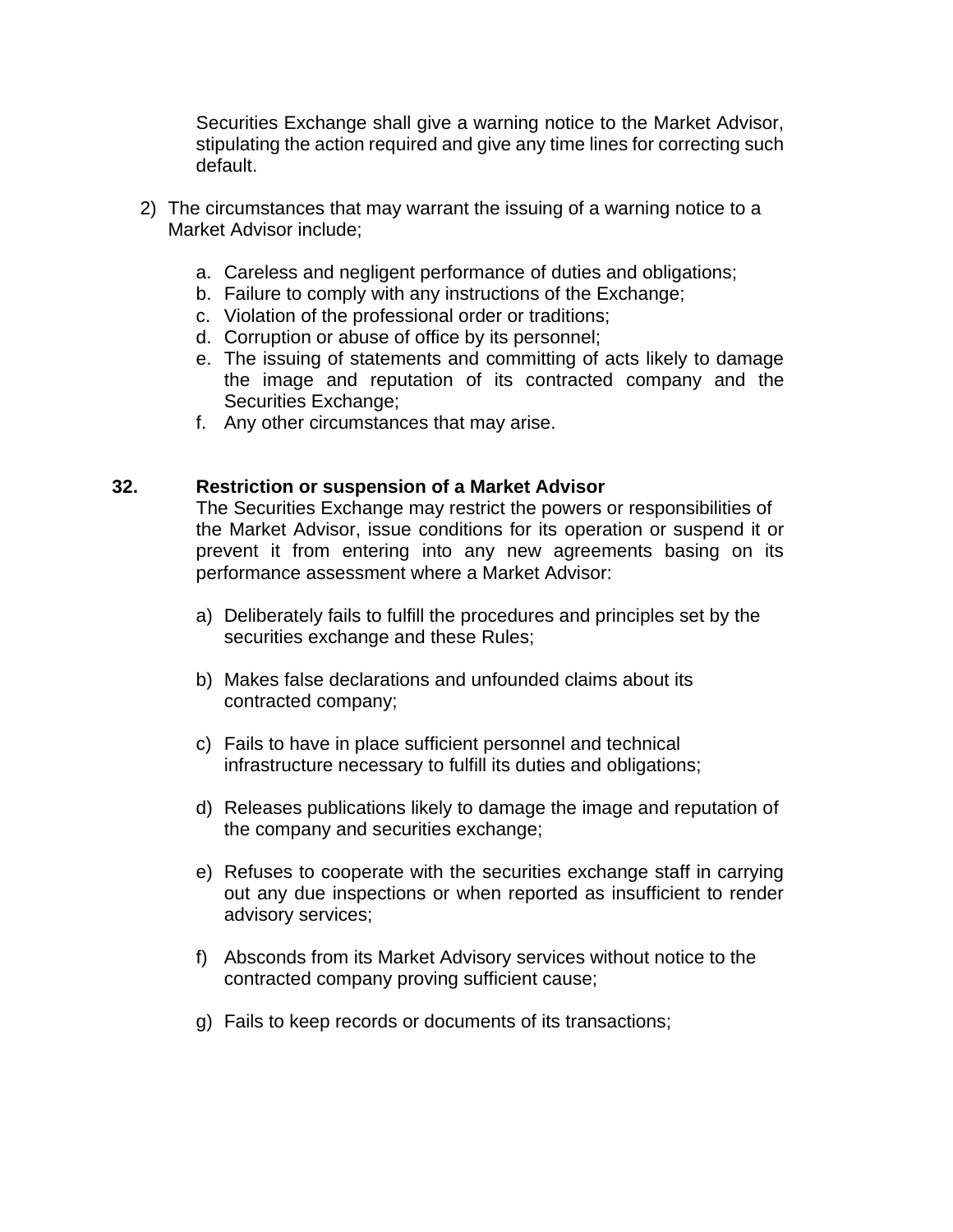- h) is found to carry out its responsibilities insufficiently as evidenced by its periodic reports to the securities exchange;
- i) Any other circumstances that may arise.

#### **33. Termination of a Market Advisor**

The Securities Exchange shall terminate all or any of its current agreements if a Market Advisor:

- a) Loses its Investment Advisor's license;
- b) Hides, alters or destroys any information relating to the company's transactions for any detrimental purposes;
- c) Divulges confidential contracted company's information without company's consent or uses such information to obtain personal gain;
- d) Fails to complete acts and transactions required by the securities exchange to terminate its suspension within the period required.

## **PART V- CLOSED PERIODS**

#### **34. Dealing during a closed period.**

- 1) All directors and employees of an issuer are restricted from dealing in any of its securities during a closed period unless a binding commitment was already entered into prior to the issuer being in such a closed period and it was not reasonably foreseeable at the time the commitment was made of the likely happening of the closed period.
	- **2**) The commitment referred to in the above rule must have been notified to the securities exchange.
	- **3**) The Securities Exchange shall permit the selling of securities by directors or employees of an issuer during a closed period after an application showing sufficient cause has been submitted and approved by the Exchange.
	- **4**) The disposing of any securities by founder shareholders shall be subject to the conditions prescribed under Rule 5 of these Rules.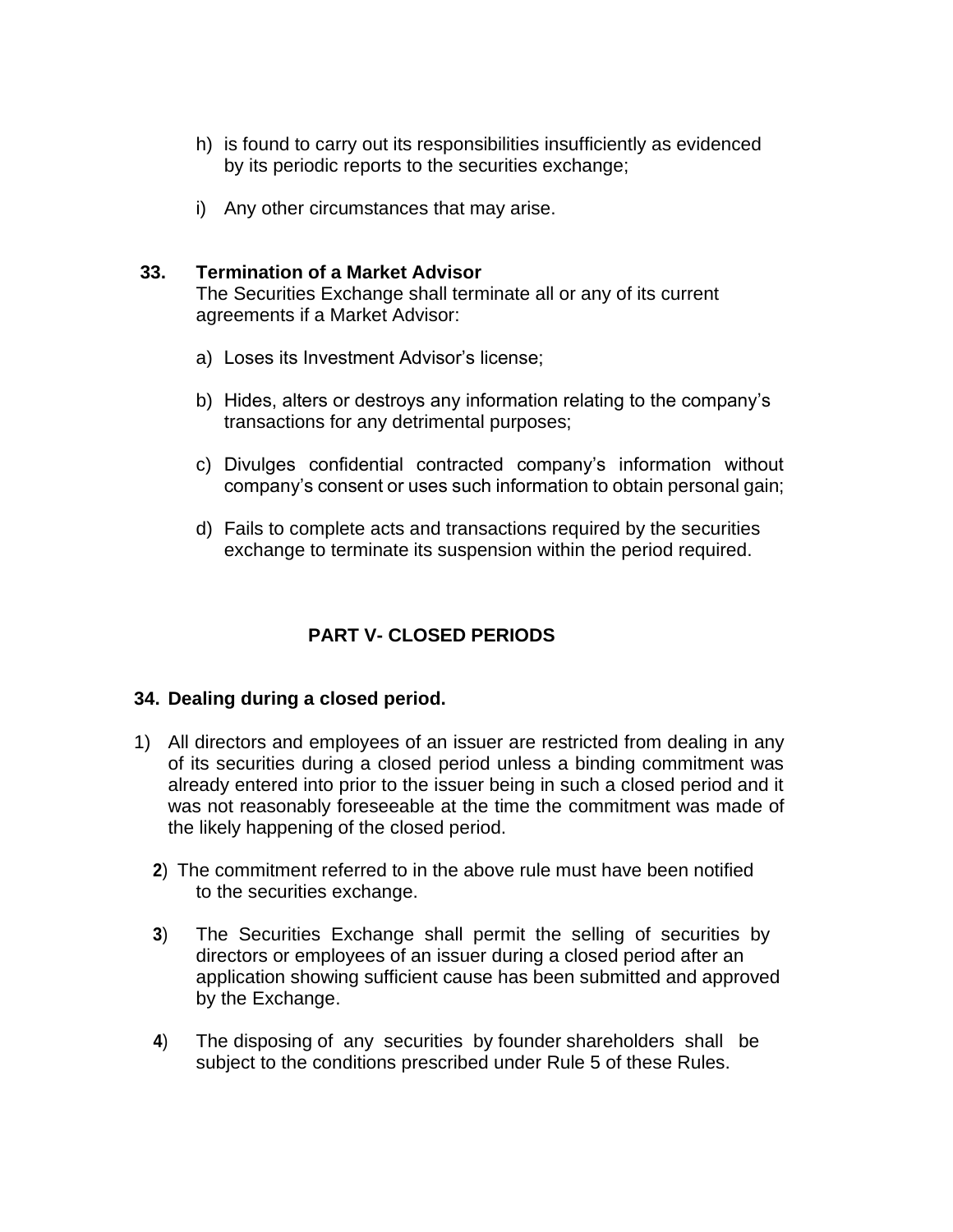## **PART VI-FEES**

**35** The fees stipulated in USE Fees Charges and Penalties Rules Rules shall apply to transactions on the GEM Segment:

## **PART VII – GENERAL AND MISCELLANEOUS PROVISIONS**

#### **Amendment of these Rules**

- **36** These Rules may be amended from time to time as may be agreed by the Board
	- (1) No amendment to these Rules shall come into force unless and until it has been approved by the Authority.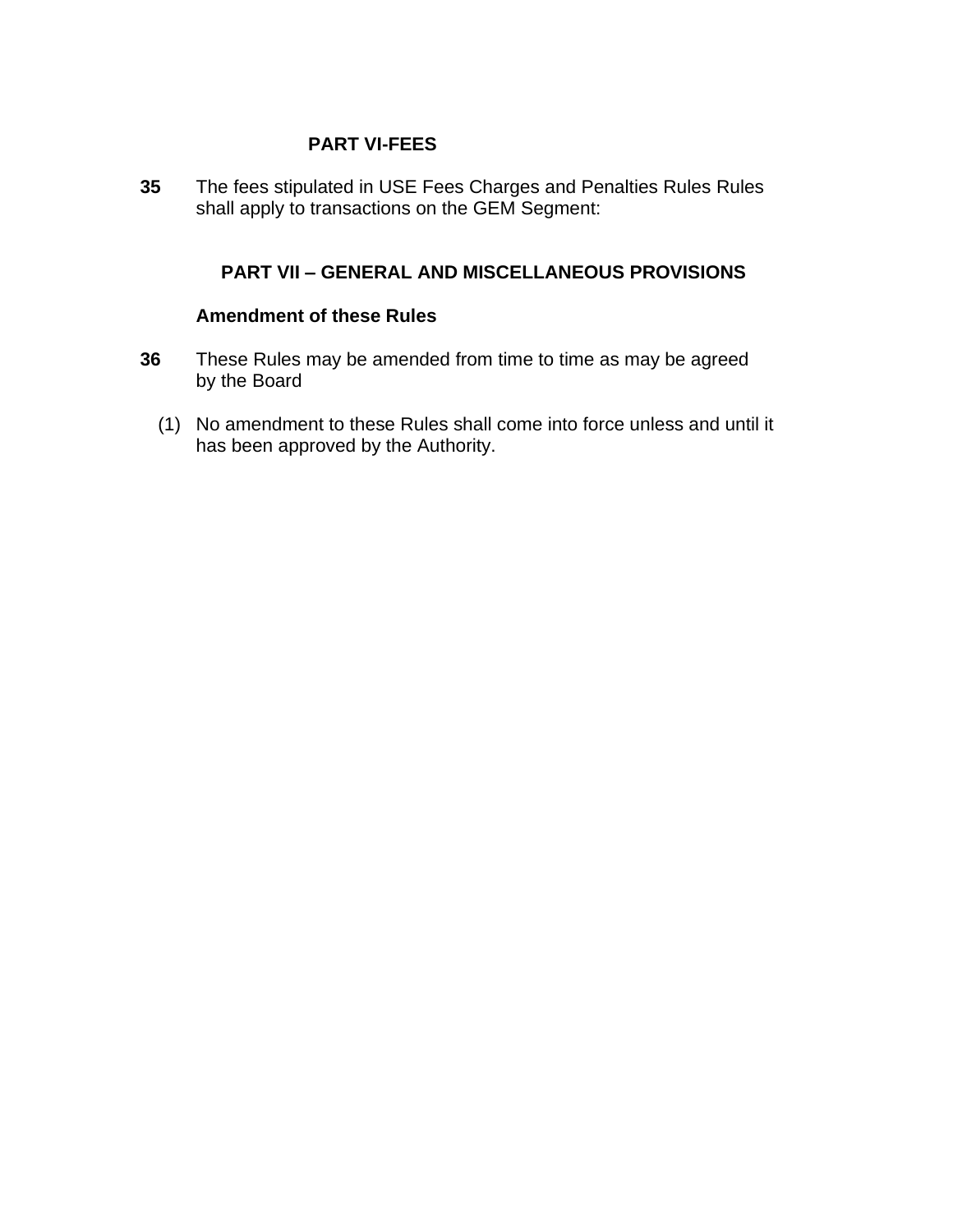## **PART VIII- APPENDICES ON FORMATS USED IN THE GEMS**

## **APPENDIX 1**

#### **APPLICATION FOR ADMISSION OF SECURITIES TO THE OFFICIAL LIST OF THE GEMS**

1 The application should contain the following

a) A statement that-

"It is understood that the granting of a listing pursuant to this application shall not constitute a contract between this Issuer and Uganda Securities Exchange;

b) Regarding the Issuer's share capital:

i)The amount of the authorized share capital of each class of share and the nominal value and number of securities in each class;

ii) The amount of the share capital issued and to be issued in conjunction with the application of each class of share, and the number of those securities in each class, also indicating clearly in respect of which securities listing is applied for; and

iii)The nominal amount and number of securities in each class of authorized but unissued capital of the Issuer;

c) The nominal amount and the number of securities of each class:

> i) Offered to the public for subscription( either by the Issuer or otherwise), and the date the offer was made;

ii) The number of securities of each class applied for, and the date the offer shall be open and closed, anticipated extension periods( where this information is available at the date of application);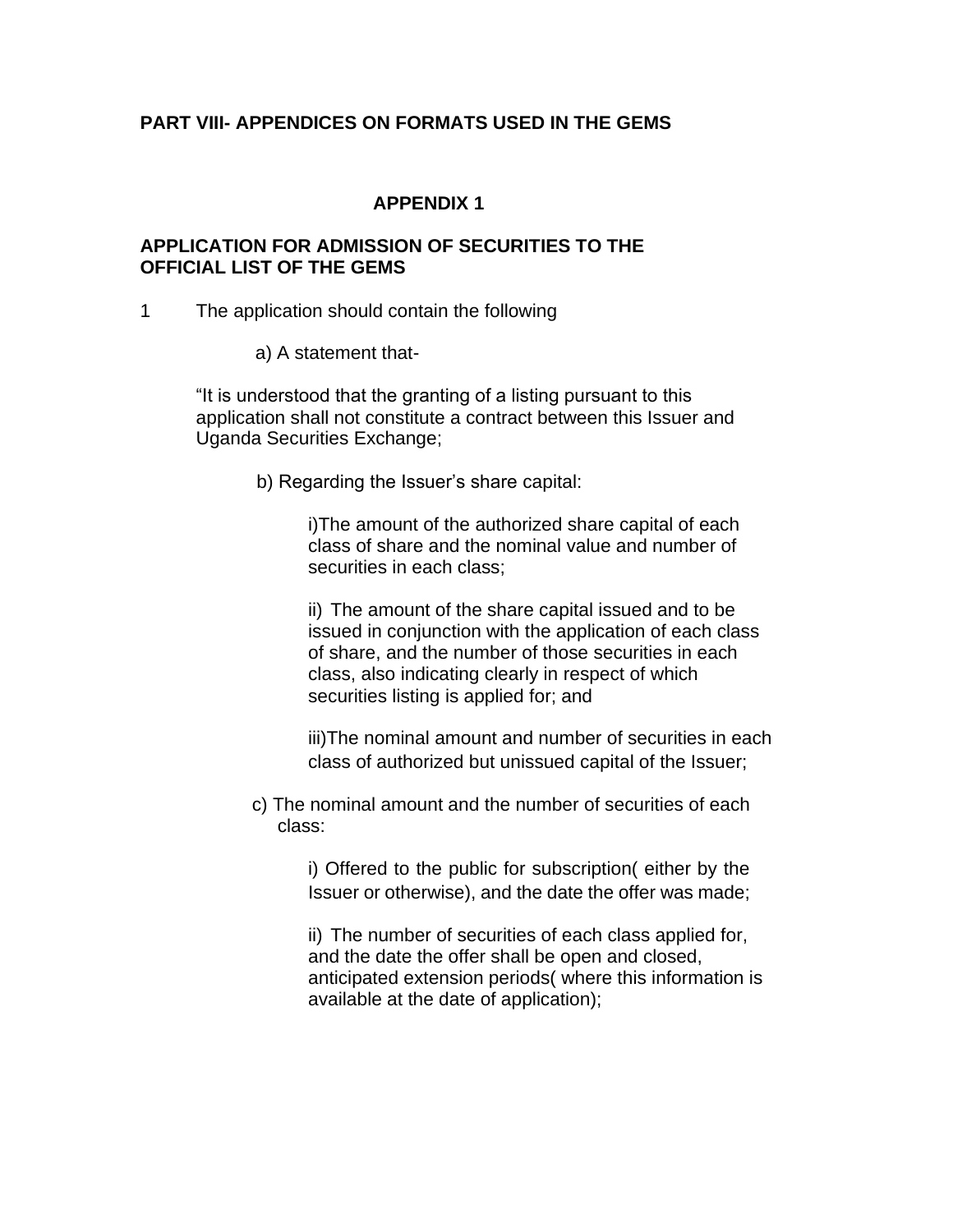iii)Where and to whom purchase or subscription applications shall be addressed; and

iv) The number of securities of each class allotted, and the date of allotment( where this information is available at the date of application);

- d) The method and time limits for delivery of equity securities to subscribers and that monies in respect of excess applications will be refunded within 7 days of the allotment date if applicable;
- 2) The application shall be signed by a director of the Issuer and the Market Advisor.
- 3) The completed application form shall be accompanied by;
	- a) A resolution of the directors of the issuer authorizing the application for admission to the listing;
	- b) Approval of the prospectus from the Authority;
	- c) The relevant listing fee;
	- d) An undertaking by the issuer that it shall comply with the listing obligations of the Exchange and the continuous disclosure requirements of the CMA.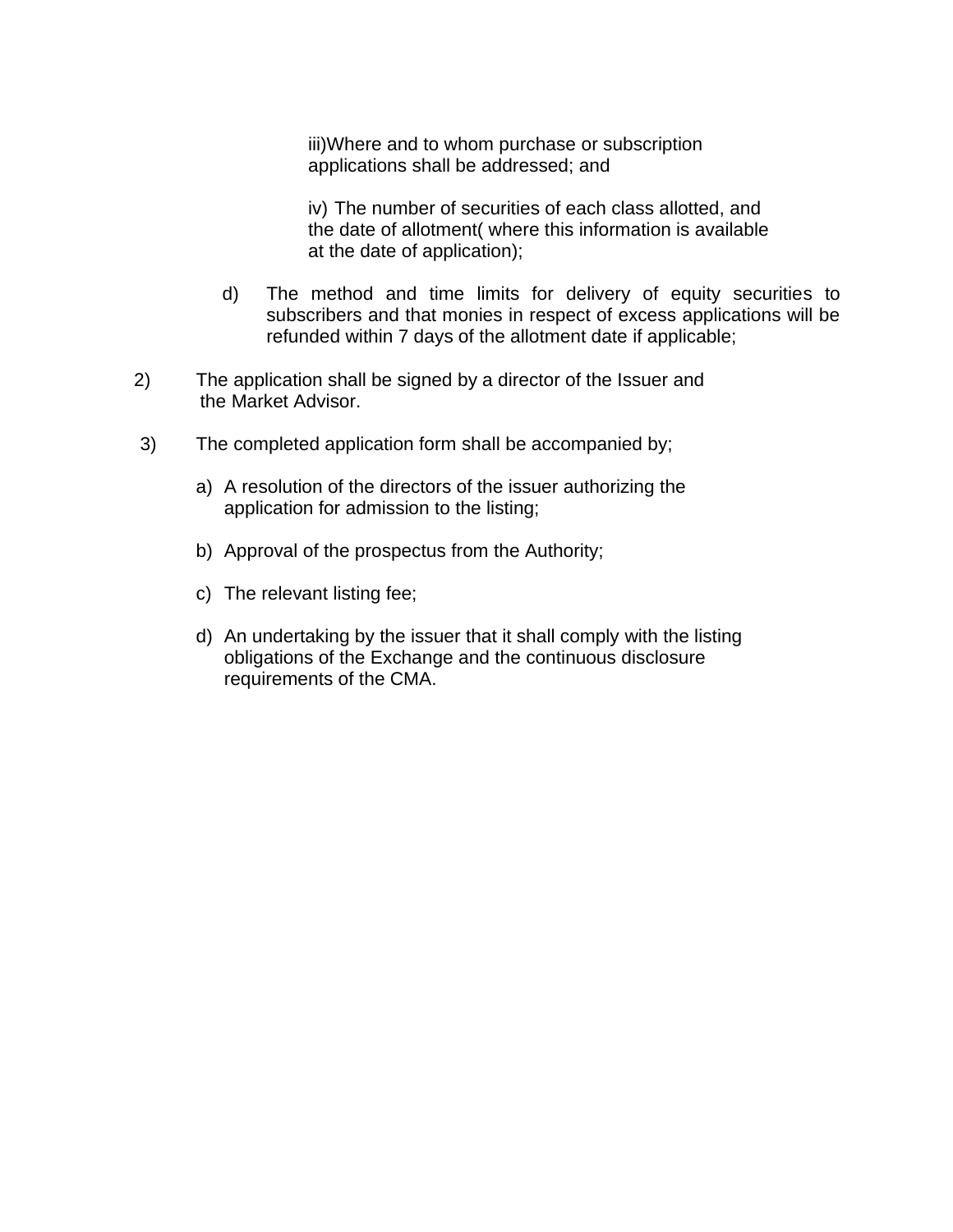#### **DISCLOSURE REQUIREMENTS IN THE MARKET ADVISOR'S REPORT.**

The Market Advisor's report shall contain information regarding but not limited to the following:

- 1) A company information form including details of;
	- a) Information on the issuer:

i)The full name and abbreviation of the company name, which abbreviation shall not exceed 7 letters including the spacing.

ii)the registered office and if different, the head office of the Issuer; and

iii)The date and country of incorporation including copies of certification.

b) Offer statistics and expected timetable:

i) A statement that a copy of the prospectus has been delivered to the Registrar of Companies;

ii)A full description of the nature and amount of the issue;

iii)A statement of the resolutions, authorizations and approvals by virtue of which the shares have been or shall be created;

iv)A description of the method to be used for the offer, stating the total amount of the issue and method of determining the expected issue price for the offer;

v)A full description of the manner in which results of the distribution of the securities are to be made public.

vi)The proposed timetable showing when securities will be traded on the Exchange after the admission of securities has been granted.

c) Identity of directors and auditors if applicable:

i)Their full names, business addresses and qualifications;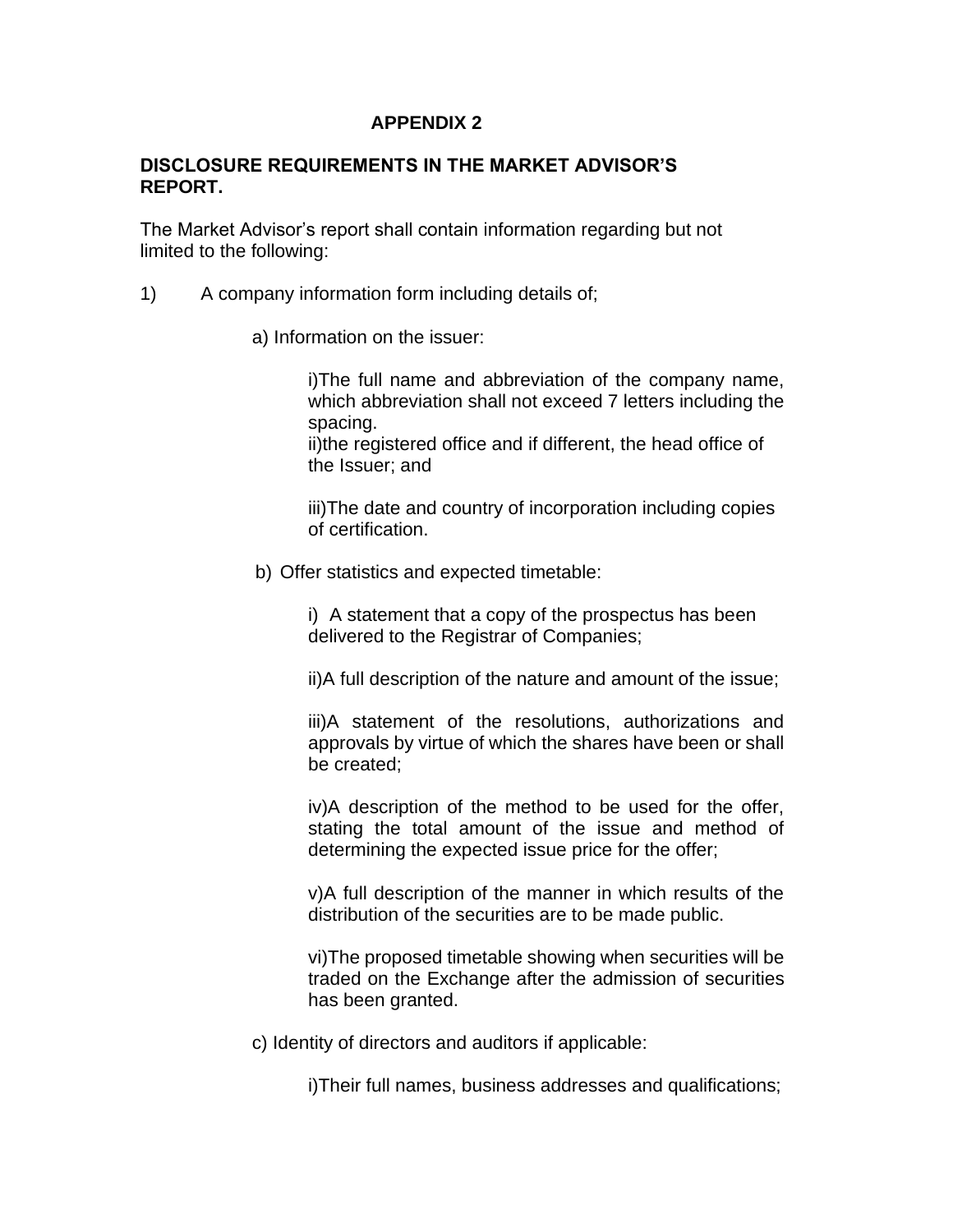ii)The total aggregate of the remuneration paid, amounts payable or any benefits if any, granted to directors;

d) Major shareholders information:

i)The names and description of the founding shareholders and their respective interests.

- e) A list and brief description of the other GEMS clients the Market Advisor is servicing.
- f) Business Overview and financial information:

i)A statement as to annual accounts of the Issuer or any subsequent interim financial statements and for which period they have been audited preceding this application;

ii)A business plan covering at least 3 years and demonstrating clearly the sustained viability of the applicant;

iii) A description of the dividend policy to be adopted;

iv) A description of the Issuer's principal activities, main categories of products sold and/ or services performed since the end of the financial year to which the last annual accounts preceding the application relate;

v)Description of any new significant products where applicable;

vi)Capital resources and profit forecasts;

vii)Details of material loans by the Issuer;

viii)The names and addresses of the Issuer's bankers, legal advisors if any;

ix) Major investments and contracts;

x)Organizational structure, plant and property;

- g) Risk factors:
	- i) A description of prominent risk factors that are specific to the company or its industry and that are material to the securities being offered.;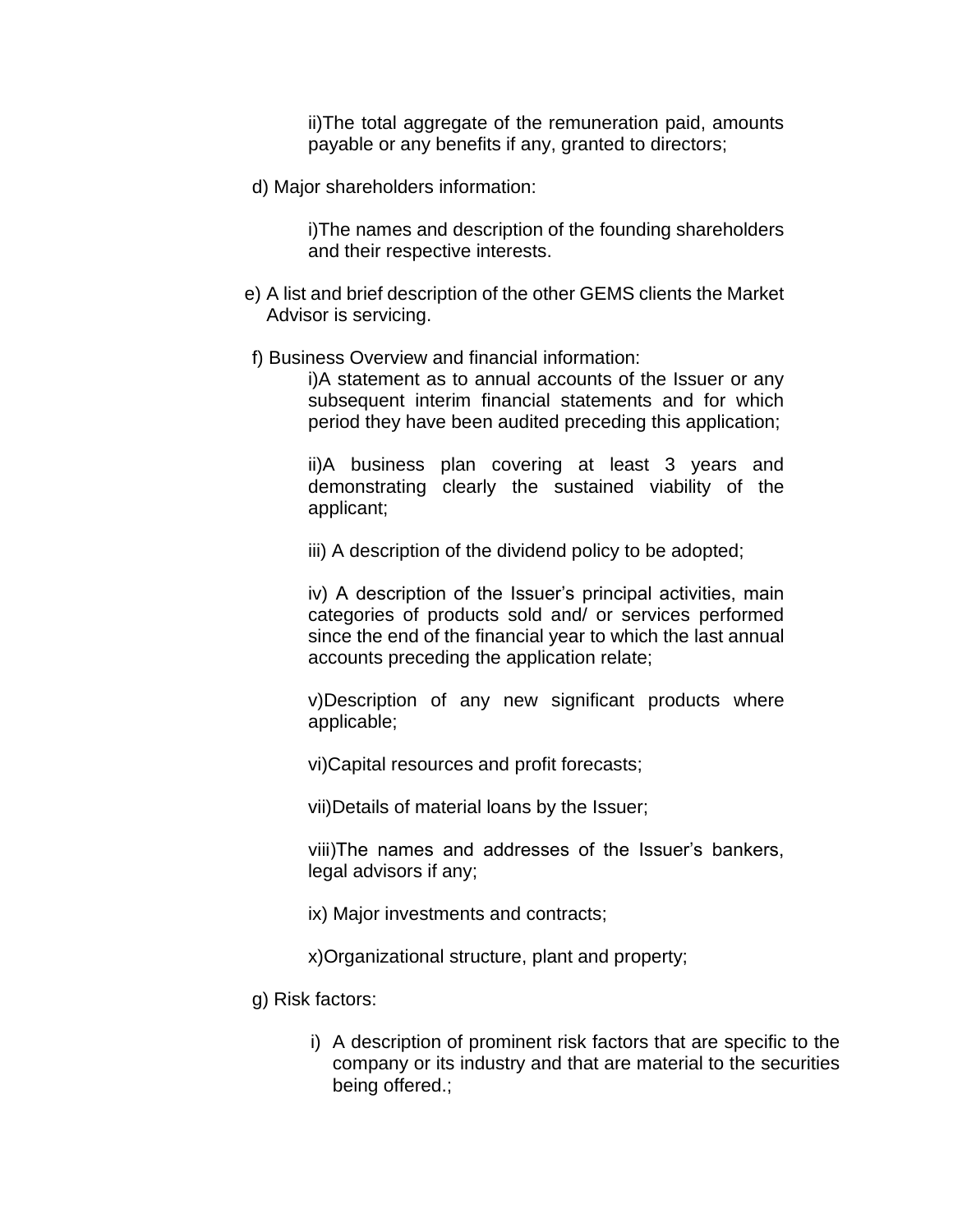ii)Impact of inflation, foreign currency fluctuations if material on the issuer's business;

h) Inspection of company documents;

i) A statement directing investors as to where they can access the Issuer's Memorandum and Articles of Association, audited financial statements.

i) Conflict of interests;

i)Description of any potential conflicts of interests between any duties to the company, and any of the director's private interests.

- j) Pending litigations, if any;
- 2. A clause shall be included in the Market Advisor's Agreement reflecting an obligation to report to the Exchange six months before the end of the two year contract as to whether its Market Advisory services will continue to be rendered to the company.
- 3. A report from the reporting accountant on the profit forecast and the basis of their opinion on the company's performance shall be included in the Market Advisor's Report.
- 4. The agreement between the Market Advisor and the company shall be subject to these rules and the rules of the Exchange.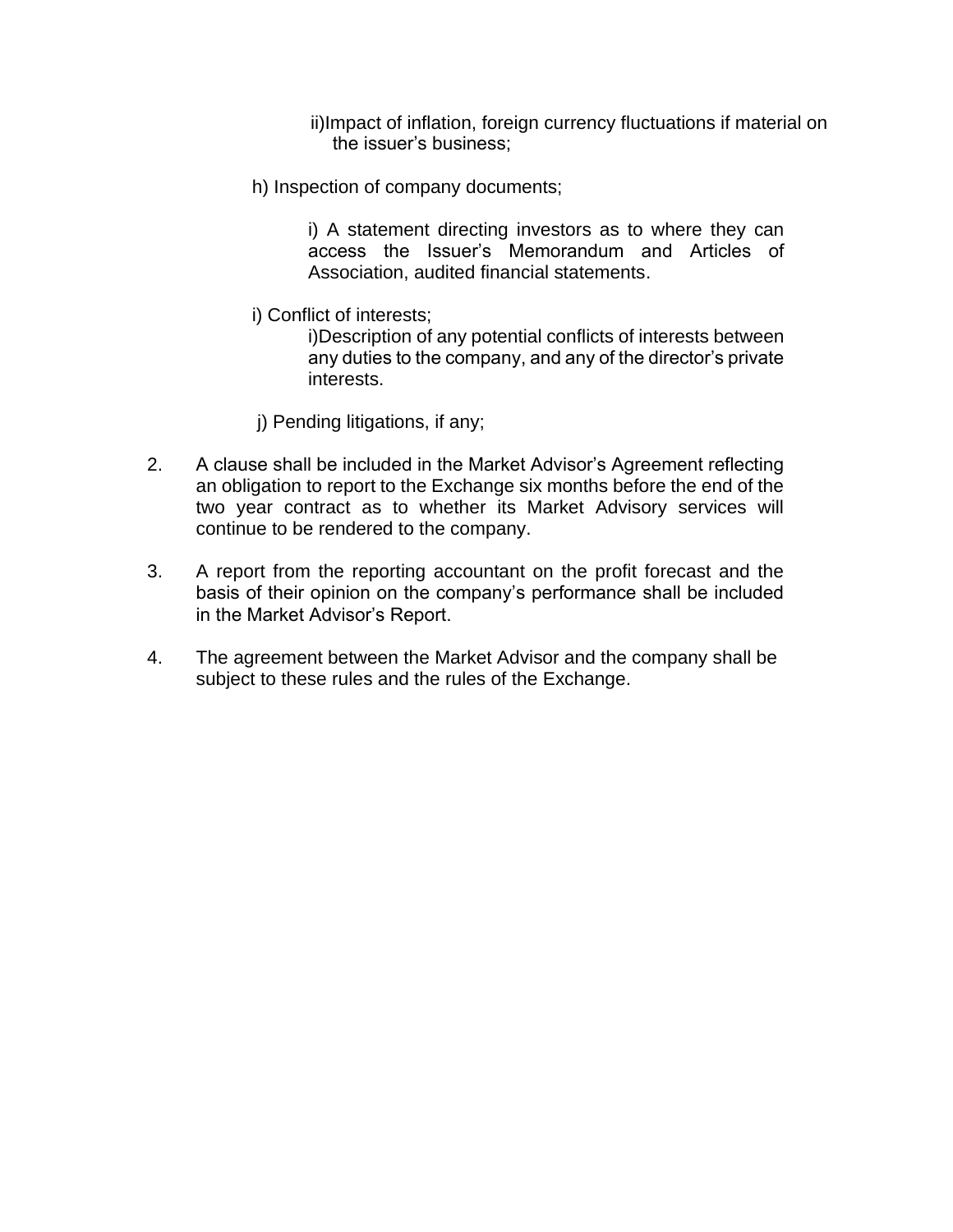#### **APPROVAL AND CONSISTENCY DECLARATION**

1) The approval and consistency declaration must be attested to and signed by the directors of the company and the Market Advisor. The statement must declare that;

i)The information and documents presented to the securities exchange and announced to the public during the application for admission to the GEMS are true and consistent with the establishment and operation purposes of the GEMS;

ii)The Issuer will comply with these Rules and the Listing Rules of the Exchange as amended from time to time.

2) The Market Advisor must attest to the following conditions: That;

i)The directors of the company have received satisfactory advice and guidance as to the nature of their obligations to ensure compliance with these Rules and the Rules of the securities exchange;

ii)To the best of its knowledge and belief, having made due and careful enquiry, all relevant requirements of these rules have been complied with;

iii)In its opinion, it is satisfied that the applicant and the securities which are the subject of the application are appropriate to be admitted to the GEMS.

3) For a company with a trading record of less than 3 years, the following paragraph should be inserted prominently and in bold on the first page of the application and preceding offer document;

"The Growth and Enterprise Market Segment is designed primarily for emerging or smaller growth companies to which a higher investment risk tends to be attached than to larger or more established companies. A prospective investor should be aware of the risks of investing in such companies and should make the decision to invest only after, careful consideration and, if appropriate, consultation with a professional financial adviser."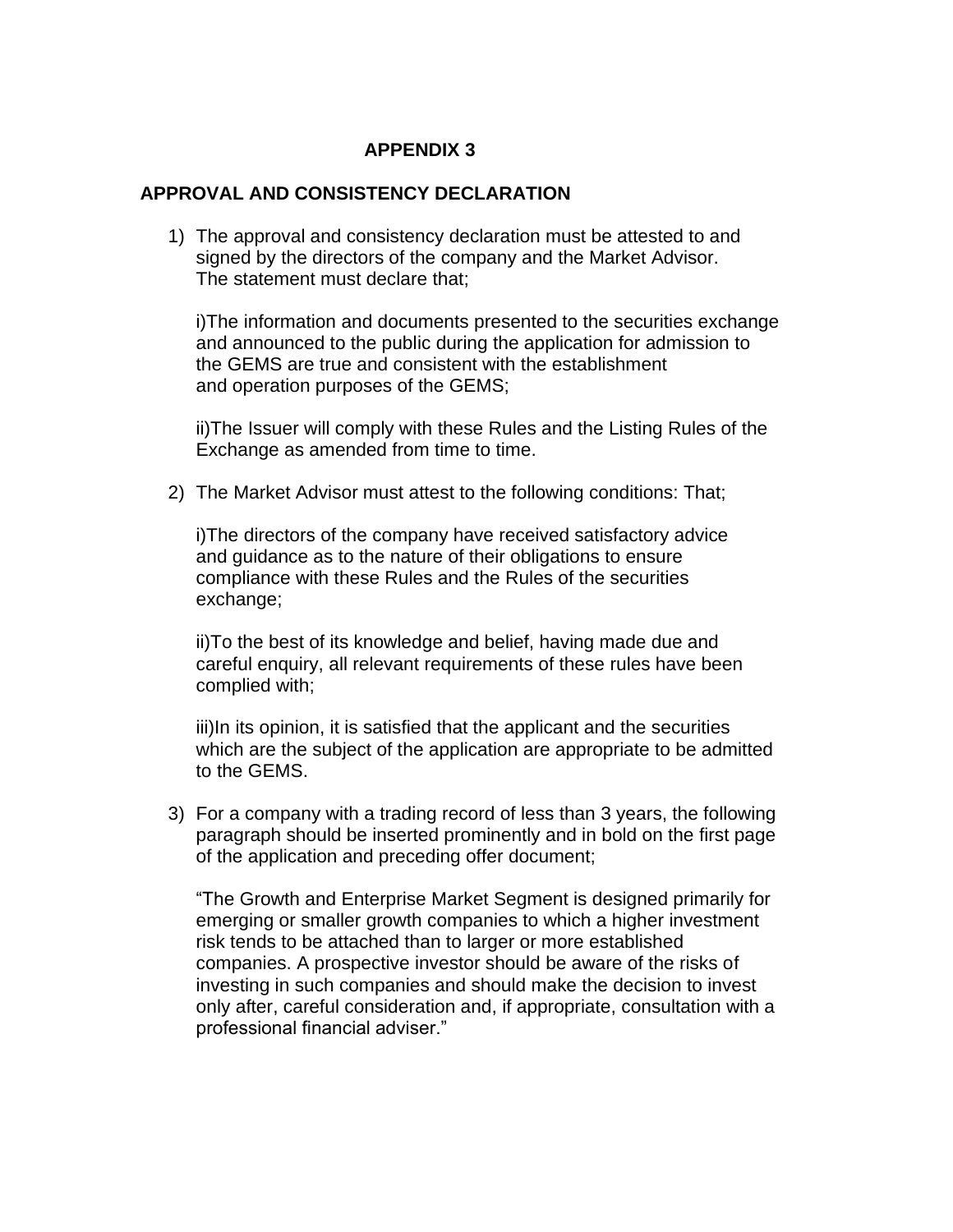## **LETTER OF ADMISSION TO THE OFFICIAL LIST ON THE GEMS**

- 1. The contents of the formal letter of approval of admission onto the GEMS will include
	- a) A statement to the director of the applicant showing that all documents submitted in regards to the application were in compliance with the Exchange's listing requirements and the GEMS Rules and therefore approval has been given; and The financial obligations of the applicant as far as application and listing fees will also be given.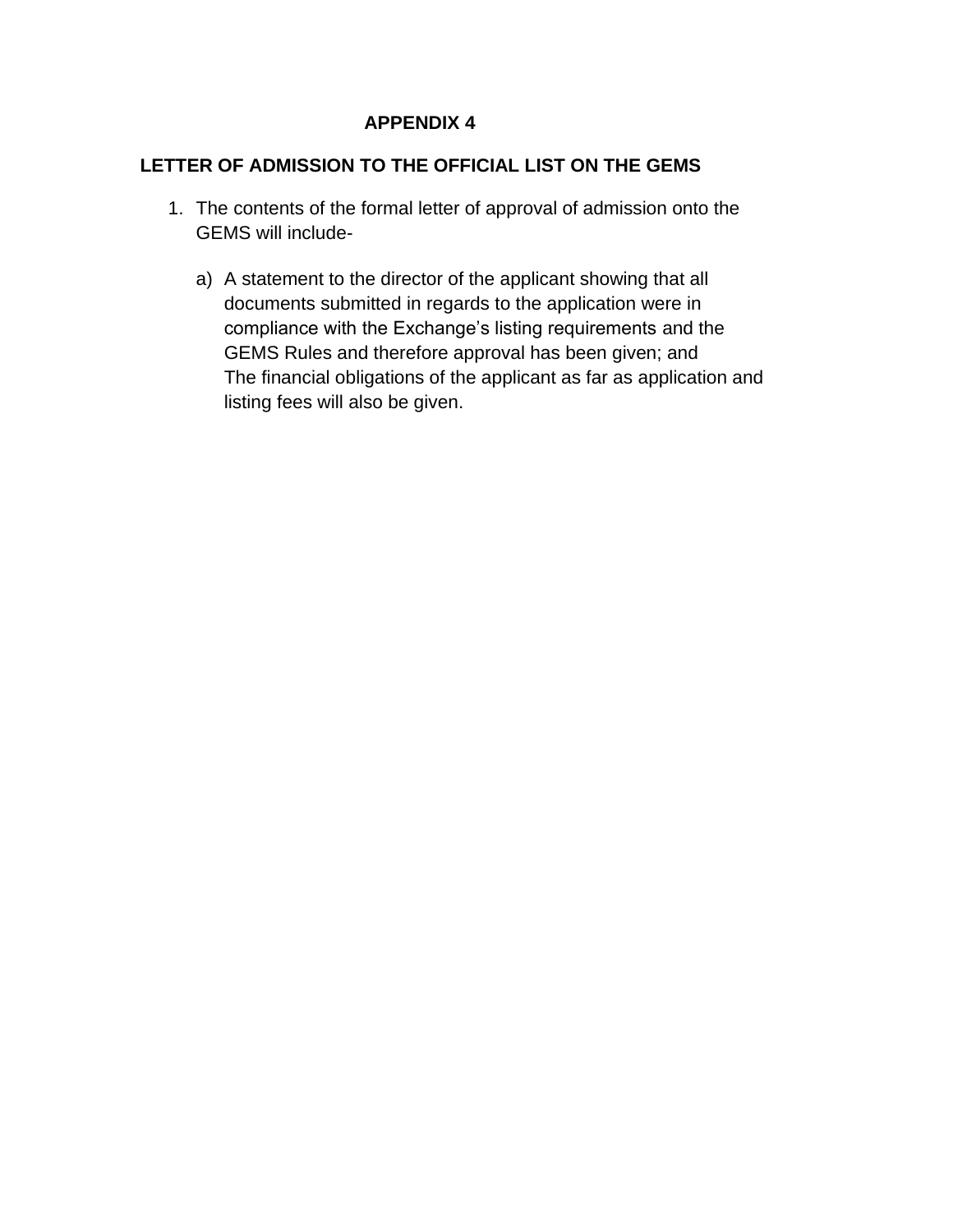#### **APPLICATION FOR RECLASSIFICATION ONTO THE OFFICIAL LISTS ON THE MAIN INVESTMENT MARKET SEGMENT.**

- 1. The application should contain the following
	- a) A statement that-

"It is understood that the granting of a reclassification pursuant to this application shall constitute a contract between the Issuer and the Uganda Securities Exchange";

- 2. Reasons for seeking the transfer;
- 3. A copy of the shareholder's resolution authorizing such a transfer;
- 4. A statement as to the market segment of the Official List in which listing is applied for, and the abbreviated name of the Issuer, such name not exceeding seven characters inclusive of spaces. The application shall be signed by the secretary, a director of the Issuer and the Market Advisor;
- 5. A declaration by the Market Advisor requesting that the securities of the company be admitted to the desired Official List, including a statement confirming that to the best of its knowledge and having made due enquiry of the applicant, that all the conditions of the market requirements to that segment have been met.
- 6. A copy of its most recent independently audited financial statements preceding the application.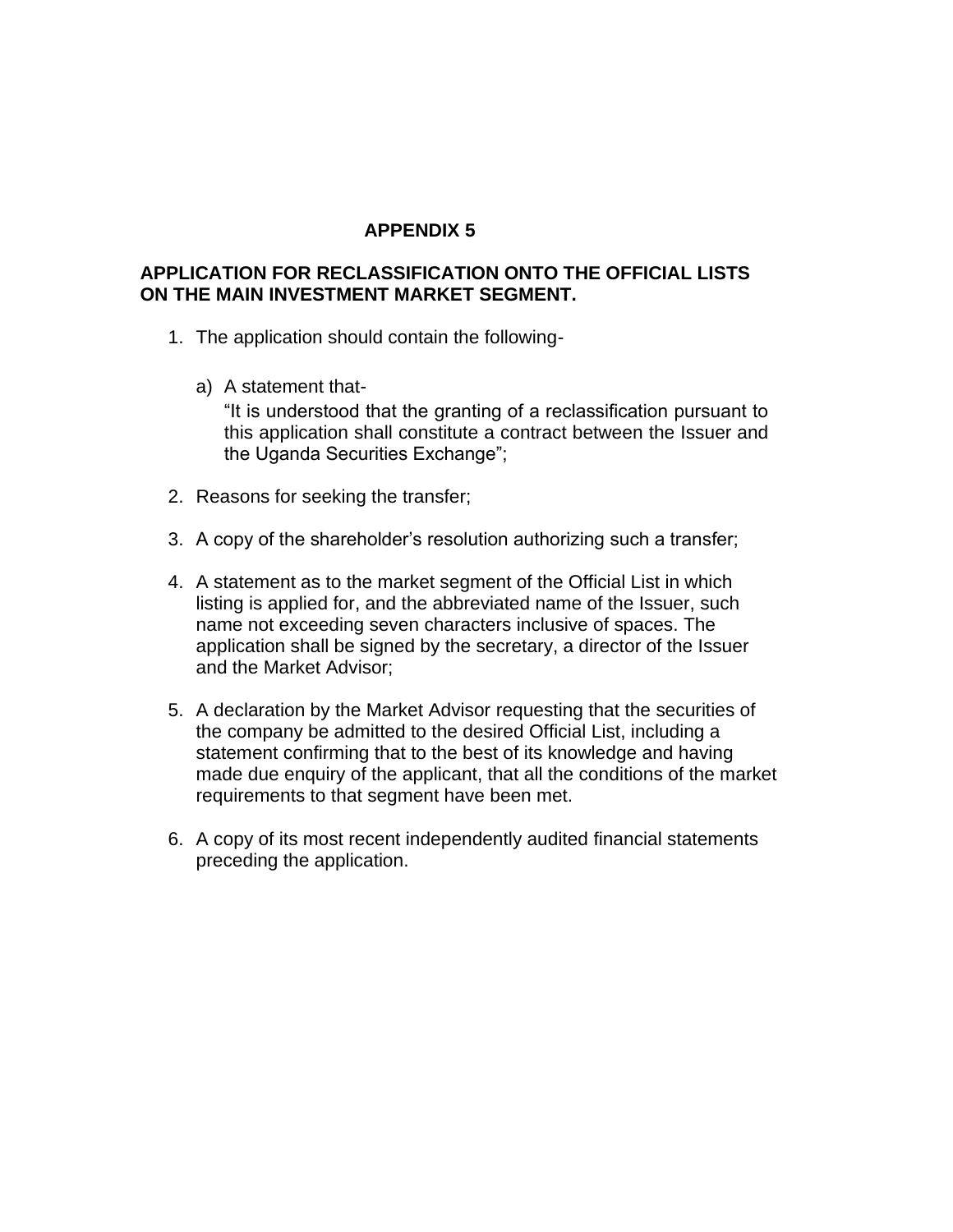# **APPENDIX 6A**

## **SUPLEMENTARY APPLICATION FOR ADMISSION OF SHARES FOLLOWING A BONUS ISSUE.**

- 1 The application should contain the following information;
	- a) A proposed timetable in respect of the following events;
		- i) Publication of announcement, inclusive of price calculation;
		- ii) Dates of securities traded cum entitlement;
		- iii) Record date for participation in capitalization issue;
		- iv) Application for listing the maximum number of securities that could be issued and other approvals
		- v) Securities traded ex-entitlement;
		- vi) Securities listed;
		- vii)Date when records will be made available on the central depository;
- 2 The applicant shall state;
	- i)Securities that are subject of the capitalization issue listed(if granted)
	- ii) The shareholding structure;
	- iii) The expected net proceeds and its application;
	- iv) If any underwritten agreements exist, a copy of such agreement shall be submitted;
	- v) Names and addresses of auditors who have audited the accounts of the applicant during the preceding one year; and
	- vi) )The names and addresses of the brokers sponsoring the application for admission to listing.
- 2 The applicant shall also;
	- i) Make a declaration that the annual accounts have been audited;
	- ii) Furnish a statement from the applicant's auditors stating that all circumstances regarding the additional listing known to the auditor and which could influence the evaluation by investors of the applicants assets, liabilities, financial position results and prospects are included in the report;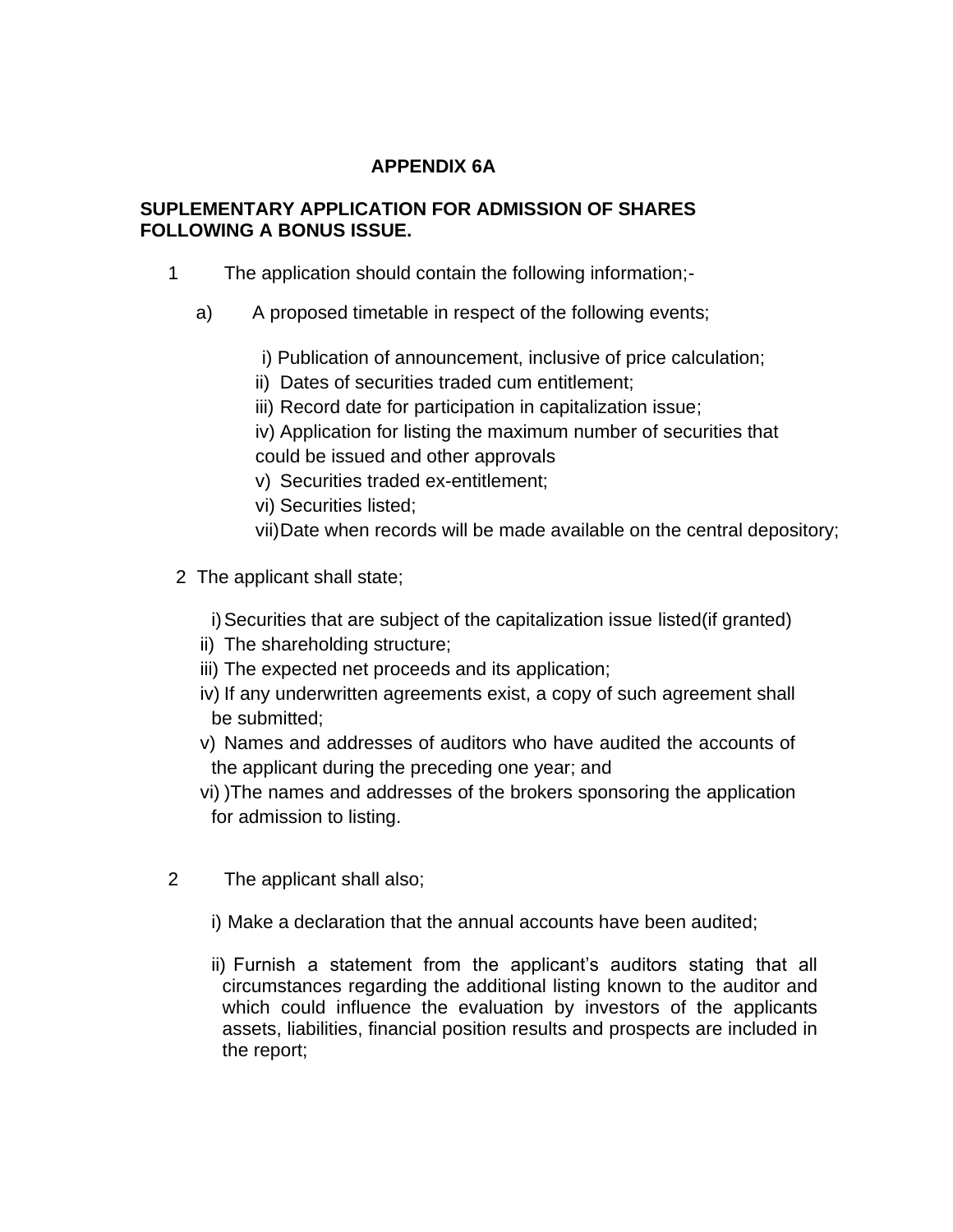- iii) Provide and analysis of all significant changes in the share capital of the Issuer and the share price movement over the previous year including the highest and lowest share price in the last three years;
- iv) The daily share price and the amount traded for a year prior to the bonus issue;
- v) Market capitalization as at the last day of the month preceding the application including issued and fully paid shares and their par value;
- vi) Latest statistics on earning per share, dividend per share, net asset value per share and dividend cover
- 16. Other information to be submitted with the supplementary application include;
	- i) Names of the directors and senior management and their qualifications;
	- ii) Statement on any important development affecting the applicant or its business since the latest annual report of the applicant;
	- iii) Details if applicable of the applicant being considered or having been considered officially for suspension or de-listing by the Exchange;
	- iv)if the securities to be listed are to be issued in connection with the acquisition of a controlling interest in, or of all the assets subject to a liability of another Issuer, the latest balance sheet supplemented by the latest available interim statements;
	- v) one copy of each contract, plan or agreement pursuant to which the securities are to be issued;
	- vi)if the securities are to be issued in acquisition of a stock interest in another Issuer, or properties or other assets, a copy of a report obtained in connection with the proposed acquisition;
	- vii) a copy of all letters of authority from the relevant government authorities.
- 5 A statement or estimate of the cost involved in the application divided into;
	- i) Advisor's expenses;
	- ii) approval fees;
	- iii) printing costs;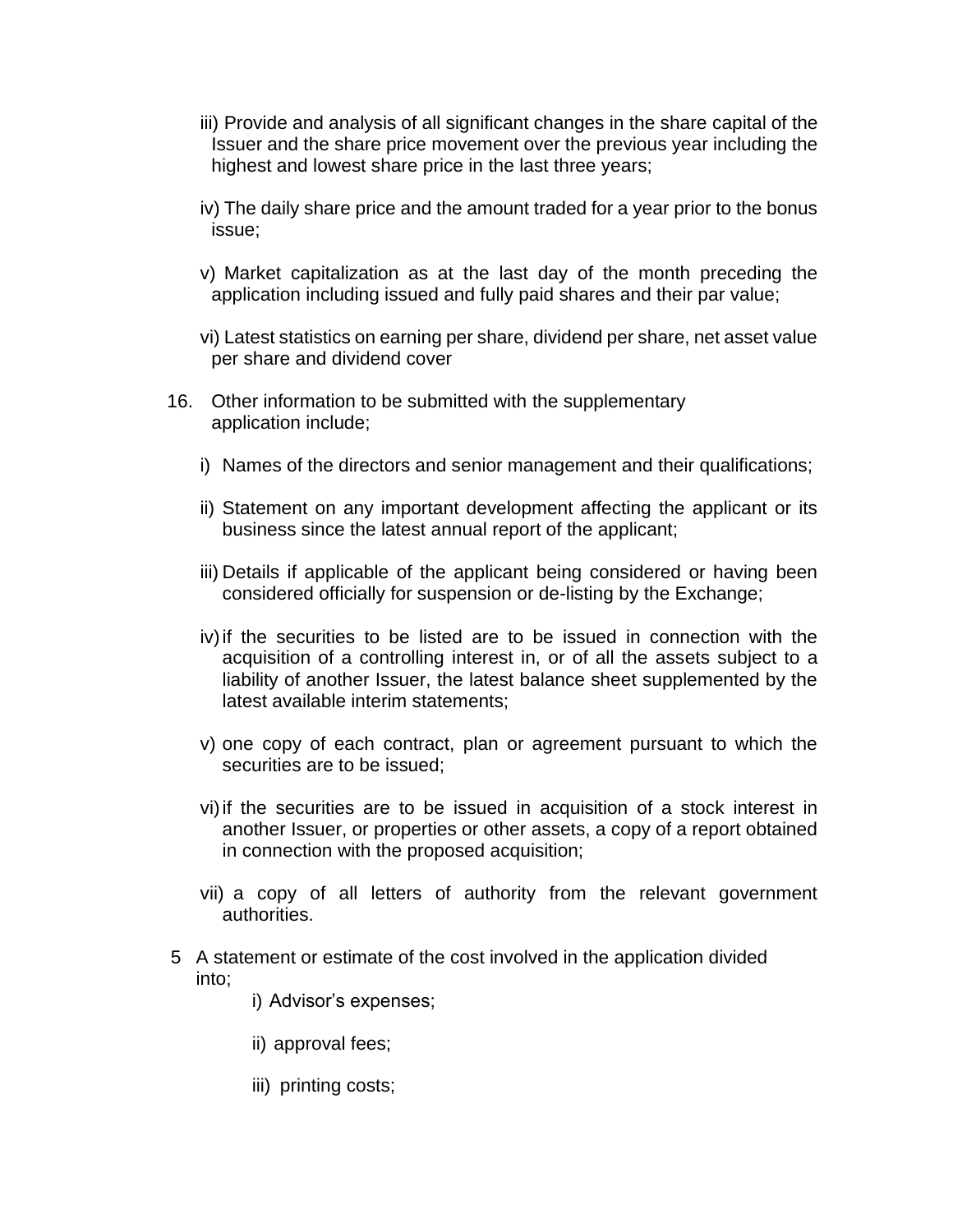iv) advertising costs;

v) professional fees payable to advisors to the rights issue; and

vi) other costs.

- 6. The directors shall provide an analysis of;
	- i) All significant changes in share capital and the highest and lowest share price movement over the previous year preceding the application;
	- ii) Daily share price and the amount traded for a year prior to the issue;
	- iii) Market capitalization as at the last day of the month preceding the application including issued and fully paid shares and their par value and how this compares;
	- iv) Latest statistics on earnings per share, dividend per share, net asset value per share and dividend cover; and
	- v) Statistics based on the offer price such as price per earnings ratio, gross dividend ratio, price to net asset value.
- 7. Financial statements including;
	- i) The audited Annual Report for the preceding year. Where the application is submitted six(6) months after the year-end, the audited half yearly results. Where the application is submitted three(3) months after the audited results, management accounts for the period should also be included;
	- ii) The reporting accountant's report;
	- iii) Proforma profit and loss account based on the audited accounts and managements analysis of the impact of the issue on the Issue; and
	- iv) Any other significant development that may have occurred since the last annual report.
- 8. All documents relevant to the issue should be readily available to be inspected by shareholders and other interested parties;
	- a.Documents referred to above include;
		- i. the Information memorandum;
		- ii. audited financial statements;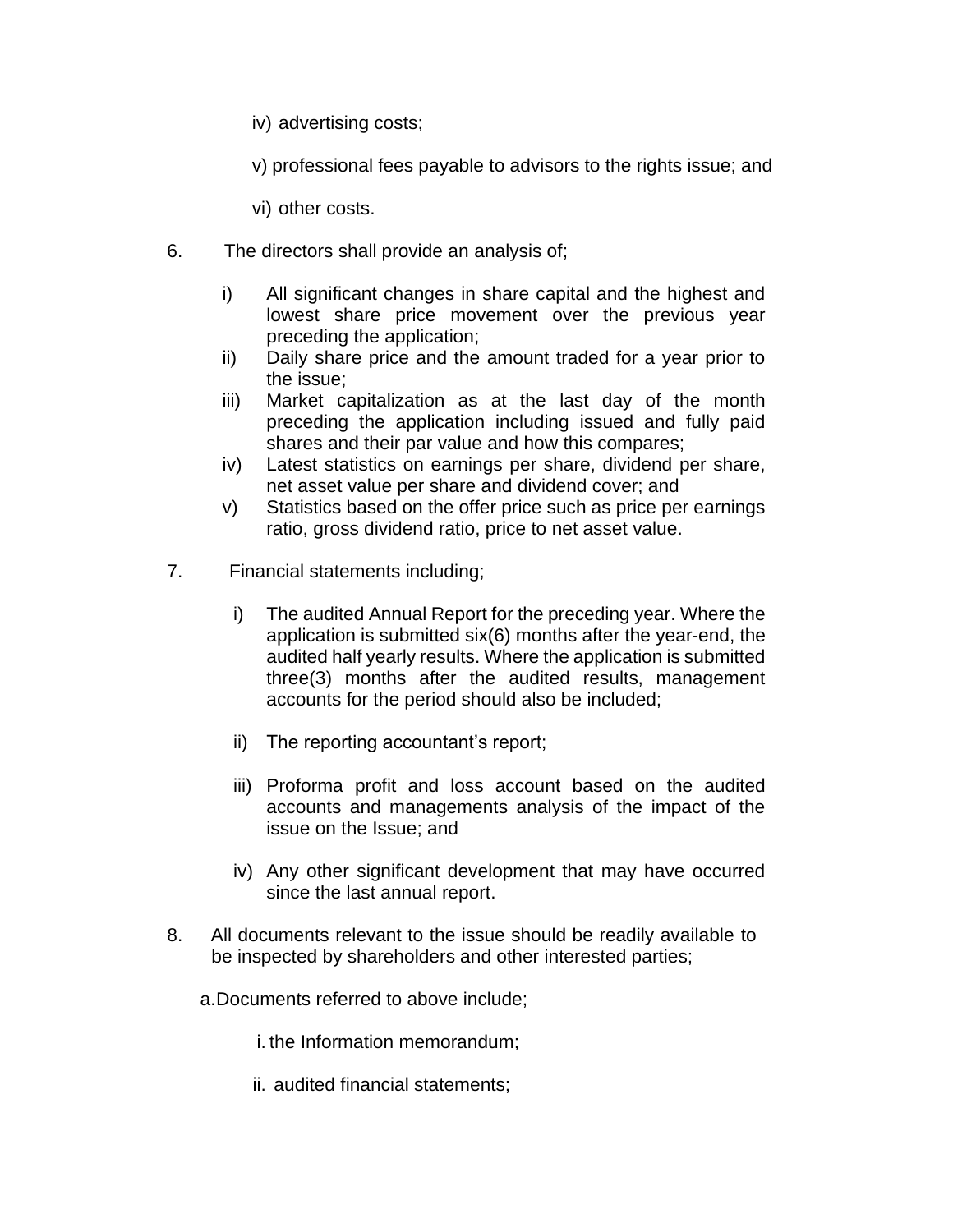- iii. copy of the Board and shareholders' resolutions authorizing the issue;
- iv. copies of the certificate of Incorporation and the Memorandum and Articles of Association.
- b.Copies of these documents shall be made available to the public for inspection during working hours at the registered office of the Issuer and at the Exchange.
- 9 The following sequence of events is applicable to an Issuer making a bonus offer;
	- a. Announcement of intention to list the securities;( This shall be no later than 24 hours after the Board Resolution);
	- b. Securities traded cum entitlement;
	- c. Application to the Authority and the Exchange for approval of the issue;
	- d. Record date of the issue(This should be not less than 21 days after the application for approval)
	- e. An announcement giving the terms and salient dates of the rights issue;
	- f. Securities traded ex entitlement
	- g. Dispatch of entitlement to shareholders;
	- h. Records available at the securities

central depository;

i. Securities that are subject of the issue listed(if granted);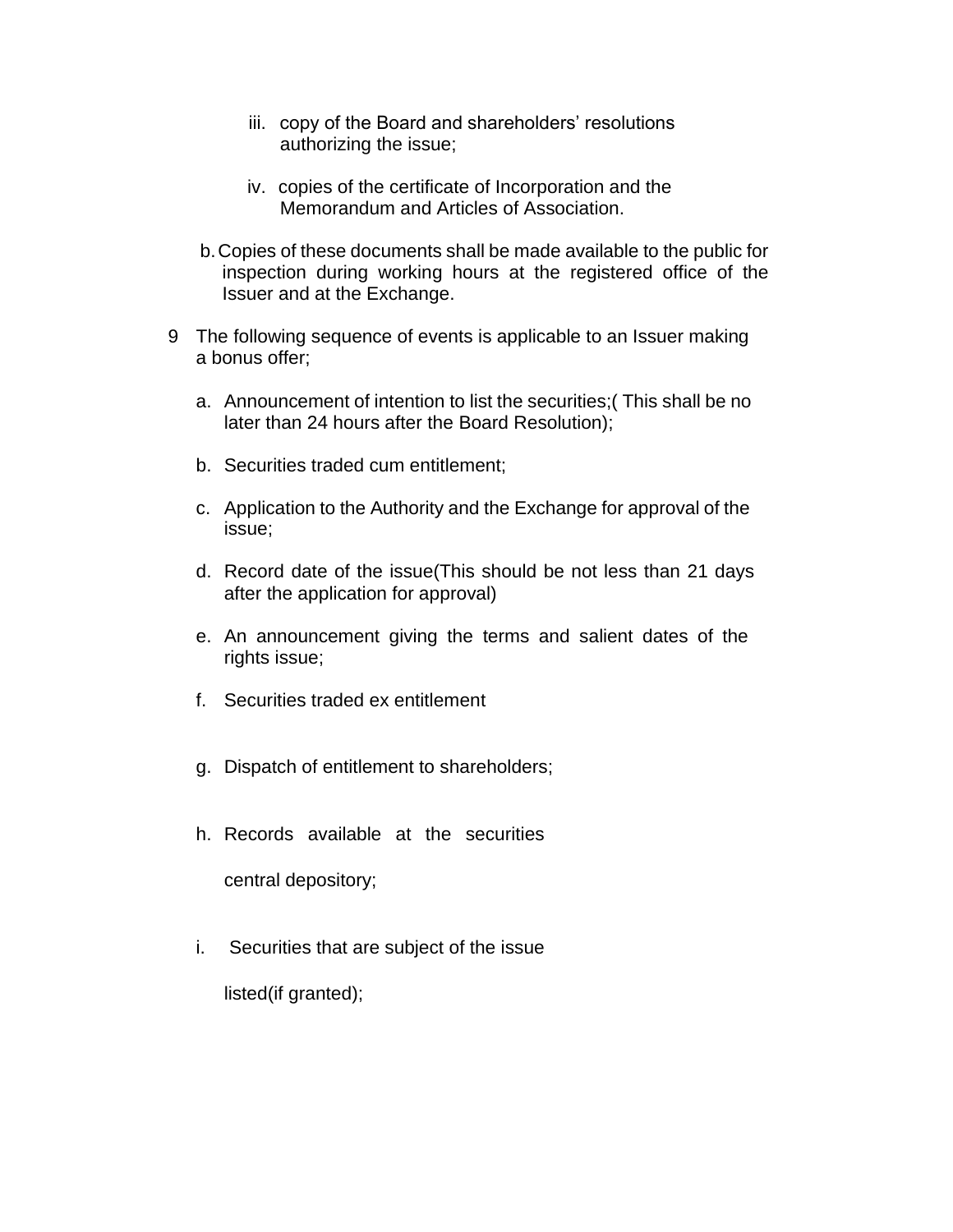10 The timetable for a bonus issue is as follows;

| <b>EVENT</b>                                                                                                                | <b>NUMBER OF DAYS</b>                                      | <b>MINIMUM</b><br><b>NUMBER OF DAYS</b> |
|-----------------------------------------------------------------------------------------------------------------------------|------------------------------------------------------------|-----------------------------------------|
| Publication of<br>announcement<br>inclusive of price<br>calculation and date of<br>participation in<br>capitalization issue | 24 hours from Board<br>resolution                          | 24 hours                                |
| Application to the<br>Authority and the<br>Exchange for approval<br>of issue                                                |                                                            |                                         |
| securities traded cum<br>entitlement and ex<br>entitlement                                                                  | Not more than 10<br>business days for each<br>period       | 10 days                                 |
| Application for listing<br>maximum number of<br>securities that could<br>be issued and other<br>approvals                   | 3 days publication of<br>announcement                      | 3 days                                  |
| Securities allotted and<br>listed                                                                                           |                                                            |                                         |
| Dispatch of<br>entitlement to<br>shareholders                                                                               | 7 days from allotment                                      | 7 days                                  |
| Securities and listed<br>electronic records<br>made available in the<br>SCD                                                 | 7 days from dispatch<br>of entitlements to<br>shareholders | 7 days                                  |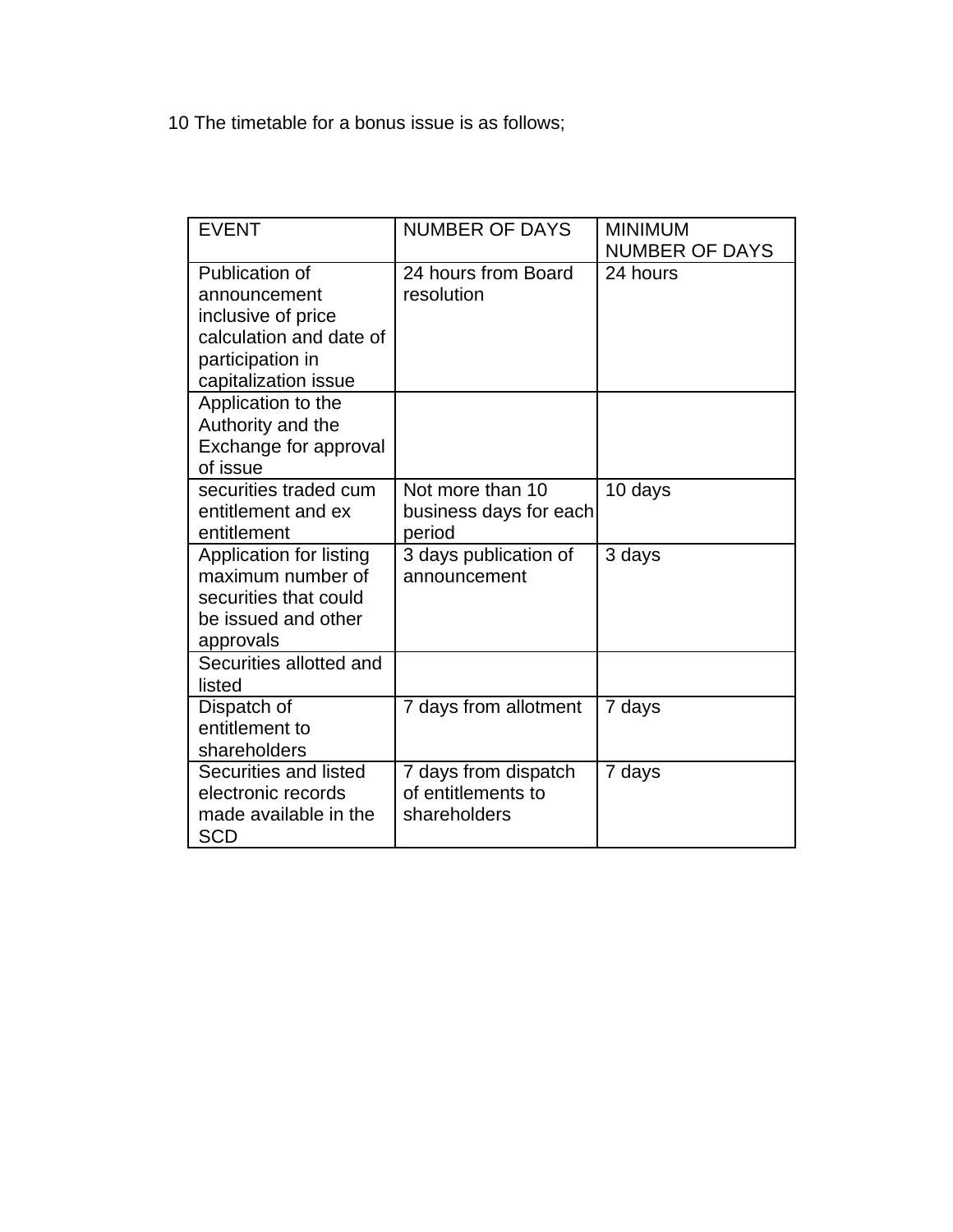## **APPENDIX 6B**

## **SUPLEMENTARY APPLICATION FOR ADMISSION OF SHARES FOLLOWING A RIGHTS ISSUE.**

- 1 The application should contain the following information;.
	- 1) A timetable in respect of the following events;
		- i) Book closure date to determine rights entitlement;
		- ii) Commencement of offer period;

iii)The splitting date;

iv)Last day for exercise of rights;

v)Last day for application for additional shares;

vi)Announcement for rights issue results;

vii)Commencement of trading of the new shares.

- 2 The applicant shall state;
	- i. The rights new issue ratio and the price of the new issue shares;
	- ii. The basis of rights issue price its terms ; iii)The expected net proceeds and its application;
	- iii. Details of underwriting arrangements if any, a copy of such agreement shall be submitted;
	- iv. Names and addresses of auditors who have audited the accounts of the applicant during the preceding one year; and
	- v. The names and addresses of the brokers sponsoring the application for admission to listing.

3 The applicant shall also;

i. Make a declaration that the annual accounts have been audited; an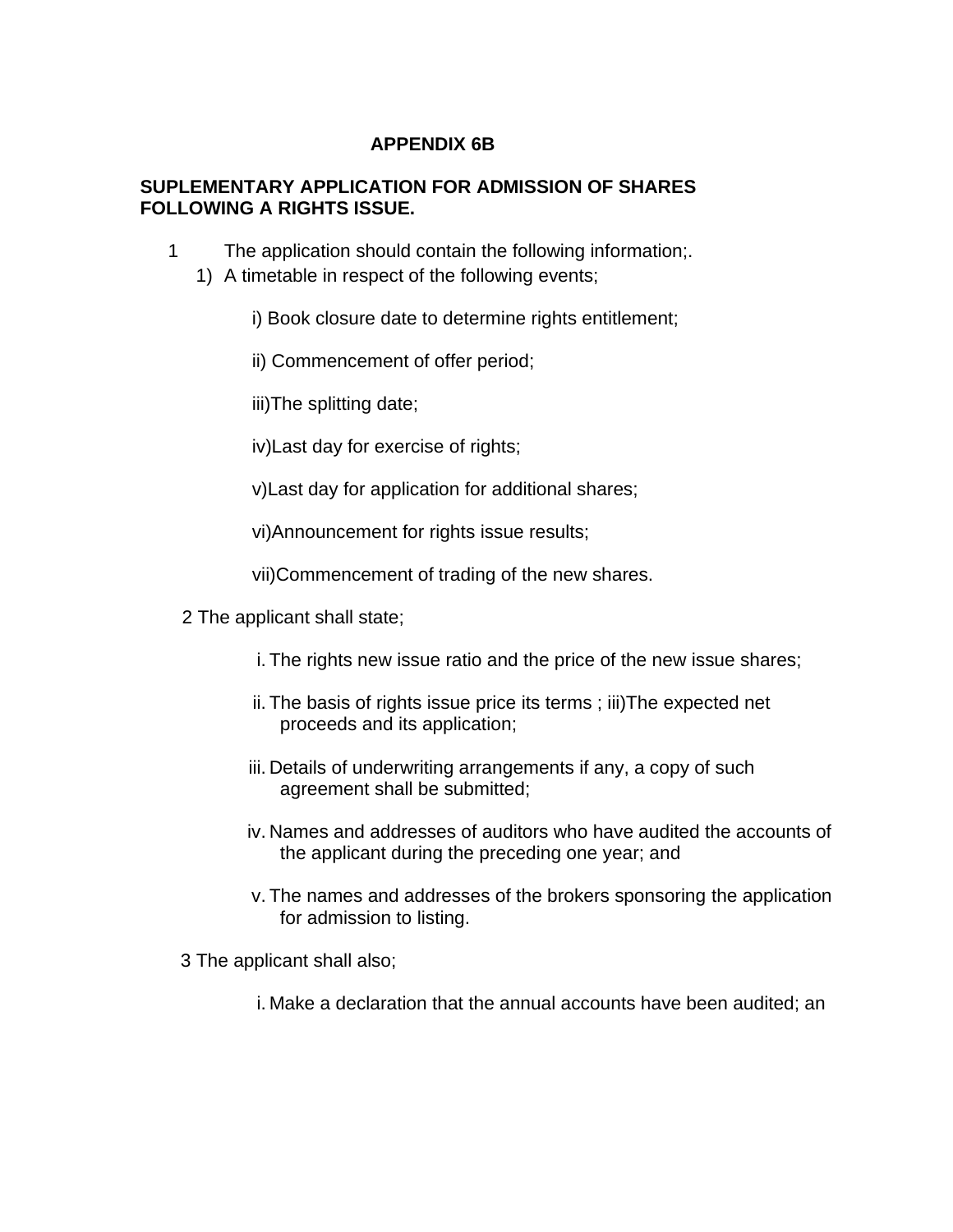- iii) Furnish a statement from the applicant's auditors stating that all circumstances regarding the additional listing known to the auditor and which could influence the evaluation by investors of the applicants assets, liabilities, financial position results and prospects are included in the report.
- 4 Other information to be submitted with the supplementary application include;
	- i) Information about the management of the Issuer;
	- ii) Statement on any important development affecting the applicant or its business since the latest annual report of the applicant;
	- iii) Details if applicable of the applicant being considered or having been considered officially for suspension or de-listing by the Exchange;
	- iv) If the securities to be listed are to be issued in connection with the acquisition of a controlling interest in, or of all the assets subject to a liability of another Issuer, the latest balance sheet supplemented by the latest available interim statements;
	- v) One copy of each contract, plan or agreement pursuant to which the securities are to be issued;
	- vi) If the securities are to be issued in acquisition of a stock interest in another Issuer, or properties or other assets, a copy of a report obtained in connection with the proposed acquisition;
	- vii) A copy of all letters of authority from the relevant government authorities.
	- viii) A statement or estimate of the cost involved in the application divided into;
		- a. Brokerage expenses;
		- b. Approval fees;
		- c. Printing costs;
		- d. Advertising costs;
		- e. Professional fees payable to advisors to the rights issue; and
		- f. Other costs.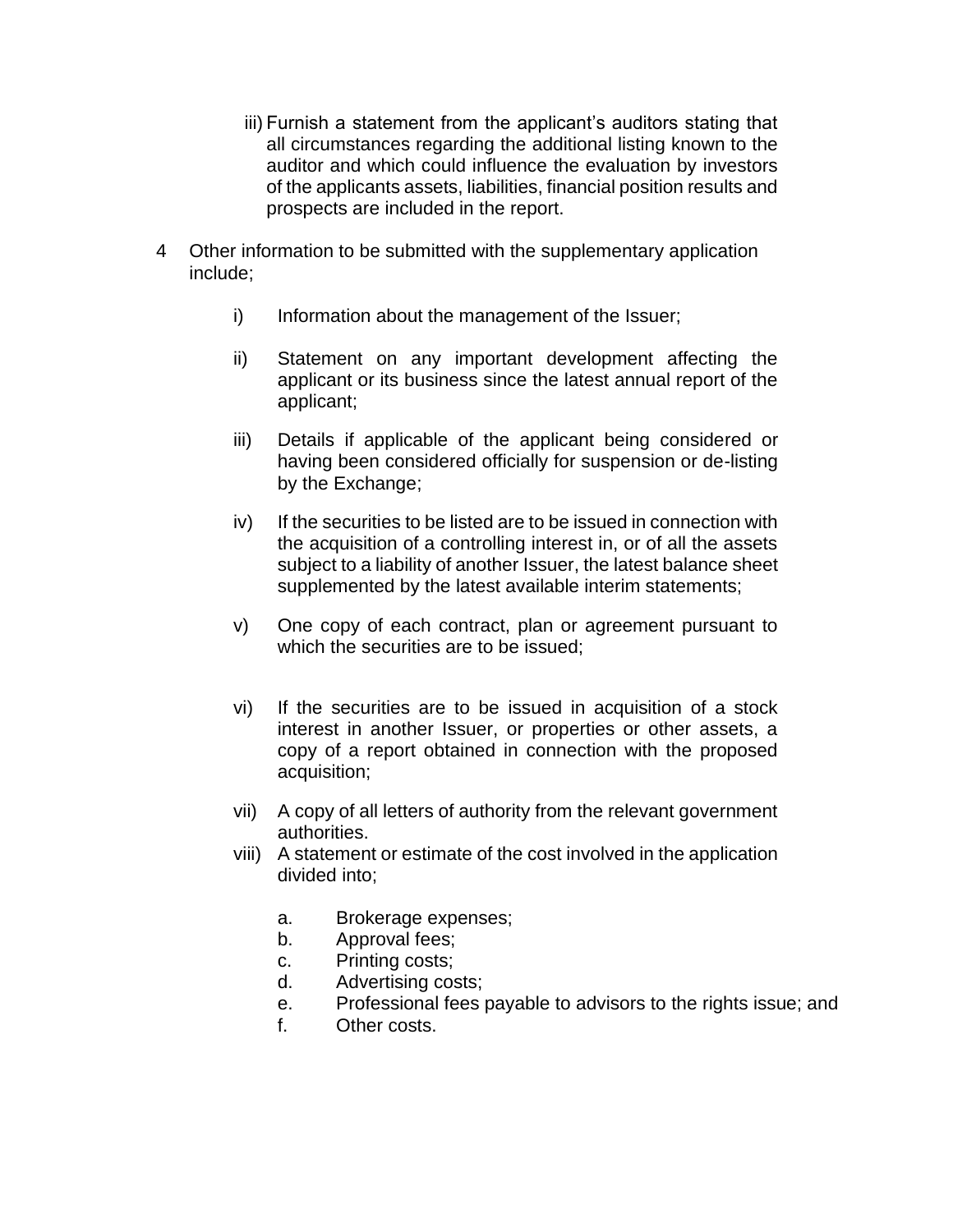- 6. The directors shall provide an analysis of;
	- i) All significant changes in share capital and the highest and lowest share price movement over the previous year preceding the application;
	- ii) Daily share price and the amount traded for a year prior to the issue;
	- iii) Market capitalization as at the last day of the month preceding the application including issued and fully paid shares and their par value and how this compares;
	- iv) Latest statistics on earnings per share, dividend per share, net asset value per share and dividend cover; and
	- v) Statistics based on the offer price such as price per earnings ratio, gross dividend ratio, price to net asset value.
	- (1) Financial statements shall be submitted to the Exchange including;
		- i) The audited Annual report for the preceding year. Where the application is submitted six(6) months after the year-end, the audited half yearly results. Where the application is submitted three(3) months after the audited results, management accounts for the period should also be included;
		- ii) Proforma profit and loss account based on the audited accounts and managements analysis of the impact of the issue on the Issue;
		- iii) Any other significant development that may have occurred since the last annual report; and
		- iv) If the Issuer's rights issue involves the acquisition of another
		- v) Issuer, the financial statement of the latter Issuer should be submitted.
		- vi) A sample of the provisional letter of allotment should be provided.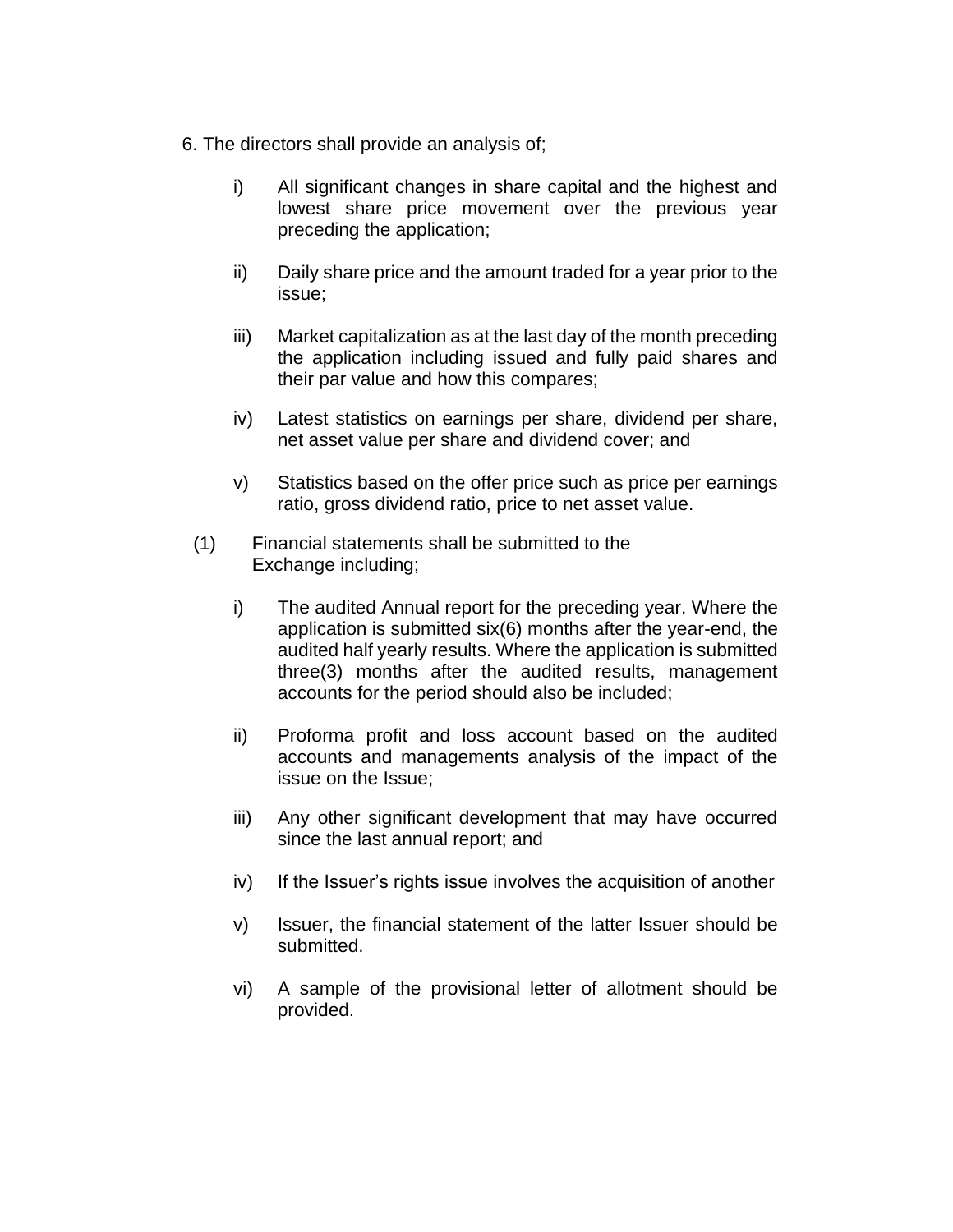- 8 All documents relevant to the issue should be readily available to be inspected by shareholders and other interested parties;
	- i) Documents referred to above include; i)The Information memorandum; ii) Audited financial statements;
	- ii) A copy of the Board and shareholders' resolutions authorizing the issue;
	- iii) Sample of the provisional letter of allotment;
	- iv) Copies of the certificate of Incorporation and the Memorandum and Articles of Association.
- 2) Copies of these documents shall be made available to the public for inspection during working hours at the registered office of the Issuer and at the Exchange.
- 3) Post rights Issues shall include the following-
- i) A copy of the shareholders resolution authorizing the Issue, dully passed during the AGM;
- ii) Detailed report on the results of the Issue and the number of additional shares to be listed.
- 10 The following sequence of events is applicable to an Issuer making a rights offer;
	- a) Announcement of intention to list the securities;( This shall be no later than 24 hours after the Board Resolution);
	- b) Securities traded cum rights;
	- c) Application to the Authority and the Exchange for approval of the issue;
	- d) Record date of the issue(This should be not less than 21 days after the application for approval)
	- e) Circular and/ or pre-issue statement and letters of provisional allocation posted to shareholders; registered for the issue;
	- f) An announcement giving the terms and salient dates of the rights issue;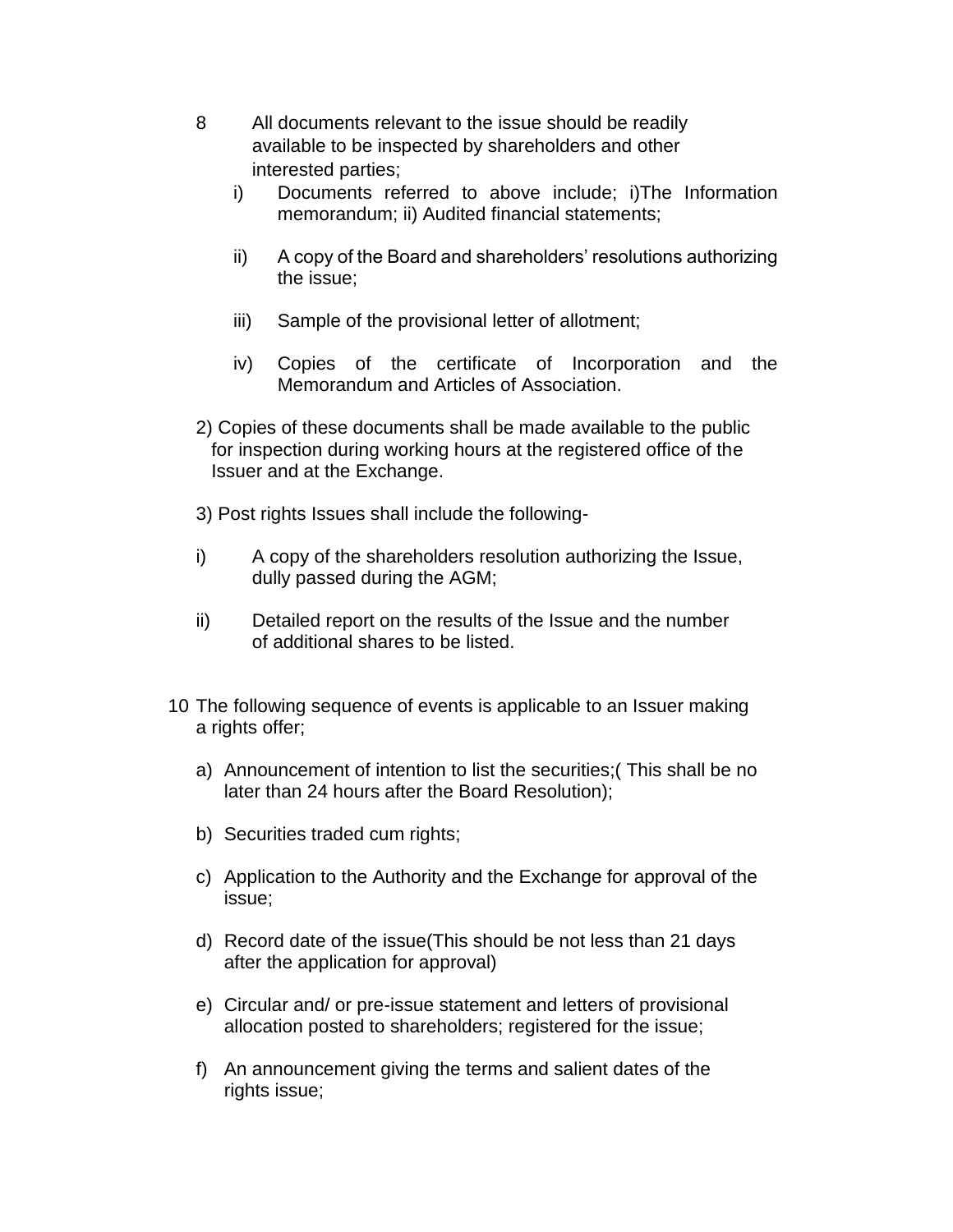- g) Last day of splitting provisional allotment letters;
- h) Last day for trading cum rights;
- i) Last date and time for acceptance and payment of new shares;
- j) Announcement giving the results of the rights offer;
- k) Records available at the securities central depository;
- l) Securities that are subject of the issue listed(if granted);

10 The timetable for offers for sale or subscription in a rights issue shall be as follows:-

| <b>EVENT</b>                                                                            | <b>NUMBER OF DAYS</b>                                          | <b>MINIMUM NUMBER</b><br><b>OF DAYS</b> |
|-----------------------------------------------------------------------------------------|----------------------------------------------------------------|-----------------------------------------|
| Publication<br>of<br>announcement of<br>rights issue                                    |                                                                |                                         |
| the<br>Application<br>to<br>Authority and the<br>Exchange<br>for<br>approval of issue   |                                                                |                                         |
| Offer period                                                                            | Not less than 10 business<br>days                              | 10 days                                 |
| basis<br>Announcement of<br>of allotment                                                | Not more than 7 days<br>after the closing<br>date of the Offer | 7 days                                  |
| Dispatch of statements of<br>accounts<br>refund monies to<br>unsuccessful<br>applicants | From 3 days of the<br>and allotment                            |                                         |
| Allotment                                                                               | Within 7 days of the<br>announcement of<br>basis of allotment  | 7 days                                  |
| Commencement<br>trading                                                                 | of 7 days from dispatch of<br>account<br>statements            | 7 days                                  |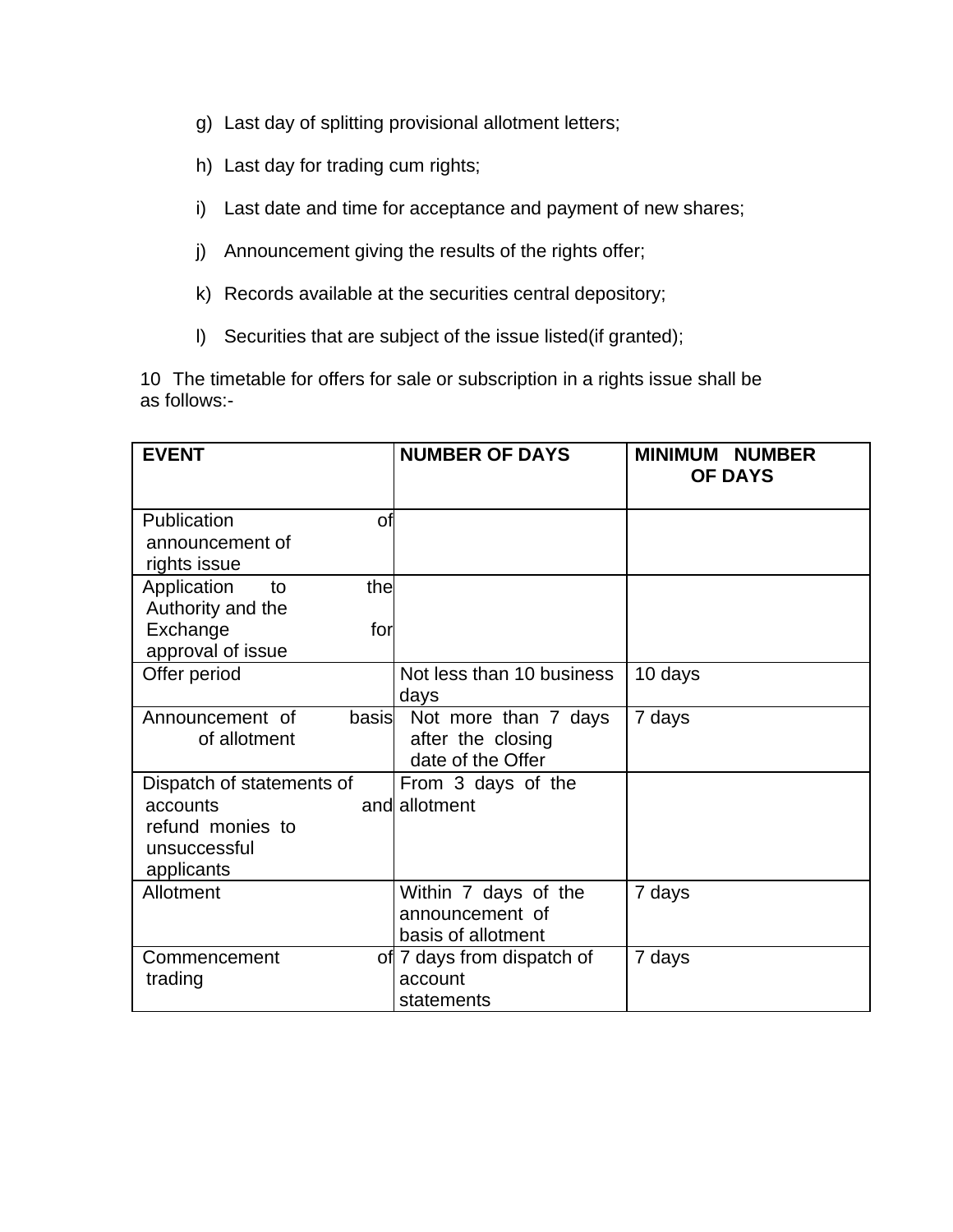## **NOTICE OF REINSTATEMENT**

The notice of reinstatement will be a formal letter to the director of the company as follows;

This is to inform you of the decision of the Listing Committee of the Uganda Securities Exchange to immediately LIFT the suspension of ………………company ltd under Rule …… of the GEMS Rules following the return to compliance with USE regulations regarding …………………

# **APPENDIX 8**

#### **NOTICE DELISTING A COMPANY'S SECURITIES FROM THE OFFICIAL LIST OF THE GEMS.**

The notice shall be in form of a formal letter to the director of the delisted company as follows;

This is to inform you of the decision of the Listing Committee of the Uganda Securities Exchange to delist the securities of ……..company ltd from the official list of the GEMS. This will take effect beginning from the ………… of ……… 20...